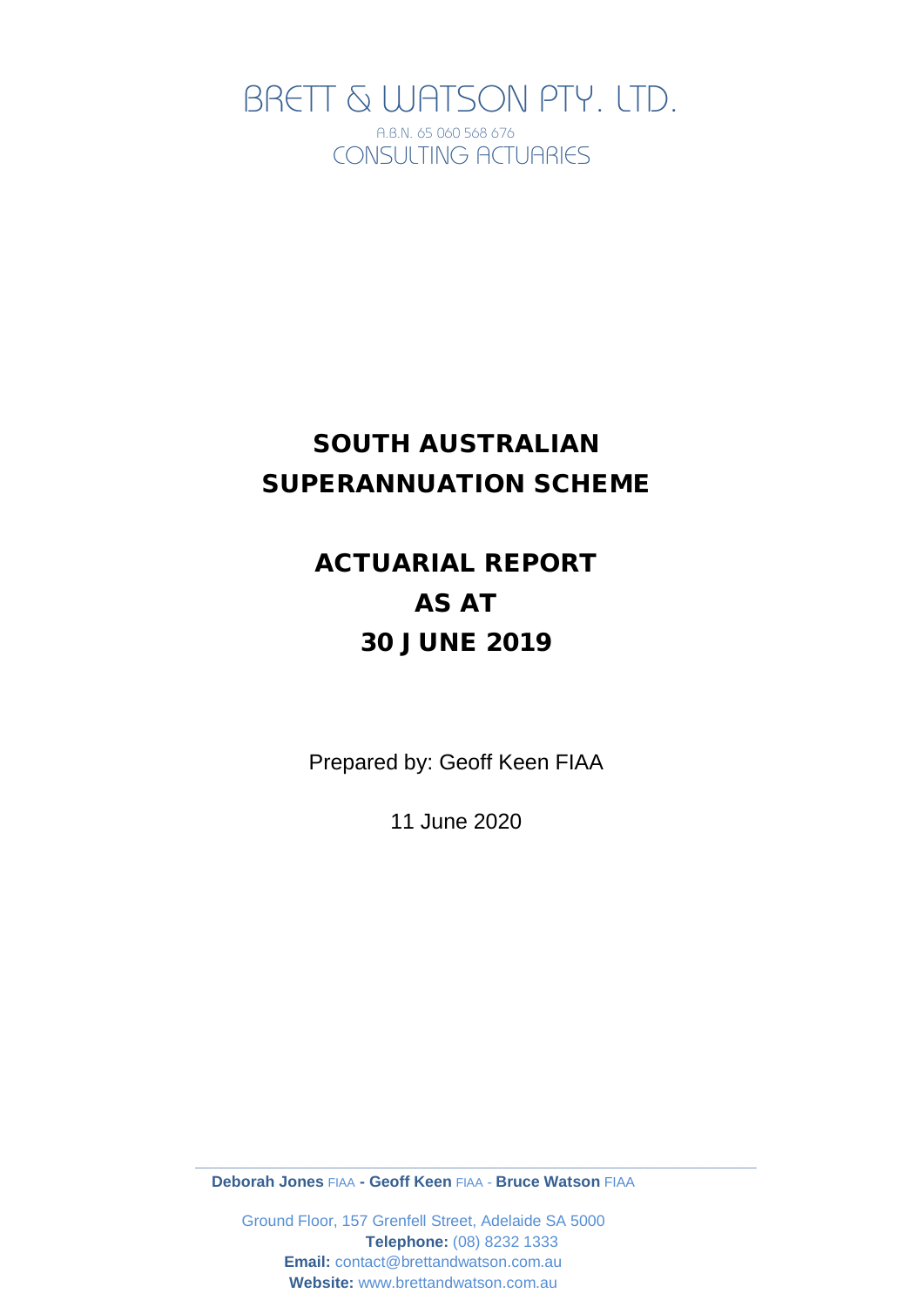# Executive Summary

#### **Terms of Reference**

- ES1 We have prepared this report at the request of the South Australian Department of Treasury and Finance, to satisfy the requirements of Section 21 of the Superannuation Act, 1988. This Section of the Act requires an Actuary to provide a report to the Minister
	- a. on the cost of the Scheme to the State Government at the time of the report and in the foreseeable future; and
	- b. estimating the proportion of future benefits under Part 5 that can be met from the Fund.

#### **Assumptions**

ES2 In setting the economic assumptions for the valuation we have considered the very long term historical investment returns, the investment objectives of Funds SA and the current economic environment. The assumptions adopted are summarised below along with the long-term assumptions adopted at the previous review:

| This review   | Previous review |
|---------------|-----------------|
| $6.5%$ p.a.   | 7.0% p.a.       |
| Negative 4.0% |                 |
| p.a.          |                 |
| 2.5% p.a.     | 4.0% p.a.       |
|               |                 |
| 2.0% p.a.     | 2.5% p.a.       |
|               | $3.0\%$ p.a.    |
|               |                 |
| 4.5% p.a.     | 4.5% p.a.       |
|               | 4.0% p.a.       |

- ES3 As Pensions linked to CPI represent most of the liability, the most important economic assumption above is the long-term Real Return over CPI. This has remained unchanged since the previous review, albeit with both CPI and investment returns at lower levels than previously.
- ES4 We also reviewed the demographic assumptions of the Scheme. The most significant changes in assumptions were:
	- a. higher rates of spouse pensioner mortality, closer to population mortality than previously, reflecting the long-term experience of the Scheme;
	- b. lower rates of mortality improvement partly arising from the adoption of an average of the 25-year and 125-year mortality improvement rates instead of the 25-year rates; and
	- c. lower proportions of contributor pensioners with a spouse or putative spouse, reflecting the long-term experience of the Scheme.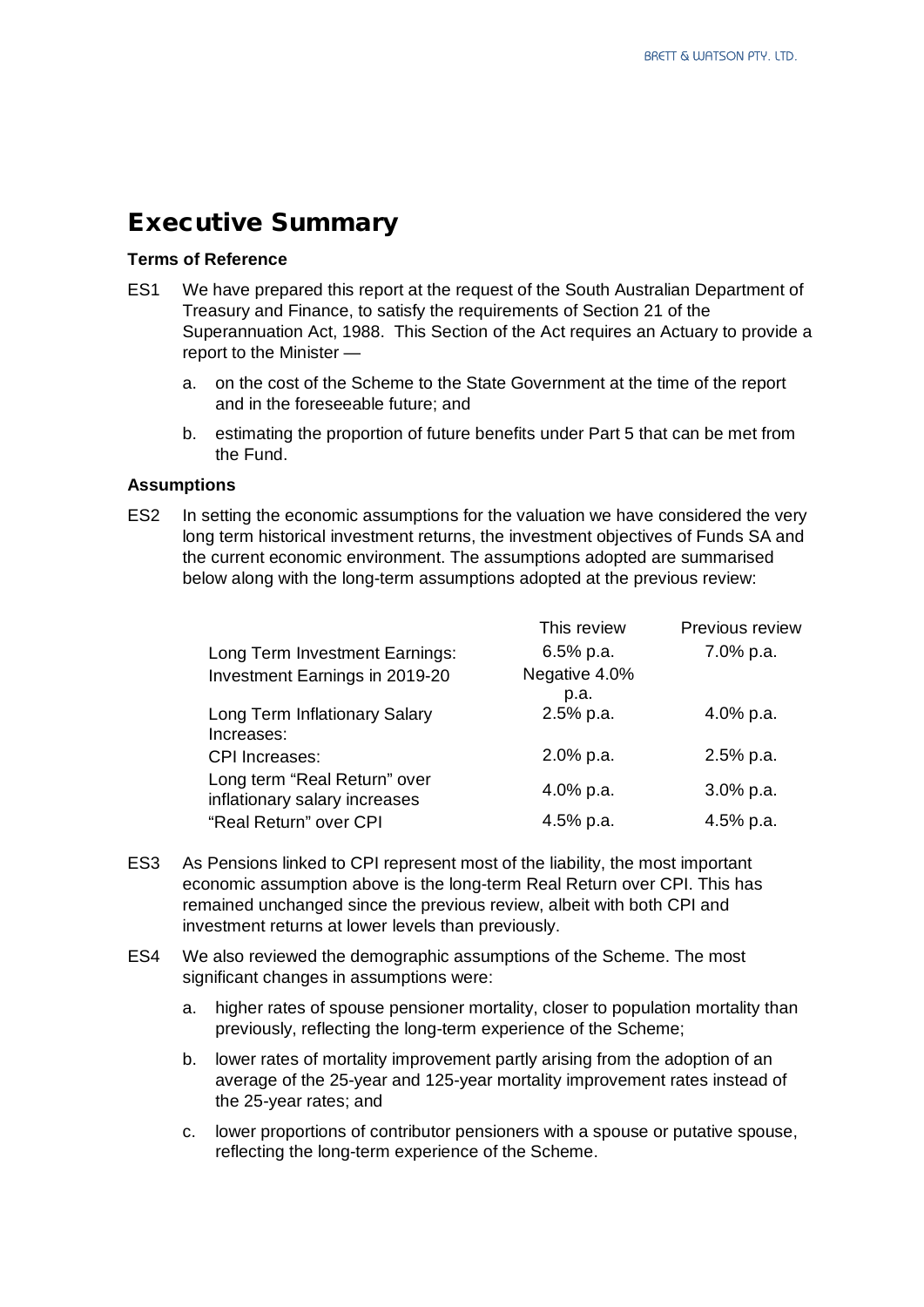#### **Results**

ES5 The employer contribution rate as a percentage of salary to cover Lump Sum Scheme future service benefits on our best estimate assumptions and with changes in assumptions is:

**Future Contribution Rate for Lump Sum Scheme**

| Change in assumption             | Employer                 |
|----------------------------------|--------------------------|
|                                  | <b>Contribution Rate</b> |
| Base                             | 13.3%                    |
| Discount rate reduced by 1%      | 13.8%                    |
| Discount rate increased by 1%    | 12.8%                    |
| Salary inflation reduced by 1%   | 12.8%                    |
| Salary inflation increased by 1% | 13.8%                    |
|                                  |                          |

#### We recommend that the current employer contribution rate of 14.75% of contributors' salaries be maintained. Given that the declining membership and fluctuating economic assumptions could lead the calculated contribution rate to show fluctuation in future reviews, a change in contribution rate is not warranted.

ES6 For the Pension Scheme, the maximum possible Fund share of benefits and the employer contribution rate to cover future service benefits on our best estimate assumptions and with changes in assumptions is:

**Maximum Fund Share and Future Contribution Rate for Pension Scheme**

| Assumption                         | <b>Fund Share</b><br>(Excluding<br>surplus) | Employer<br>Contribution<br>Rate |
|------------------------------------|---------------------------------------------|----------------------------------|
| Base                               | 18.8%                                       | 23.9%                            |
| Discount rate reduced by 1%        | 17.2%                                       | 27.5%                            |
| Discount rate increased by 1%      | 20.4%                                       | 20.9%                            |
| CPI Inflation rate reduced by 1%   | 20.4%                                       | 21.4%                            |
| CPI Inflation rate increased by 1% | 17.1%                                       | 26.9%                            |
| Mortality rate reduced by 10%      | 18.4%                                       | 23.6%                            |
| Mortality rate increased by 10%    | 19.2%                                       | 24.3%                            |

- ES7 Given the current volatility in the investment markets which appears to be heightened due to the impact of the COVID-19 pandemic it would be reasonable to maintain a reserve in the order of 20% which means the Prescribed Portion can be increased to 15% and employer share reduced to 85%.
- ES8 As the employer contribution rate only applies to 303 remaining members, the contribution reduction is relatively small and the rate is highly variable depending on economic assumptions, it would be reasonable to maintain an employer contribution rate of 26.0% of contributors' salaries.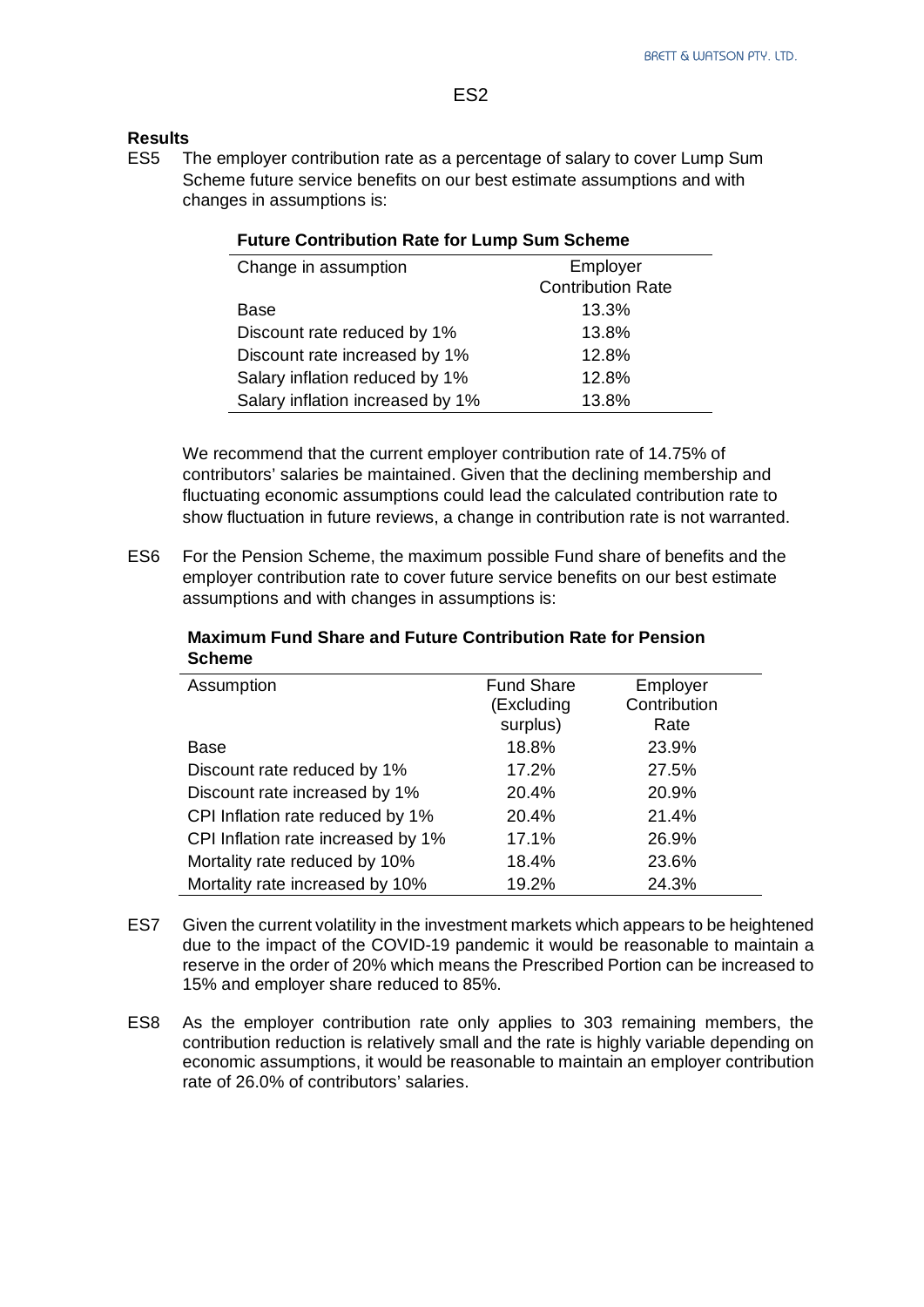#### **Risks**

- ES9 The major risks that would adversely impact the future service cost and Fund Share of the Schemes are:
	- a. reduced investment returns;
	- b. an increase in CPI inflation (Pension Scheme) or Salary Inflation (Lump Sum Scheme);
	- c. a significant drop in mortality (Pension Scheme); or
	- d. a significant increase in rates of marriage or reduction in age of spouse (Pension Scheme).

#### **Lump Sum Scheme Member Contribution Accounts**

- ES10 It is my understanding that:
	- a. there is currently a deficit of \$3.2m, or 0.5% of member accounts to Assets held for these accounts;
	- b. the asset allocation of the Scheme approximately matches the asset allocation Members have chosen for their contribution accounts; and
	- c. earnings are allocated to Members via changes in the unit price of the selected investment option.
- ES11 This shortfall will increase or decrease where there is a difference in return between the asset allocations selected and the actual assets of the Scheme. If the Scheme assets remain in the same allocation as Members' Accounts, then this difference will remain unless action is taken to address the matter. If the investment returns of the Scheme assets are below those of Member Accounts, then this deficit will increase.

#### **Impact of COVID-19 Pandemic**

- ES12 The likely main financial impact of the COVID-19 pandemic on the Schemes is if future investment returns were to be significantly reduced. We have reduced the assumed salary inflation rate to allow for the likely impact of the COVID-19 pandemic and have reduced the assumed investment return both in the long term and for the year ending 30 June 2020. While the assumed CPI inflation rate has been reduced, the assumed investment return has also been reduced by the same amount, offsetting the impact of the reduced CPI inflation rate. Increased mortality rates reduce the cost of the Pension Scheme and we consider are very unlikely to significantly impact the Lump Sum Scheme.
- ES13 We note that all current contributors are permanent employees and we are not aware of any having been stood down due to the COVID-19 Pandemic. The Act does not permit the release of their defined benefits on hardship and compassionate grounds including COVID-19. However, they can take money from their rollover accounts under these circumstances. I note that allowance is currently made to reduce benefits in respect of Family Law benefits, Superannuation Surcharge and Division 293 Tax payments.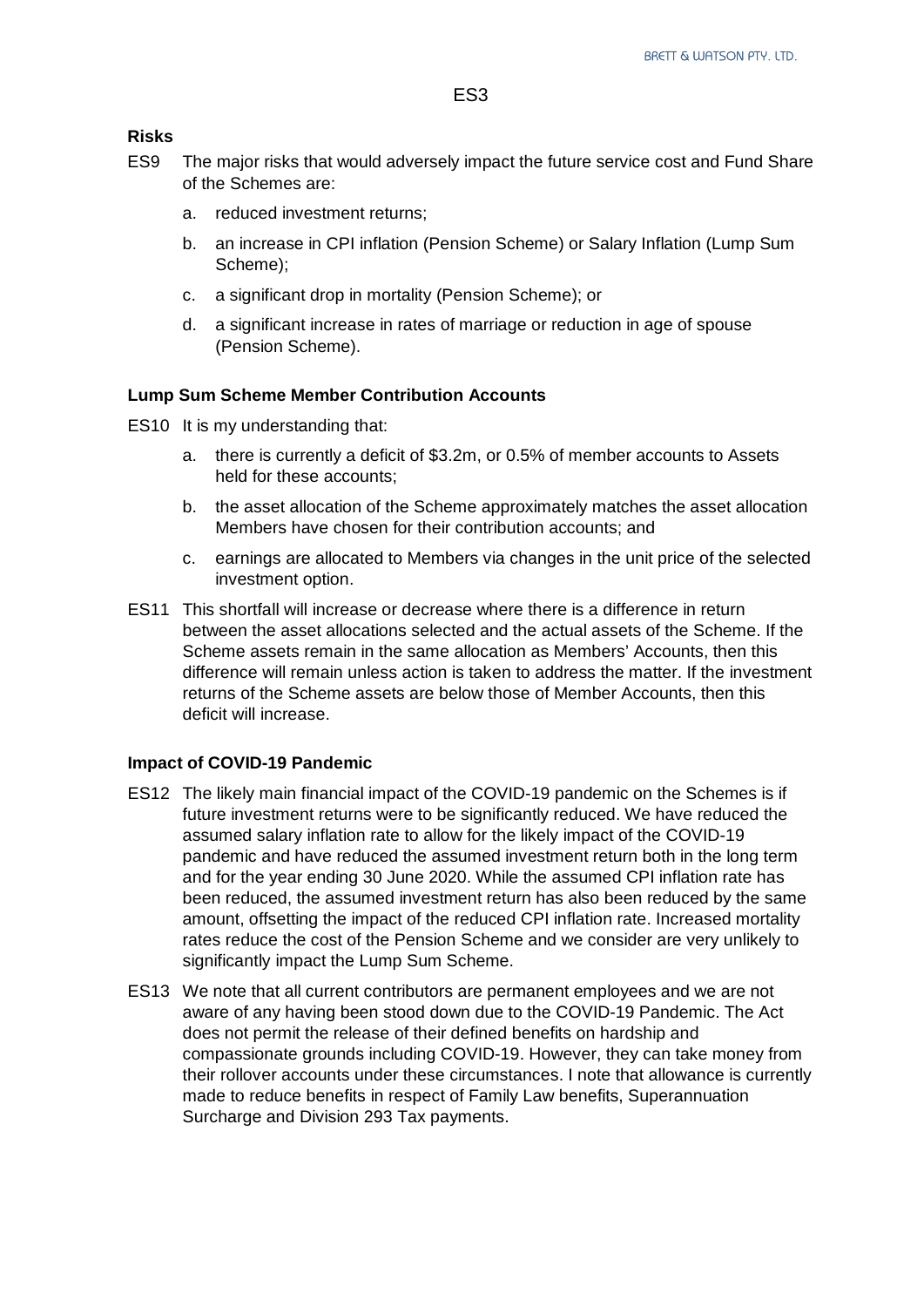# **Contents**

| 1              | Introduction                             | 1              |
|----------------|------------------------------------------|----------------|
| $\overline{2}$ | Legislation Affecting the Scheme         | $\overline{2}$ |
| 3              | Funding of the Scheme                    | 3              |
| 4              | Assets of the Fund                       | 5              |
| 5              | <b>Valuation Assumptions</b>             | 8              |
| 6              | Valuation Results - Lump Sum Scheme      | 11             |
| 7              | Valuation Results - Pension Scheme       | 14             |
| 8              | Projected Cost to the State Government   | 20             |
| 9              | Membership Data                          | 22             |
| 10             | Conclusion and Review of Recommendations | 23             |
|                | Appendix A Benefits and Contributions    | 24             |
|                | Appendix B Membership Information        | 34             |
|                | Appendix C Contributor Experience        | 40             |
|                | Appendix D Pensioner Experience          | 47             |
|                | Appendix E Demographic Assumptions       | 49             |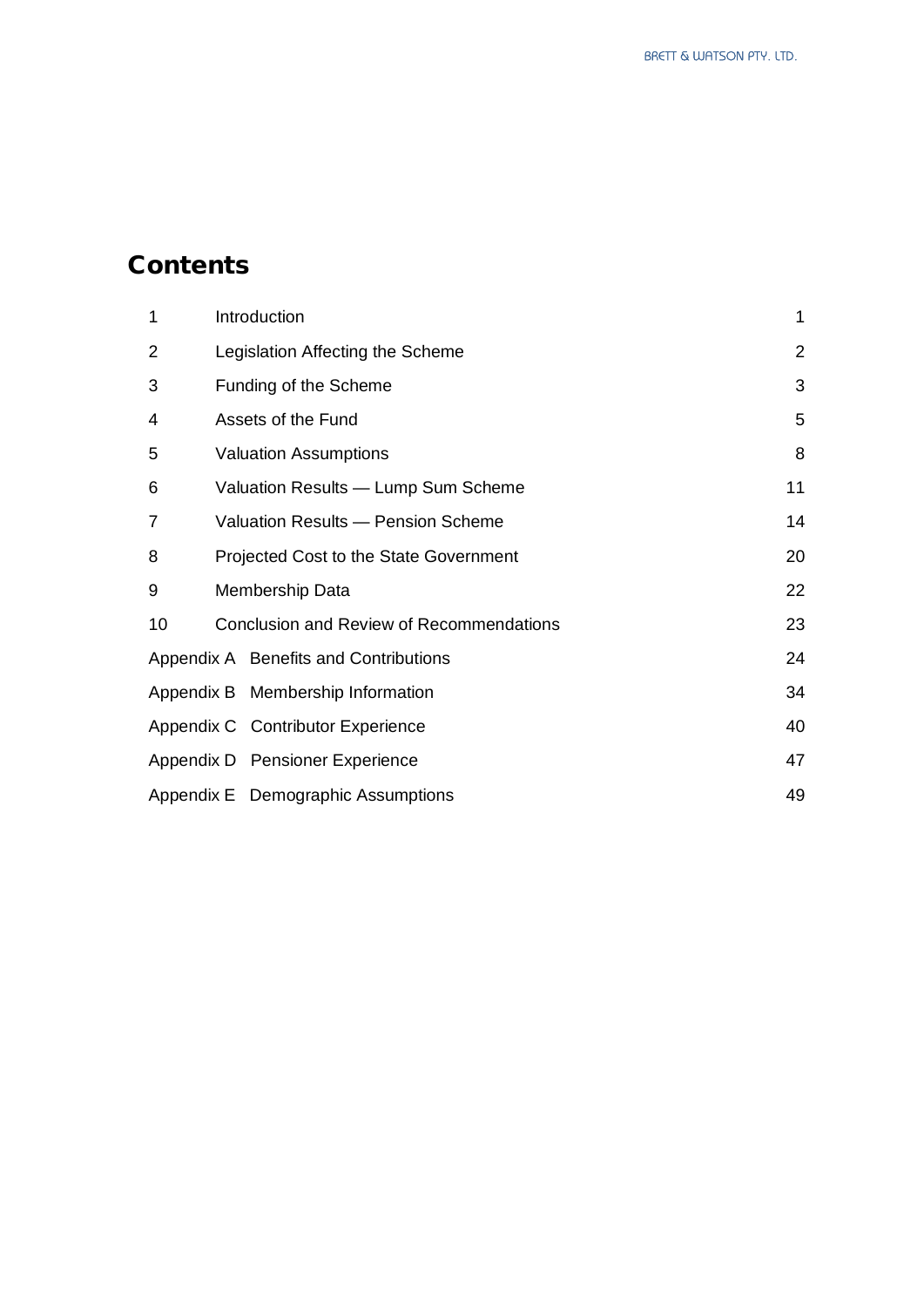# 1 Introduction

- 1.1 We have prepared this report at the request of the South Australian Department of Treasury and Finance, to satisfy the requirements of Section 21 of the Superannuation Act, 1988. This Section of the Act requires an Actuary to provide a report to the Minister
	- a. on the cost of the Scheme to the State Government at the time of the report and in the foreseeable future; and
	- b. estimating the proportion of future benefits under Part 5 that can be met from the Fund.
- 1.2 This report continues the series of reports which have been prepared to address these issues in the past. These reports have been prepared at three yearly intervals, and in addition to the requirements of Section 21 of the Act have provided information about the funding and cost of the superannuation scheme which is used for employees in the public sector in South Australia.
- 1.3 The previous actuarial valuation was prepared as at 30 June 2016 by Catherine Nance of PricewaterhouseCoopers and dated June 2017.
- 1.4 We have prepared this report with the assistance of the actuarial staff within the Department of Treasury and Finance. We have been able to use computer analyses prepared by the actuarial staff, which derive their information from the administration computer system which is used within the State Superannuation Office (Super SA) in the Department of Treasury and Finance.
- 1.5 The purpose of this report, is to
	- a. examine the economic and demographic experience of the Scheme;
	- b. provide information about the funding status of the Scheme;
	- c. recommend any changes to the Prescribed Proportion of Pension Division benefits met by the Pension Division assets;
	- d. recommend contribution rates to apply for both the Lump Sum and Pension Divisions in respect of future service benefits; and
	- e. produce estimates of the emerging cost of the Scheme.
- 1.6 This Report excludes the liabilities and assets relating to TransAdelaide, which relate to members of the Scheme under the provisions of the Superannuation (STA Employees) Regulations 2005. These liabilities and assets should be reviewed separately.
- 1.7 We confirm that this Report has been prepared to comply with Professional Standard PS400 of the Institute of Actuaries of Australia, relating to the Investigation of Defined Benefit Superannuation Funds. Where requirements of the Standard are not relevant or appropriate for the Scheme, we have omitted them.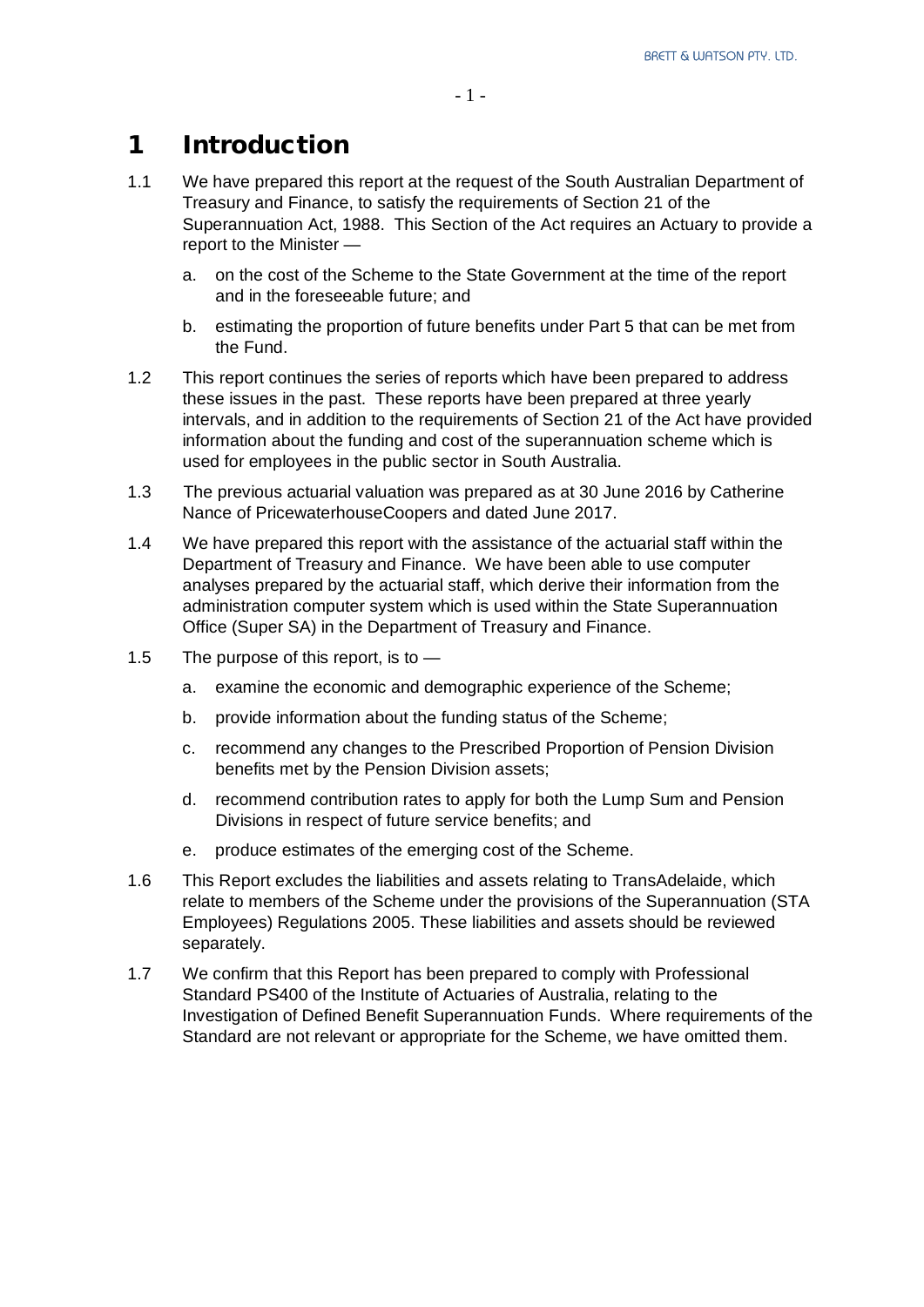# **2 Legislation Affecting the Scheme**

#### **Governing Legislation**

- 2.1 The South Australian Superannuation Scheme (SASS) is governed by the Superannuation Act 1988. The Scheme is closed to new entrants.
- 2.2 Under the Act, members who joined the Scheme before 31 May 1986, can receive benefits in pension form, while those members who joined on or after that date but before 4 May 1994, receive benefits in lump sum form.
- 2.3 Pension members receive benefits under the Pension Division of the Act, while lump sum members receive benefits under the Lump Sum Division of the Act. An overview of the benefits and contributions under the current legislation is provided in Appendix A.
- 2.4 The government's current share of the cost of the SASS benefits are:
	- a. 86% of benefits paid to pension scheme members (excluding retrenchment pensioners);
	- b. 100% of benefits paid to retrenchment pensioners until age 60; and
	- c. 100% of the employer component of lump sum scheme benefit payments.

For Pension Scheme members, the cost of the remaining 14% of their benefits (the Prescribed Proportion) is provided from the assets of the Fund which comprise member's own contributions accumulated with interest. This Prescribed Proportion will vary over time in line with the change in the financial position of the Scheme.

2.5 As the Scheme is a constitutionally protected scheme, no tax is payable by the Scheme and members' benefits are paid as untaxed benefits.

#### **Amendments to Legislation**

- 2.6 Since the time of the previous report, there have been two amendments to the Act. The first amended the definition of putative spouse to provide for registered relationships under the Relationship Register Act 2016. The second related to the jurisdiction and procedures of the South Australian Civil and Administrative Tribunal.
- 2.7 The amendments should have negligible impact on the valuation.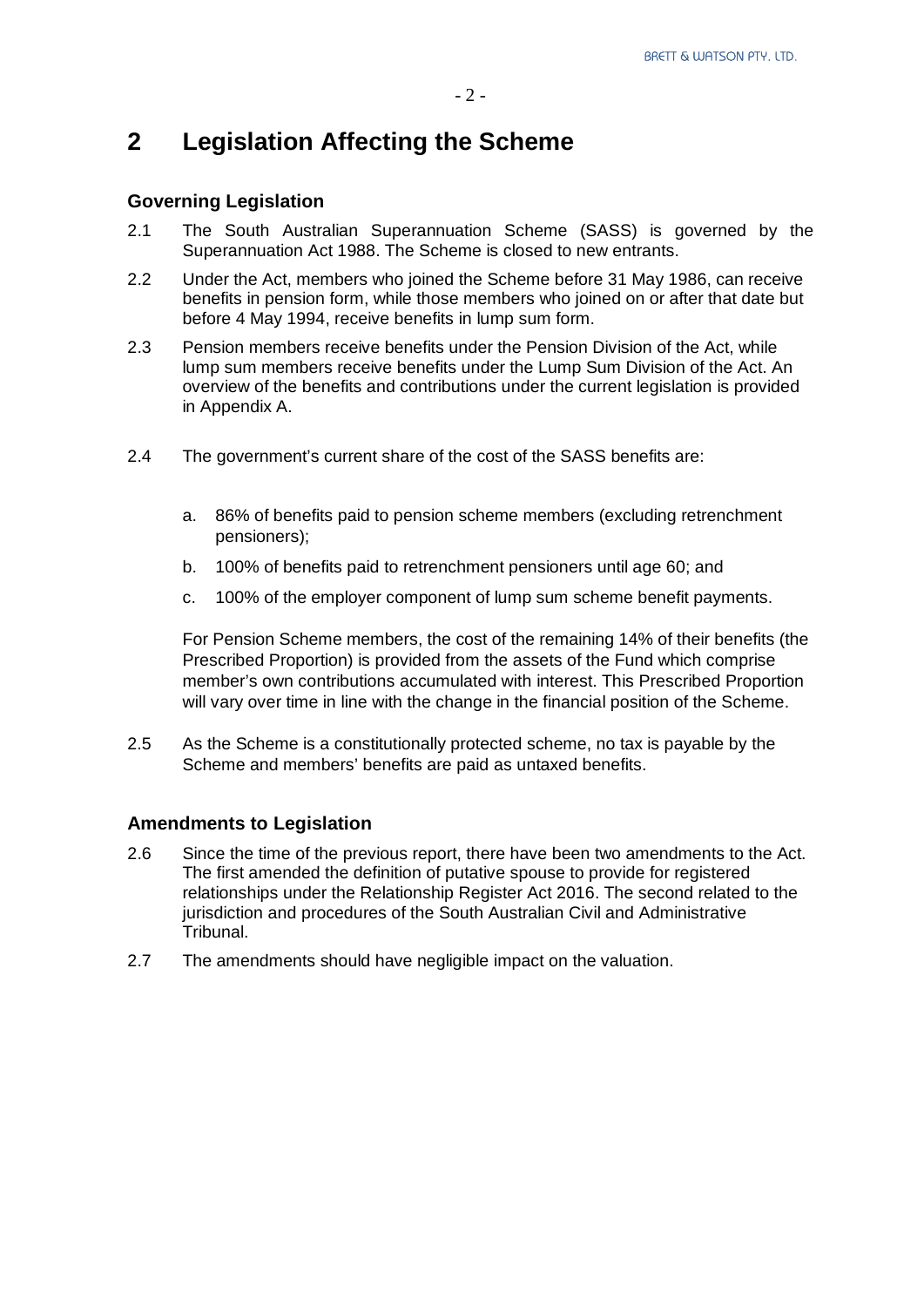# 3 Funding of the Scheme

#### **Member Contributions**

- 3.1 Members make contributions to the Scheme at varying rates, according to their desired benefit levels. An amount equal to these contributions is paid by the Treasurer into the South Australian Superannuation Fund (the "Fund"). This Fund is managed and invested by Funds SA.
- 3.2 The Fund retains separate divisions for the Pension and Lump Sum Scheme contributors. The amount of assets in the two divisions should generally correspond with the total of individual contribution accounts maintained for the members of the respective Schemes.
- 3.3 The Fund is required to meet its share of administration costs and benefit payments.

#### **Funding of Public Sector Superannuation**

- 3.4 Since 1 July 1994, the State Government has undertaken a program which is intended to progressively fund its accumulated superannuation liabilities. This program has been set out over a 40-year period, with the intention of achieving complete funding of accumulated superannuation liabilities by the year 2034.
- 3.5 This program will produce a specific pool of externally invested assets, which are currently managed by Funds SA. These assets will be maintained in distinct accounts for each of the State schemes. In particular the assets for the SASS scheme are held in the SASS Employer Contribution Account.
- 3.6 The payments which are being made into the investment pool (by both the State Government and the employing agencies) are intended to meet the cost of newly accruing benefits each year, as well as to meet a portion of the existing past service liability. During the twenty-five years ending 30 June 2019, payments made in respect of the unfunded past service liability for all the public sector schemes totalled around \$8.0 billion.
- 3.7 The scope of this report does not include assessing the funding program for the Scheme's Past Service Liability.

#### **Balance of Costs for this Scheme**

3.8 The employer share of benefit costs is initially totally met by the Treasurer, in respect of both the Pension Scheme and Lump Sum Scheme. The Treasurer is generally reimbursed for a portion of the benefit cost from employer accounts (established to meet employer liabilities) managed by Funds SA. Separate employer accounts are maintained with Funds SA for all Authorities which are liable for the superannuation costs for their employees. Contributions by employing agencies in respect of both Pension Scheme and Lump Sum Scheme members are paid into this Employer Contribution Account.

The only benefits which are now reimbursed from other sources are those in respect of former employees of the Universities, where the employer costs are shared with the Commonwealth Government.

3.9 Under the current "cost sharing" arrangements, the Pension division of the Fund meets a Prescribed Proportion of benefit payment costs, currently 14%, except: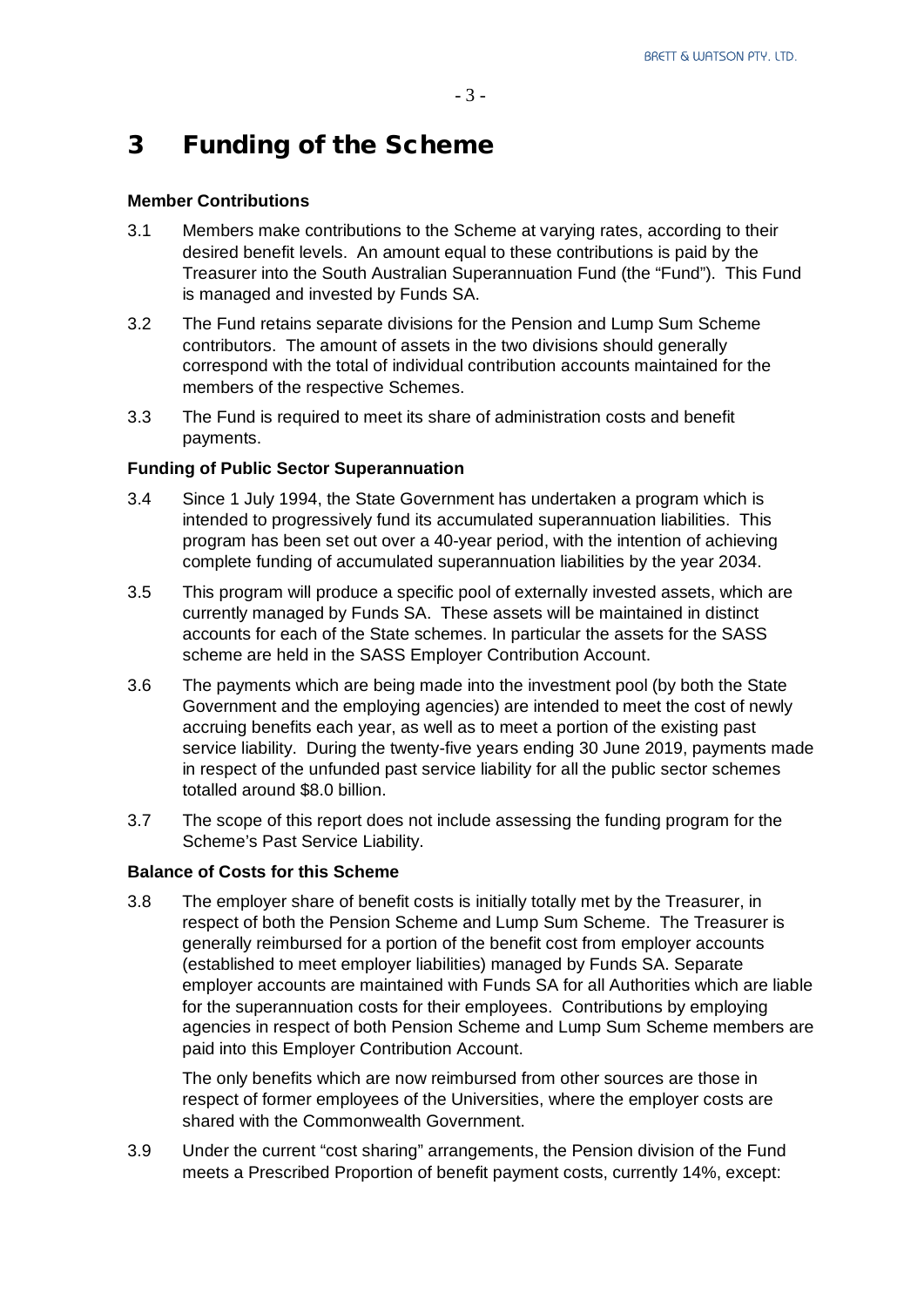- (a) benefits involving a return of members' contributions, where the Fund meets 100% of the payment, and the employer meets 100% of the Superannuation Guarantee, and
- (b) the cost of retrenchment pension paid between the time of the retrenchment and age 60 is totally met by the employing department or agency.

As a result, the employing department or agency is generally required to meet 86% of benefit payments. This cost sharing arrangement has been in place without significant amendment since 1 July 1988. The last change was a decrease in the Prescribed Proportion from 20.4% to 14% with effect from January 2011, following the 2010 actuarial review.

3.10 For the Lump Sum Scheme, the member financed benefit is met from the Lump Sum division of the Fund. The employer component of benefits is financed from the SASS Employer Contribution Account maintained by Funds SA.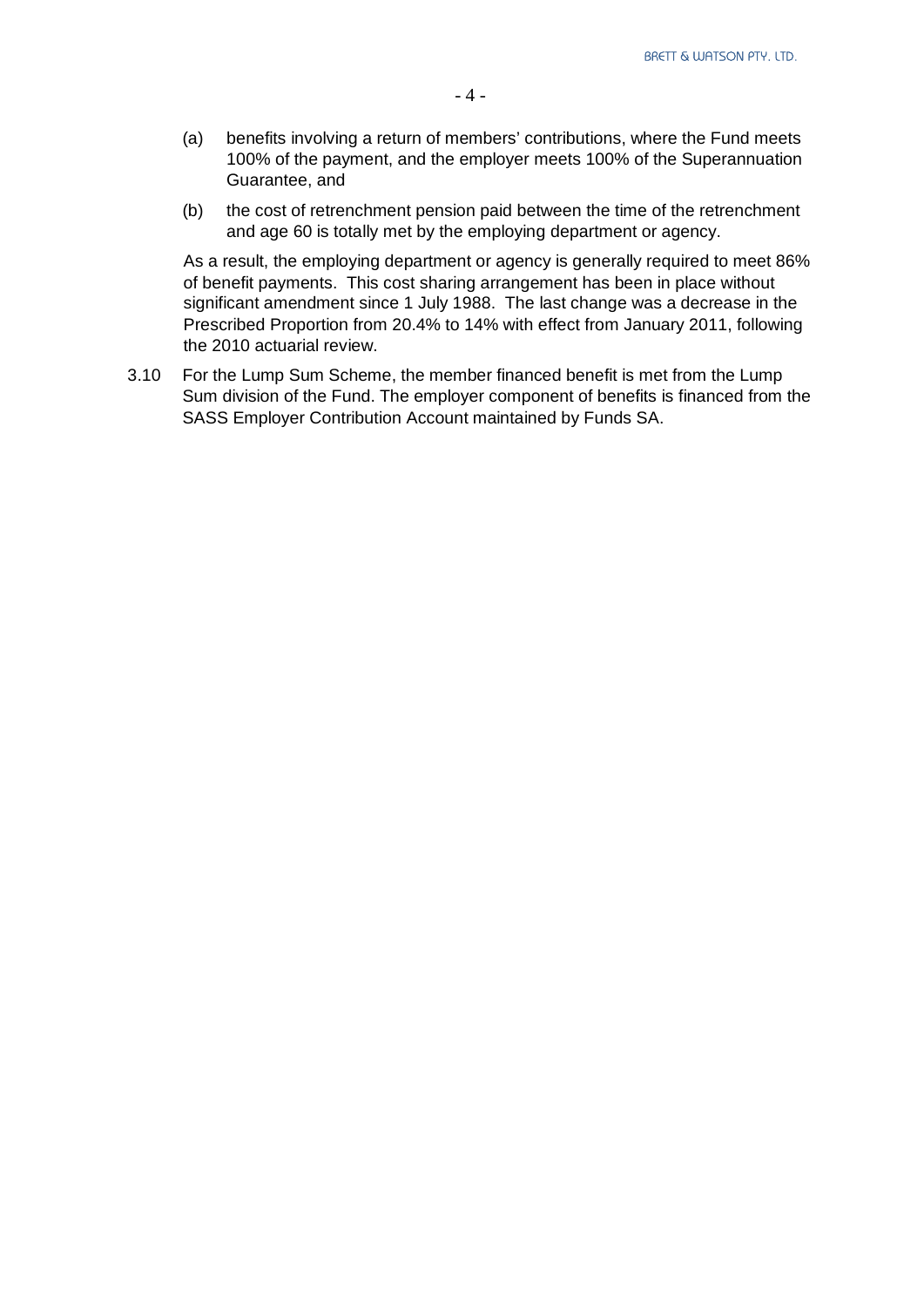# 4 Assets of the Fund

#### **Details of Assets**

4.1 At 30 June 2019, the assets of the Fund which were invested by Funds SA for the two divisions were comprised as follows (by market value):

|                                      | Pension<br>Scheme | Lump Sum<br>Scheme |           |
|--------------------------------------|-------------------|--------------------|-----------|
| Asset Type                           |                   |                    |           |
|                                      | <b>Division</b>   | <b>Division</b>    | Total     |
|                                      | (old scheme)      | (new scheme)       | (\$'000)  |
|                                      | (\$'000)          | (\$'000)           |           |
| <b>Australian Equities</b>           | 363,879           | 130,027            | 493,906   |
| <b>International Equities</b>        | 466,372           | 167,189            | 633,562   |
| Property                             | 276,840           | 79,103             | 355,943   |
| <b>Diversified Strategies Growth</b> | 268,433           | 60,043             | 328,476   |
| Diversified Strategies Income        | 216,578           | 96,394             | 312,972   |
| <b>Inflation Linked Securities</b>   |                   | 37,925             | 37,925    |
| <b>Fixed Interest</b>                |                   | 26,422             | 26,422    |
| <b>Short Term Fixed Interest</b>     |                   | 9,751              | 9,751     |
| Cash                                 | 23,898            | 18,667             | 42,565    |
| Socially responsible                 |                   | 1,788              | 1,788     |
| investment                           |                   |                    |           |
| <b>Total Assets</b>                  | 1,616,001         | 627,309            | 2,243,310 |
| Plus adjustment to Scheme            | 5,131             | $-15,788$          | $-10,657$ |
| accounts                             |                   |                    |           |
| <b>Net Assets</b>                    | 1,621,132*        | 611,521            | 2,232,653 |

*\*The Pension Scheme Division assets are higher than those shown in the financial statements as at 30 June 2019 as these assets were understated by \$18.6 million.*

The adjustment to Scheme accounts shown in this table comprises such items as cash and deposits with the Department of Treasury and Finance, contributions receivable and benefits payable.

4.2 The Funds SA investment product which covers the South Australian Superannuation Scheme is the Defined Benefit portfolio (see paragraph 4.3 below).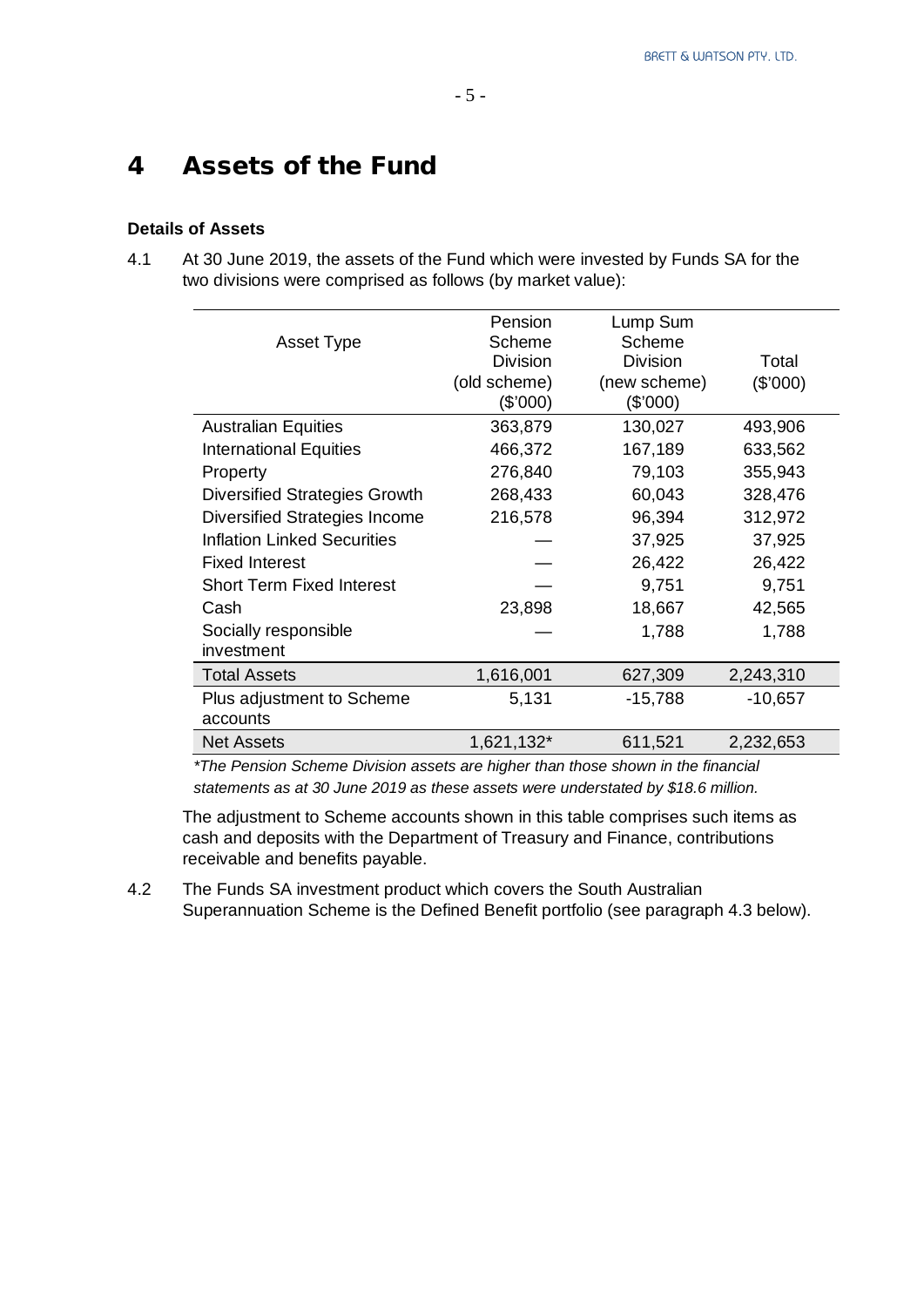As at 30 June 2019, the actual asset allocation and target allocation for the Defined Benefit Portfolio is set out below:

|     |                                      | Actual (%) | Target (%) |
|-----|--------------------------------------|------------|------------|
| (a) | <b>Australian Equities</b>           | 23         | 20         |
| (b) | <b>International Equities</b>        | 29         | 30         |
| (c) | Property                             | 17         | 18         |
| (d) | <b>Diversified Strategies Growth</b> | 17         | 16         |
| (e) | Diversified Strategies Income        | 13         | 14         |
| (f) | <b>Inflation Linked Securities</b>   |            |            |
| (g) | <b>Fixed Interest</b>                |            |            |
| (h) | <b>Short Term Fixed Interest</b>     |            |            |
| (i) | Cash                                 | 1          | 2          |
| (j) | Socially responsible investment      |            |            |

The allocation to growth assets (shares and property) at 30 June 2019 was 86%.

Member investment choice for the Lump Sum Scheme Division commenced as from 5 August 2004 in respect of member contributions. The default allocation for this Division remains the Growth Portfolio.

#### **Returns on Investments**

- 4.3 From 1 January 2017, a, customised Defined Benefit investment portfolio was established in addition to the then existing portfolios. The objective of this portfolio is a long-term return of CPI + 4.5% which is the same as High Growth portfolio but includes a higher allocation to unlisted assets rather than increasing the exposure to listed equities.
- 4.4 The assets of the Pension and Lump Sum divisions have a significant emphasis on "growth" investments, which is consistent with the objective of achieving a high real rate of return. One of the results of this emphasis on "growth" investments is that returns will be variable from year to year, as Australian and international economies fluctuate over time.
- 4.5 Rates of return on the assets held in the Pension and Lump Sum divisions, allowing for the management fees applied by Funds SA, for the last three years (based on changes in underlying unit prices) have been —

| 2016/17 | 2017/18 | 2018/19 |
|---------|---------|---------|
| 12.5%   | 11.7%   | 8.2%    |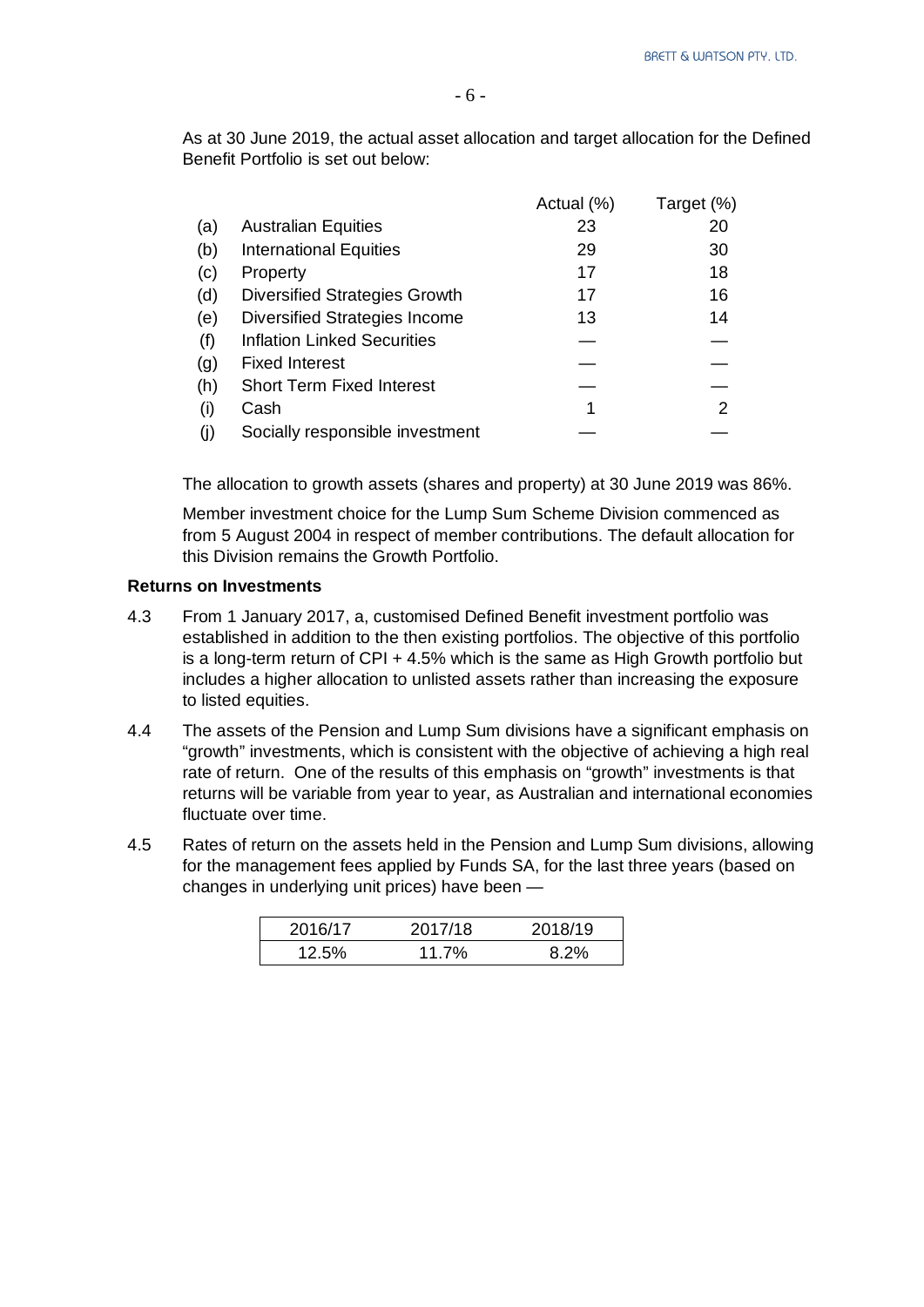4.6 For the 3 year intervaluation period, the actual investment return compared to the expected assumptions used in the 2016 valuation are as below:

|                                | Salary<br>increases | Pension<br>increases | Investment<br>return | Real return<br>actives | Real return<br>pensioners |
|--------------------------------|---------------------|----------------------|----------------------|------------------------|---------------------------|
| Actual<br>Increase<br>(p.a.)   | 2.6%                | 1.7%                 | 10.6%                | 8.0%                   | 8.9%                      |
| Expected<br>increase<br>(p.a.) | 4.2%                | 2.5%                 | 7.0%                 | 2.8%                   | 4.5%                      |
| <b>Difference</b><br>(p.a.)    | (1.6)%              | (0.8)%               | 3.6%                 | 5.2%                   | 4.4%                      |

4.7 As such the actual real returns exceeded the expected real returns by 5.2% per annum over salary inflation and by 4.4% per annum over CPI.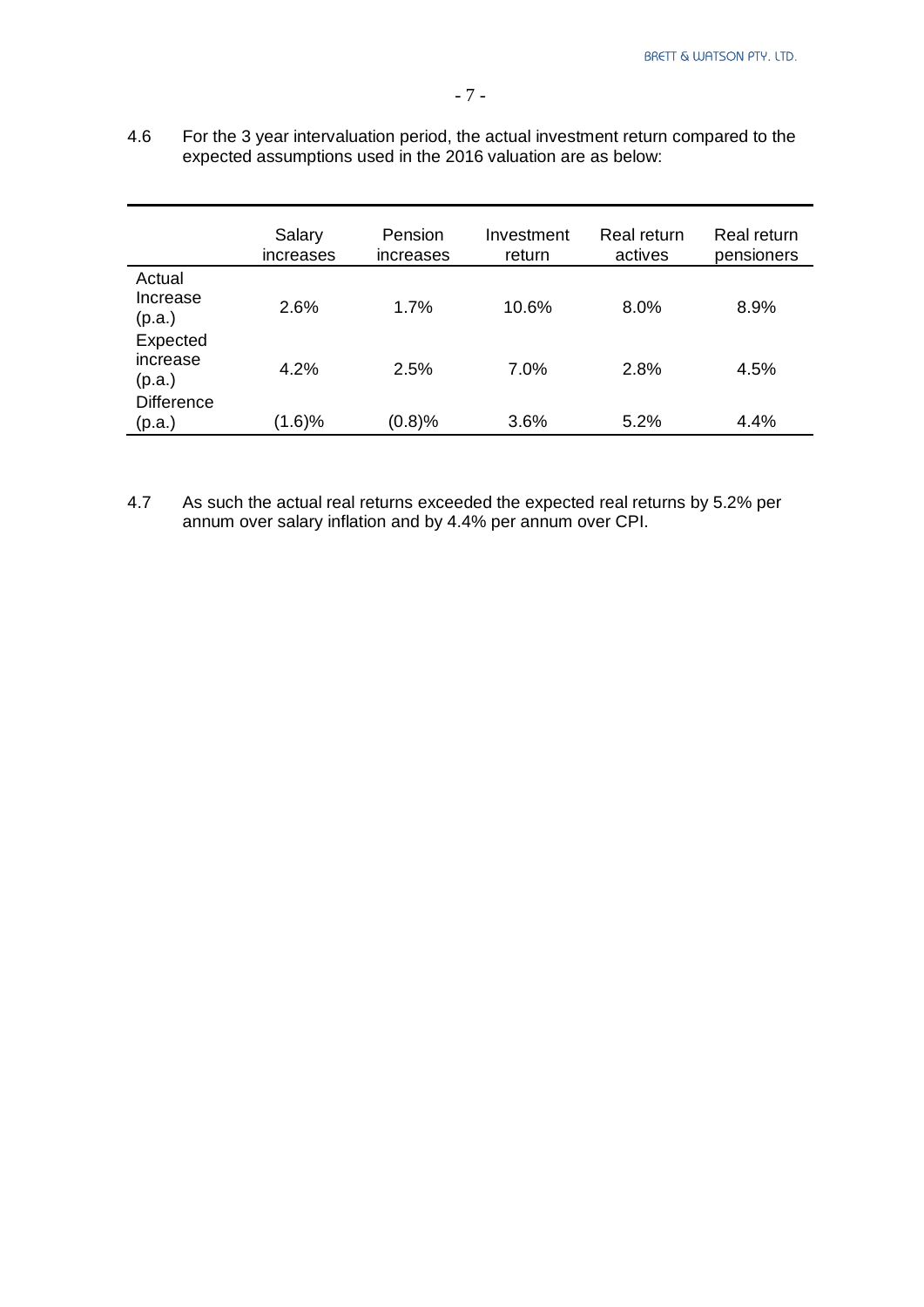# 5 Valuation Assumptions

#### **Introduction**

- 5.1 This actuarial valuation applies a model to project the expected amount of each item of income and expenditure in each future year. These expected cash flows are then discounted to the valuation date to determine the present values of these amounts. These calculations require assumptions to be made regarding:
	- a. economic assumptions relating to the future rates of investment earnings, inflationary salary increases and CPI inflation;
	- b. demographic assumptions relating to the future rates of retirement, death, invalidity and resignation, and including the proportion of pension commuted and promotional salary increases; and
	- c. valuation of the assets which is, as far as possible, consistent with the valuation of the Scheme's liabilities.
- 5.2 Once the present value of the Scheme's liabilities and assets has been calculated, the contribution rate for each Division is then determined by allocating the cost over future years in accordance with an appropriate funding method.
- 5.3 It should be appreciated that in the long run the government's liability will depend on the actual experience of the Scheme, not on the assumptions made.

#### **Economic Assumptions**

- 5.4 The level of benefits paid by the Scheme depends on future increases in salaries for contributory members, because benefits are directly related to members' salaries prior to their retirement, death, etc. and depends on future CPI increases for preserved benefits and pension payments. The ability of the Scheme to meet these benefit payments depends, in part, on the actual investment earnings achieved by the assets of the Scheme in the future. Accordingly, suitable financial assumptions need to be determined for investment returns, salary inflation and price increases.
- 5.5 Assumptions are required to be made about future crediting rates, salary increases, and CPI increases. These assumptions are inter-related, since it would be expected that crediting and earning rates should normally be higher than salary increases, which in turn should be higher than CPI increases. Accordingly, these elements of the actuarial assumptions were chosen to not only reflect long-term trends but also to ensure that their combined effects would be mutually consistent. Therefore, of prime significance during the in-service period is the differential between the future rate of investment earnings on the one hand, and the rate of salary growth due to inflation on the other. This differential is referred to as the real return over salary inflation. For preserved members and pensioners, the differential between the future rate of investment earnings and the future rate of price increases is important.
- 5.6 The financial elements of the experience were examined in Section 4. However, as investment returns, salary increases, and price increases can vary significantly in the short term it is more important to consider long-term expectations than the experience since the previous actuarial investigation, when setting assumptions for the future.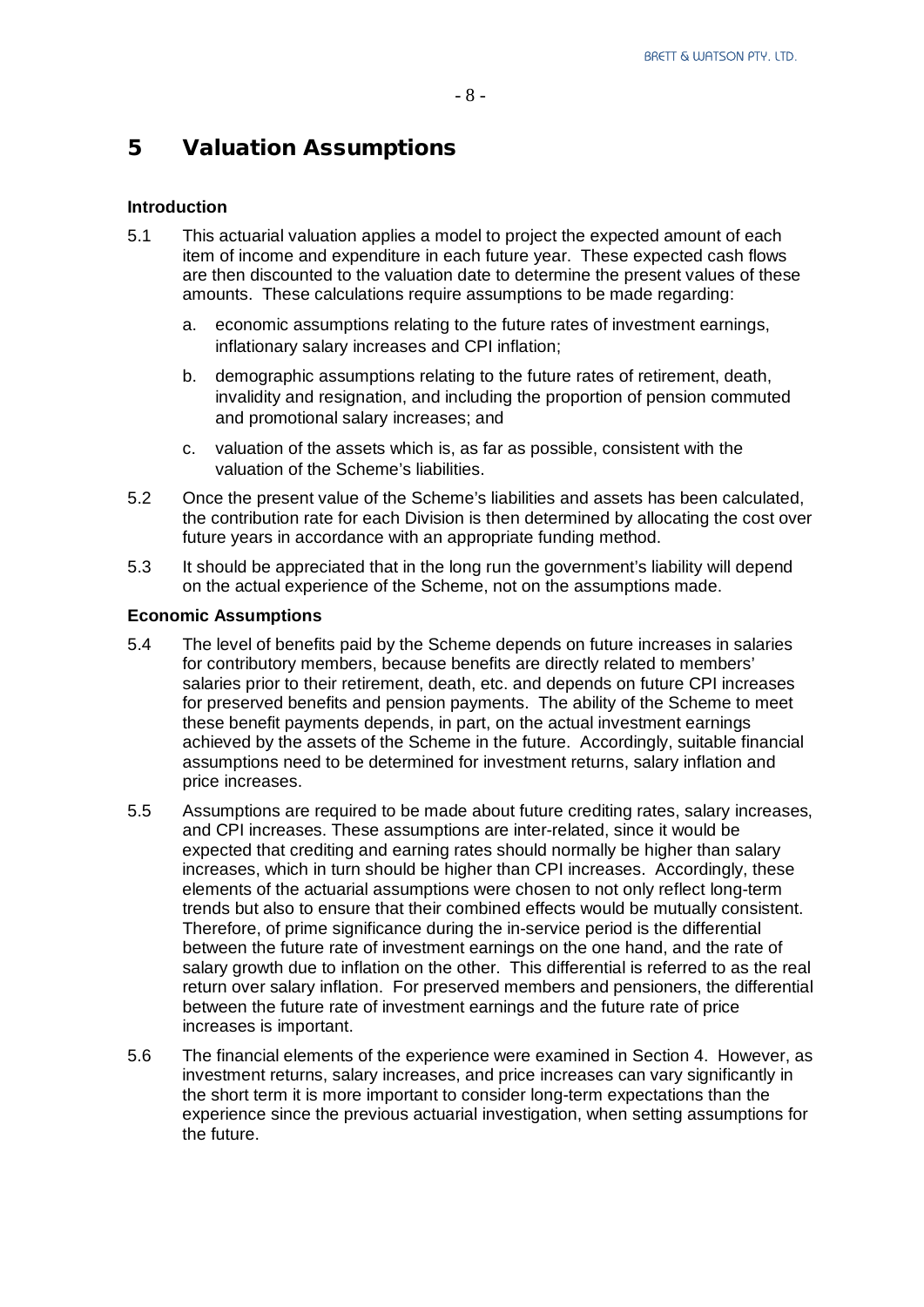- 5.7 We note that a major investment objective by Funds SA is to achieve long term returns of 4.5% per annum more than price inflation for the Defined Benefit investment product (see paragraph 4.3 above). I have adopted this real rate of return for this investigation over the long term. Based on investment returns to the date this assumption was set, we have assumed rate of return of negative 4% per annum for the year ending 30 June 2020.
- 5.8 We have adopted an assumed rate of CPI inflation of 2% per annum.
- 5.9 We have assumed inflationary salary increases of 2.5% per annum over average future scheme membership. No allowance for known short term salary increases for some groups has been made.
- 5.10 In addition to an assumed level of general salary increases, allowance is also made for promotional salary increases throughout a member's career. New rates of promotional salary increases have been adopted with rates reduced by about 0.2% for Teachers and Others from the previous review.

| Long Term Investment Earnings:<br>Investment Earnings in 2019-20<br>Long Term Inflationary Salary<br>Increases: | 6.5% per annum<br>A loss of $4.0\%$<br>2.5% per annum                               |
|-----------------------------------------------------------------------------------------------------------------|-------------------------------------------------------------------------------------|
| <b>Promotional Salary Increases:</b>                                                                            | Teacher<br>$0.4\%$<br>Non-teacher 0.6%<br>(for a member of average age of 59 years) |
|                                                                                                                 | Refer Appendix E.7 for detailed rates                                               |
| <b>CPI</b> Increases:                                                                                           | 2.0% per annum                                                                      |
| Long term "Real Return" over<br>inflationary salary increases<br>"Real Return" over CPI                         | 4.0%<br>4.5%                                                                        |

5.11 Set out below is a summary of the economic assumptions used in this valuation.

#### **Expenses**

- 5.12 Fund administration expenses have been valued based on a cost per member, projected membership of each Division and assuming expenses increase at the same rate as salary inflation. As per the regulations, 30% of expenses are met by the Fund.
- 5.13 We note that as the scheme is closed, and as membership falls, the approach to projecting these expenses may need to be changed.

#### **Demographic Assumptions**

5.14 The demographic assumptions which were used in the projections and valuations were set after considering the experience of contributors, preserved members and pensioners over the three-year period as well as the trends in the experience observed in previous valuations. The Scheme is sufficiently large that this experience is statistically significant, that is, the assumptions which are derived from the experience could be regarded as being reliable for the calculations.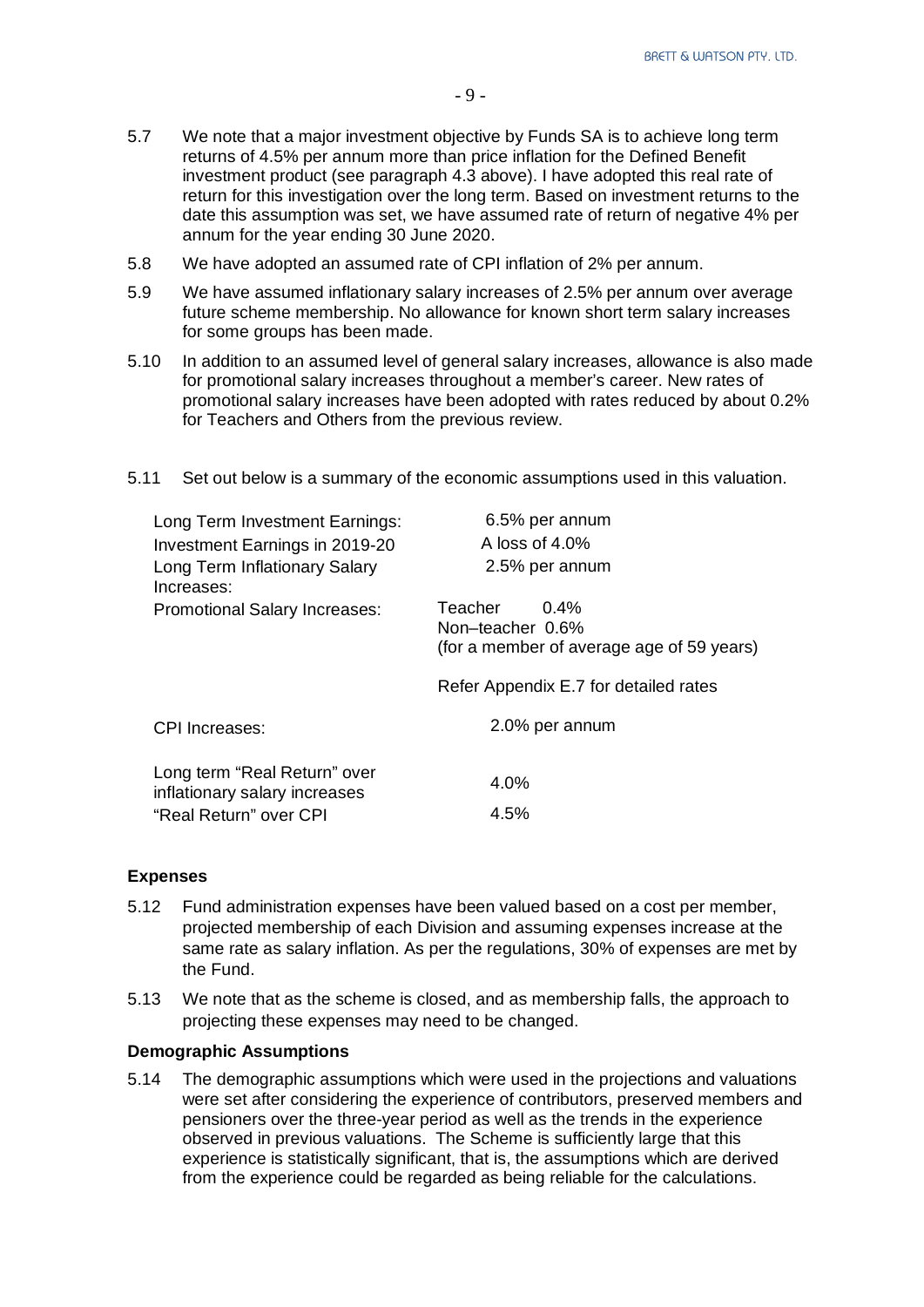- 5.15 Details of the experience and the rates adopted are given in Appendices C, D and E.
- 5.16 The most significant changes in assumptions related to
	- higher rates of spouse pensioner mortality;
	- **IDED** I lower rates of mortality improvement partly arising from the adoption of an average of the 25-year and 125-year mortality improvement rates instead of the 25-year rates; and
	- lower proportions of contributor pensioners with a spouse or putative spouse.
- 5.17 The rates of mortality for age pensioners, spouse pensioners and invalid pensioners (over 2 years in duration) have been set by adjusting the Australian Life Tables 2015-17. Details of the adjustments are given in Appendix D.

#### **Value of Pension Scheme Assets**

5.18 We have adopted the market value of assets for the Pension Scheme, which amounted to \$1,621,132,000. The use of a market value of assets is consistent with general industry practice.

#### **Value of Lump Sum Assets**

5.19 The liabilities of the Lump Sum Division are the balances of member accounts and so no adjustment is necessary for the assets of this Division. Accordingly, the market value of \$611,521,000 was used in the valuation.

#### **Funding Method**

5.20 We have used a projection and funding method known as "aggregate funding" which involves calculating the present value of all liabilities relating to present contributors, pensioners and preserved members, and comparing the prescribed proportion of this with the present value of future member contributions together with the value of the Scheme's investments.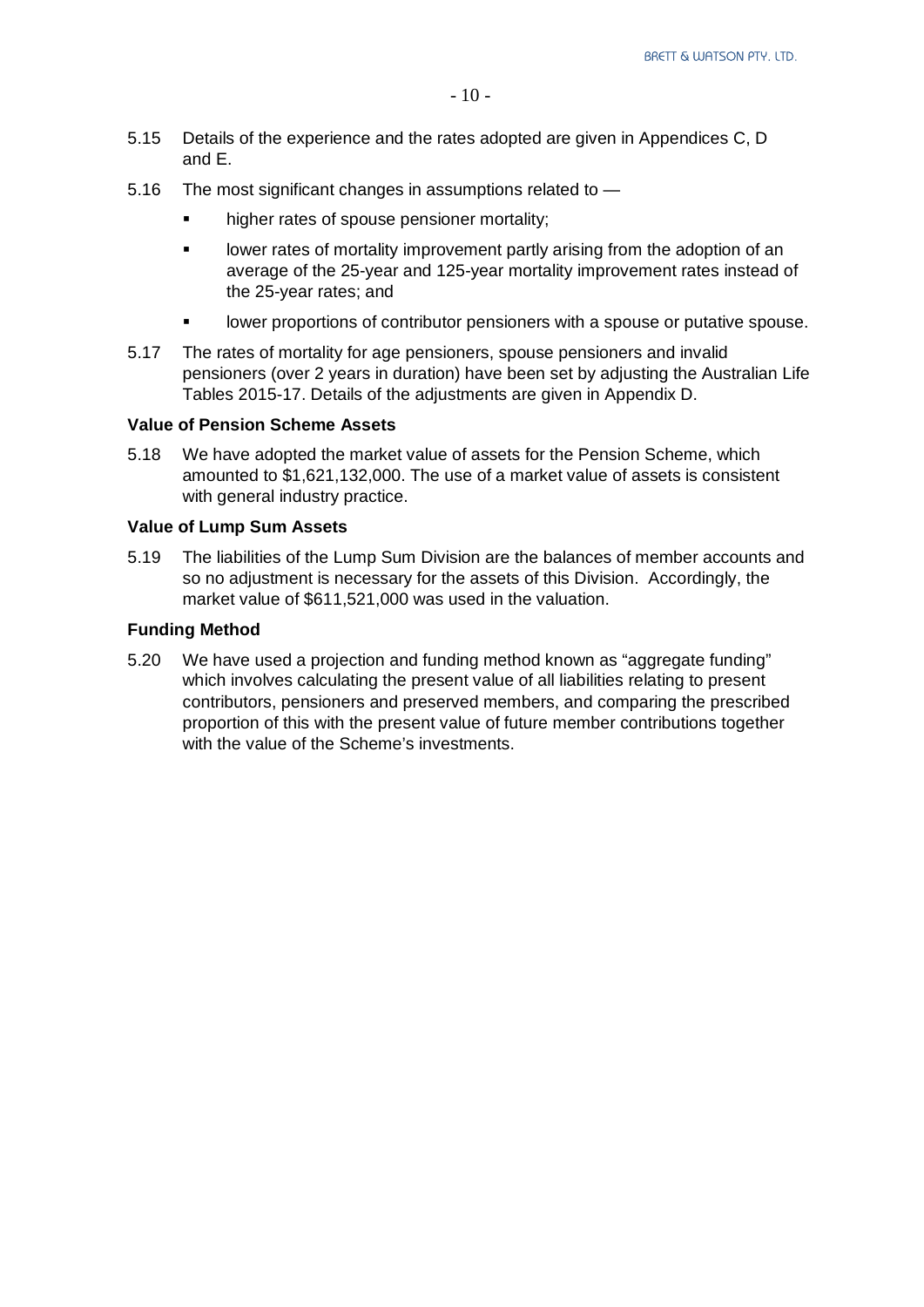# 6 Valuation Results — Lump Sum Scheme

- 6.1 There are two measures which we have used to assess the adequacy of the Fund for the Lump Sum Scheme, being —
	- (i) comparison of Fund investments against member contribution accounts; and
	- (ii) projected long-term cost of the employer financed benefits of the Scheme in respect of future service only (past service costs are met from contributions paid into the Employer Account).

#### **Comparison of Fund Investments against Member Contribution Accounts**

- 6.2 For the Lump Sum Scheme, the assets held by the Fund are intended to meet the employee component of the benefits payable from the Scheme. Provided that the investment returns which are allocated to employee contribution accounts are equal to the actual earning rate on the investments of the Fund (less the appropriate share of administrative costs), then the value of the investments will increase or decrease in line with the total of member contribution accounts. As a result, the liabilities of the employer should not be affected by the return on the Fund investments.
- 6.3 At 30 June 2019, the total of member accounts was \$614.8 million representing contribution accounts of \$585.7 million plus roll-in accounts of \$29.1 million, which compares with the total assets held in the Fund of \$611.6 million. This represents a deficit of \$3.2m, or 0.5% of member accounts. It is my understanding that the asset allocation of the Scheme approximately matches the asset allocation Members have chosen for their contribution accounts and that earnings are allocated to Members via changes in the unit price of the selected investment option. As a result, this shortfall will increase or decrease where there is a difference in return between the asset allocations selected and the actual assets of the Scheme. If the Scheme assets remain in the same allocation as Members' Accounts, then this difference will remain unless alternative action is taken to address the matter. If the investment returns of the Scheme assets are below those of Member Accounts, then the deficit will grow.

#### **Projected Long Term Cost of the Scheme**

- 6.4 We have also considered the long-term cost of supporting the employer financed benefits in respect of future service for members of the Lump Sum Scheme. (Past service liabilities are being progressively funded by the State Government, as discussed in paragraph 3.6 of the Report).
- 6.5 For this purpose, we have projected the future experience of current contributors, and then discounted the projected future benefit payments to the valuation date. The resulting values are the present value of the employer financed portion of future service liabilities for contributory members of the Lump Sum Scheme.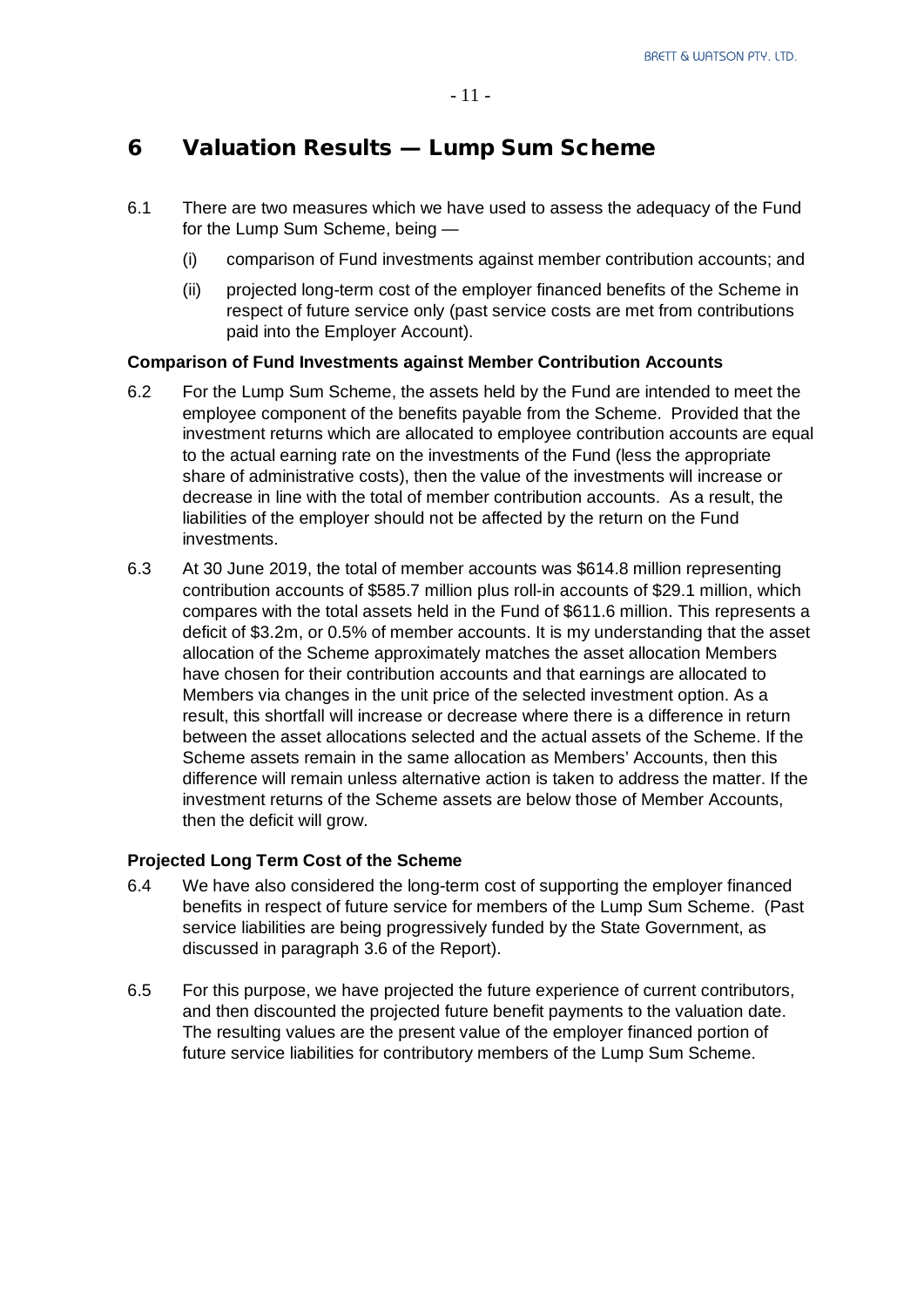#### 6.6 The results of the calculations are as follows —

|  |  | <b>Present Value of Employer Financed Future Service Liabilities</b> |  |  |
|--|--|----------------------------------------------------------------------|--|--|
|--|--|----------------------------------------------------------------------|--|--|

| <b>Current Contributors</b> | \$'000  |
|-----------------------------|---------|
| Age Retirements             | 121,750 |
| <b>Disability</b>           | 181     |
| Invalidity                  | 76      |
| Deaths                      | 1,146   |
| <b>Transfers</b>            | 660     |
| Resignations                | 354     |
| <b>Expenses</b>             | 4,278   |
| <b>Total Liability</b>      | 128,445 |

- 6.7 The total liability represents the present-day cost of providing employer financed benefits for the current members of the Lump Sum Scheme, based on their service after 30 June 2019. This is referred to as the "future service liability".
- 6.8 The future service liability is equivalent to future employer contributions of 13.3% of contributors' salaries.
- 6.9 This means that, if an amount equivalent to 13.3% of contributors' salaries is set aside as a provision which is notionally accumulated with interest at 6.5% per annum, or invested each year, the projected future service benefits would be able to be totally met by those future provisions or investments, based on the projection assumptions.
- 6.10 The corresponding contribution rate at the 2016 review was 14.1%. The reduction in the contribution rate is largely due to the real discount rate over assumed salary inflation increasing from 3.0% to 4.0%.
- 6.11 We recommend that the current employer contribution rate of 14.75% of contributors' salaries be maintained. Given that the declining membership could lead the calculated contribution rate to show fluctuation in future reviews, a change in contribution rate is not warranted.

#### **Sensitivity Analysis**

6.12 The impact on the employer contribution rate as a percentage of salary from changes in the assumed discount and salary inflation rates is:-.

| m                                |                          |
|----------------------------------|--------------------------|
| Change in assumption             | Employer                 |
|                                  | <b>Contribution Rate</b> |
| <b>Base</b>                      | 13.3%                    |
| Discount rate reduced by 1%      | 13.8%                    |
| Discount rate increased by 1%    | 12.8%                    |
| Salary inflation reduced by 1%   | 12.8%                    |
| Salary inflation increased by 1% | 13.8%                    |
|                                  |                          |

#### **Impact of Changes to the Assumptions**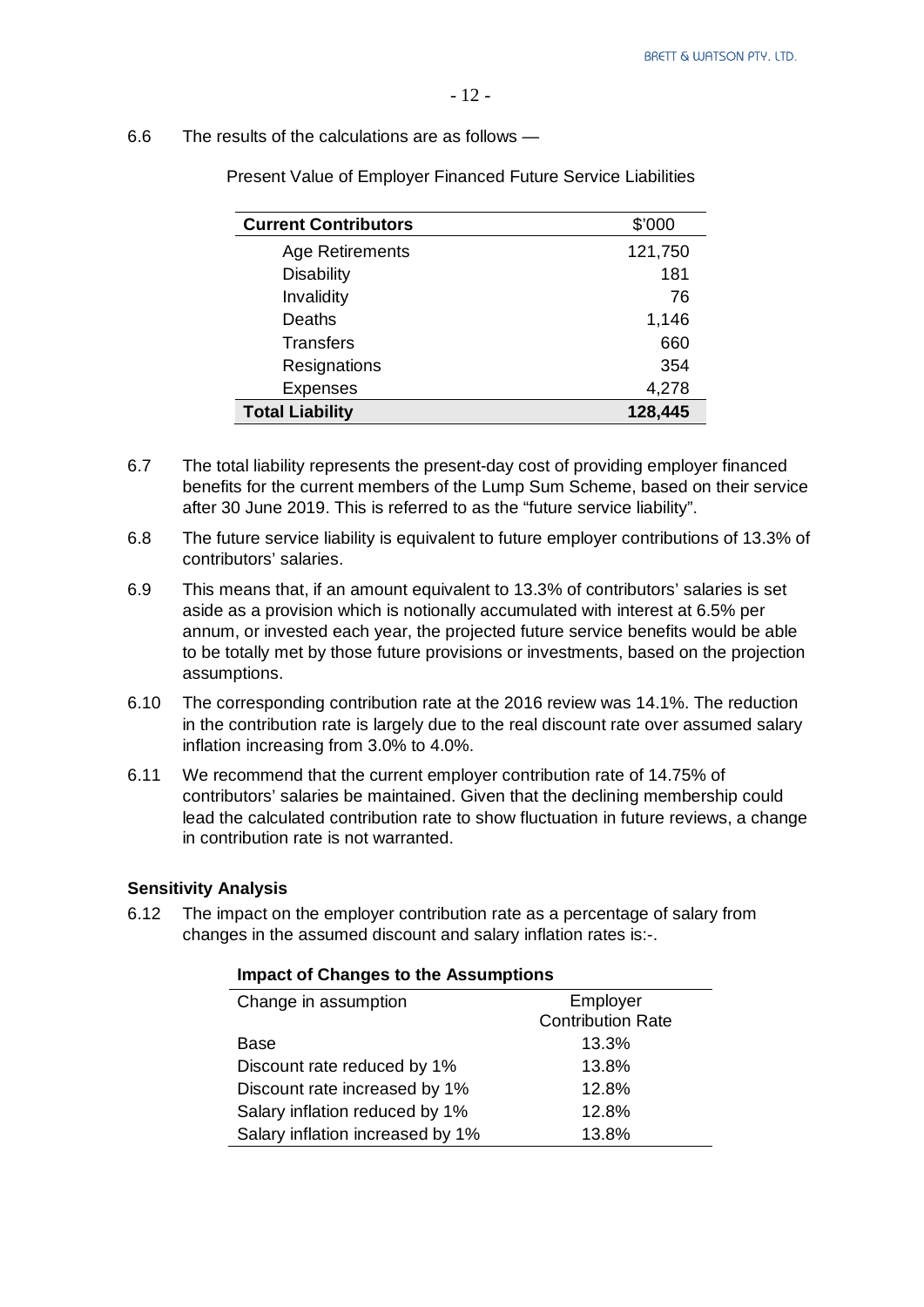#### **Risks**

- 6.13 The major risk that would impact the future service cost of the Scheme as shown above is reduced investment returns. As the Scheme is mature other changes, such as an increased rate of mortality or change in retirement ages are not expected to have a significant impact on these costs.
- 6.14 The likely main financial impact of the COVID-19 pandemic on the future cost of the Scheme is if future investment returns were to be significantly reduced. Due to the mature nature of the Scheme we consider that an increased rate of deaths would be very unlikely to have a material adverse impact on this cost. We have also reduced the assumed salary inflation rate to allow for the likely impact of the COVID-19 pandemic.
- 6.15 We note that all current contributors are permanent employees and we are not aware of any having been stood down due to the COVID-19 Pandemic. The Act does not permit the release of their defined benefits on hardship and compassionate grounds including COVID-19. However, they can take money from their rollover accounts under these circumstances. I note that allowance is currently made to reduce benefits in respect of Family Law benefits, Superannuation Surcharge and Division 293 Tax payments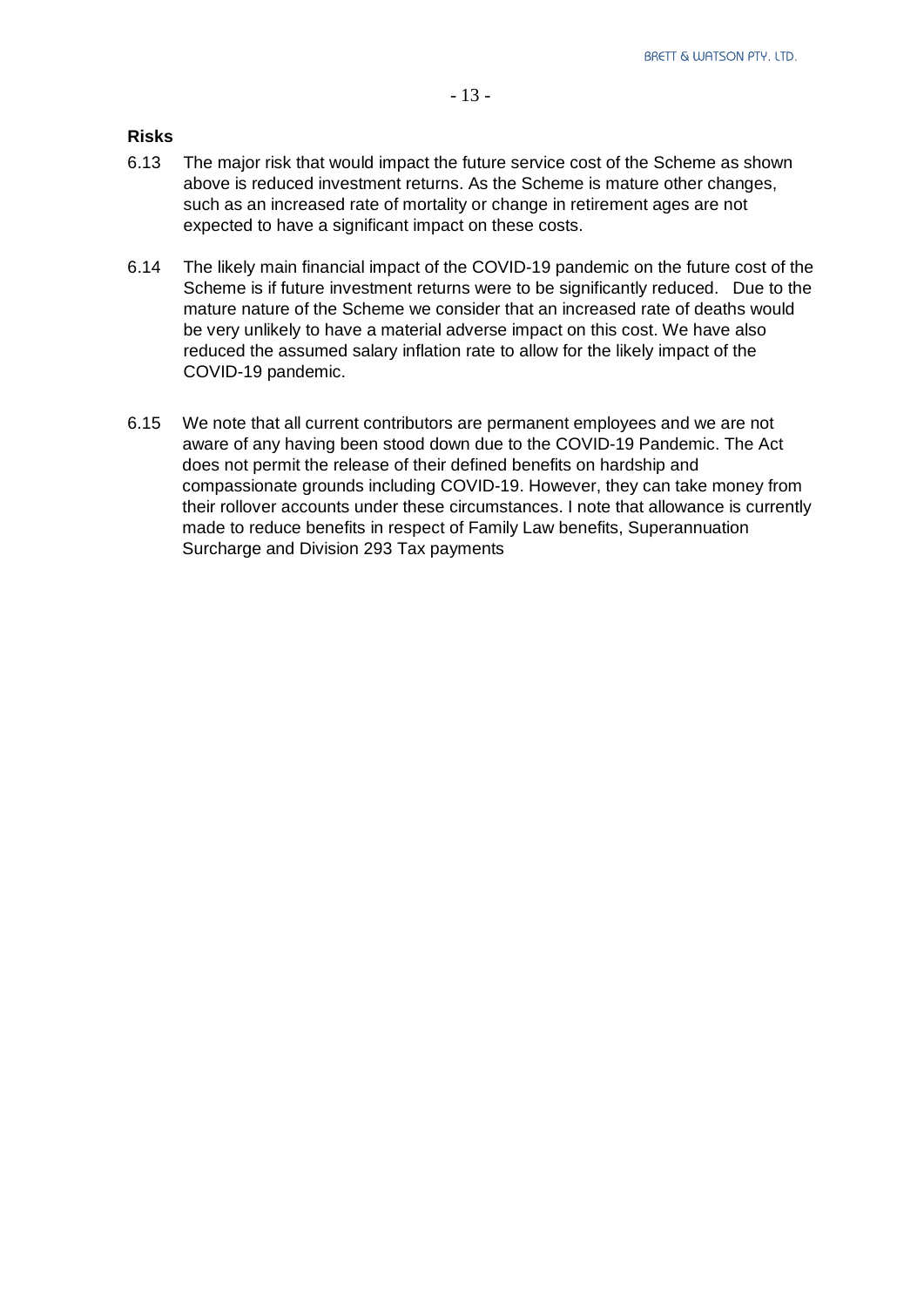# 7 Valuation Results — Pension Scheme

7.1 The processes which are followed to assess the financial position of the Pension Scheme are more complex than that of the Lump Sum Scheme, because of the operation of the cost sharing proportion.

#### **Ability of Fund to Meet Prescribed Proportion of Costs**

7.2 To assess the financial position of the Pension Scheme, we have projected the future experience of current contributors, preserved members and pensioners, and then discounted these future benefit payments to the current date. The resulting values are the present value of current and future liabilities for members of the Pension Scheme, the prescribed proportion (14.0%) of which must be compared with the value of the assets of the Pension division of the Fund and the present value of future member contributions.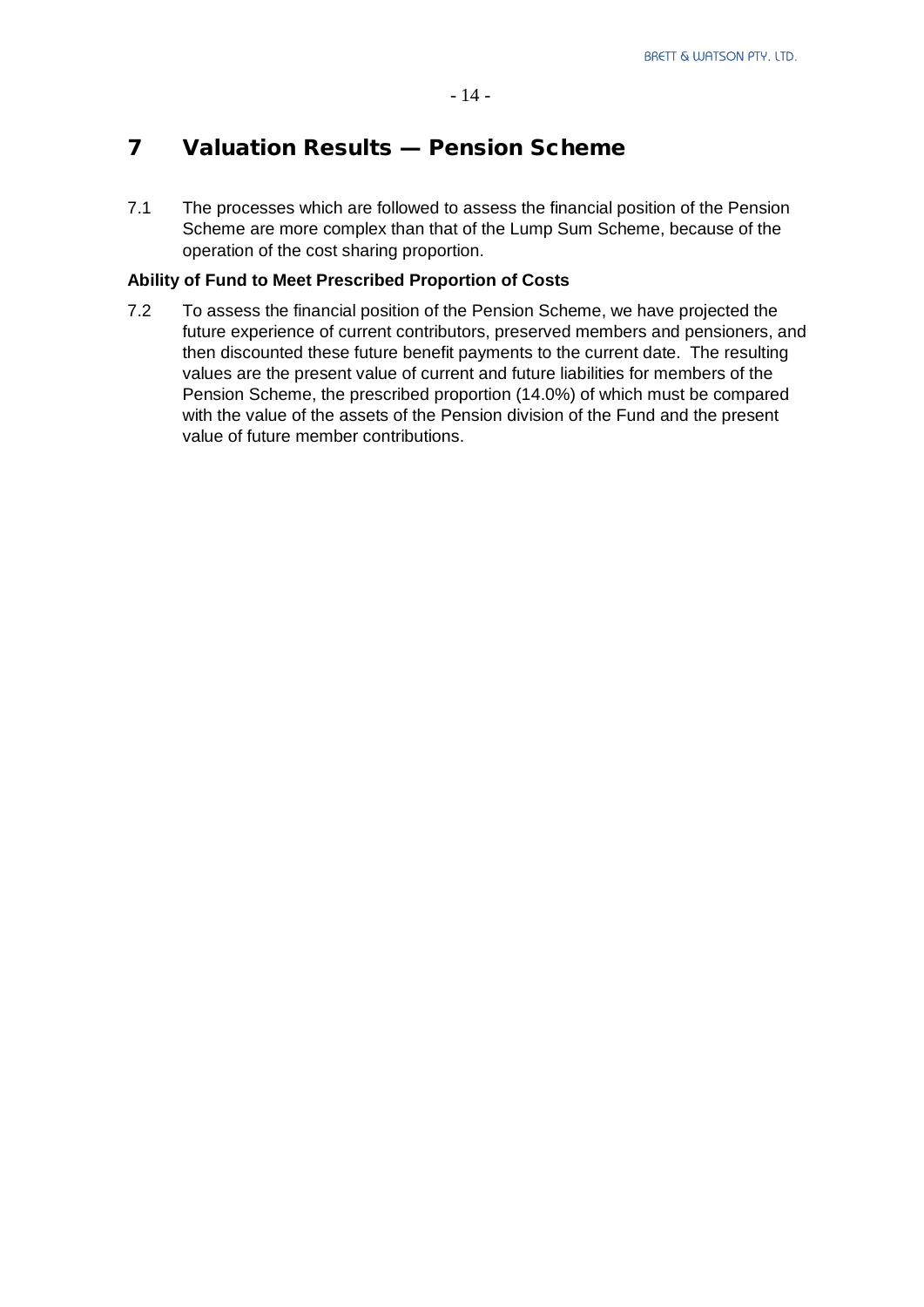**Present Value of Liabilities representing 14.0% of Prescribed Proportion**

7.3 We have set out below the results of the calculations using the prescribed proportion of these liabilities —

|                                           | \$'000  | \$'000    |
|-------------------------------------------|---------|-----------|
| <b>Current and Preserved Contributors</b> |         |           |
| Age Retirements                           | 51,119  |           |
| <b>Invalidity Retirements</b>             | 87      |           |
| Spouse and Children's Benefits            | 3,252   |           |
| <b>Resignations with Cash Payments</b>    | 0       |           |
| <b>Expenses</b>                           | 408     | 54,866    |
| <b>Current Pensioners</b>                 |         |           |
| Age Retirements                           | 754,379 |           |
| <b>Invalidity Retirements</b>             | 30,303  |           |
| <b>Retrenchment Pensioners</b>            | 56,347  |           |
| <b>Pensioner Spouses</b>                  | 163,608 |           |
| <b>Contributor Spouses and Children</b>   | 25,364  |           |
| Expenses                                  | 7,836   | 1,037,837 |
| <b>Total Liabilities</b>                  |         | 1,092,703 |

| <b>Present Value of Assets</b>                             |            |           |
|------------------------------------------------------------|------------|-----------|
|                                                            | \$'000     | \$'000    |
| <b>Future Member Contributions</b>                         | 2,086      |           |
| <b>Fund Investments</b>                                    | 1,621,132  |           |
| <b>Total Assets</b>                                        |            | 1,623,218 |
| <b>Surplus</b>                                             |            | 530,515   |
| Less adjustment for expected negative<br>return in 2019-20 | (159, 830) |           |
| Assets less liabilities ("reserve") at 30 June 2019        |            | 370,685   |

- 7.4 If the current Prescribed Proportion is retained (14%), based on the projection assumptions applied in this valuation, assets are expected to exceed liabilities by \$370.7 million. This compares with a reserve of \$257.4 million at 30 June 2016.
- 7.5 The reserve of \$370.7 million represents 33.9% of total liabilities. This reserve has been built up from better than expected investment experience over the past three years even after allowing for a negative return in 2019-20. Given the high growth nature of the investment portfolio (86% in growth assets) investment returns are expected to be volatile from year to year and better than expected investment years can be followed by poorer than expected years.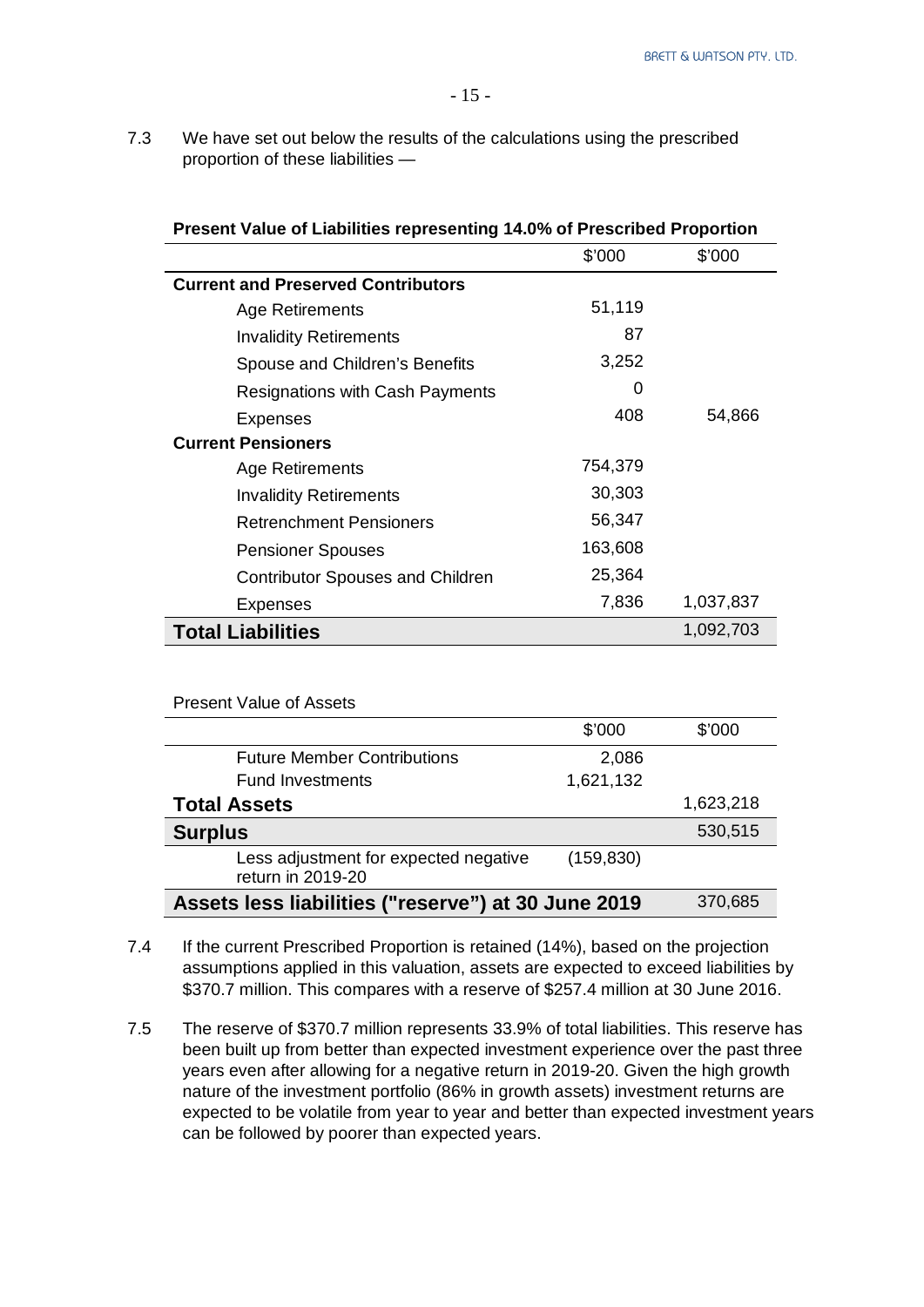- 7.6 If no reserve is maintained for future investment losses, the Prescribed Proportion could be increased from 14% to 18.8% and the employer share reduced from 86% to 81.2%. However, it would then be likely that the employer share would increase at some future time and possibly increase to more than the current 86%.
- 7.7 A reasonable reserve to be maintained for an investment portfolio with 86% in growth assets would typically be 10% to 20% of liabilities. Maintaining this level of reserve, the Prescribed Proportion could be increased as follows:
	- a. From 14% to 15.6% with a 20% reserve and employer share reducing to 84.4%; or
	- b. From 14% to 17.1% with a 10% reserve and employer share reducing to 82.9%.
- 7.8 Given the current volatility in the investment markets which appears to be heightened due to the impact of the COVID-19 pandemic it would be reasonable to maintain a reserve in the order of 20% which means the Prescribed Portion can be increased to 15% and employer share reduced to 85%.

#### **Explanation of Change in the Financial Position of the Fund**

7.9 We have analysed the change in the financial position, by considering the main contributing factors. These factors relate to both experience and changes in the valuation assumptions.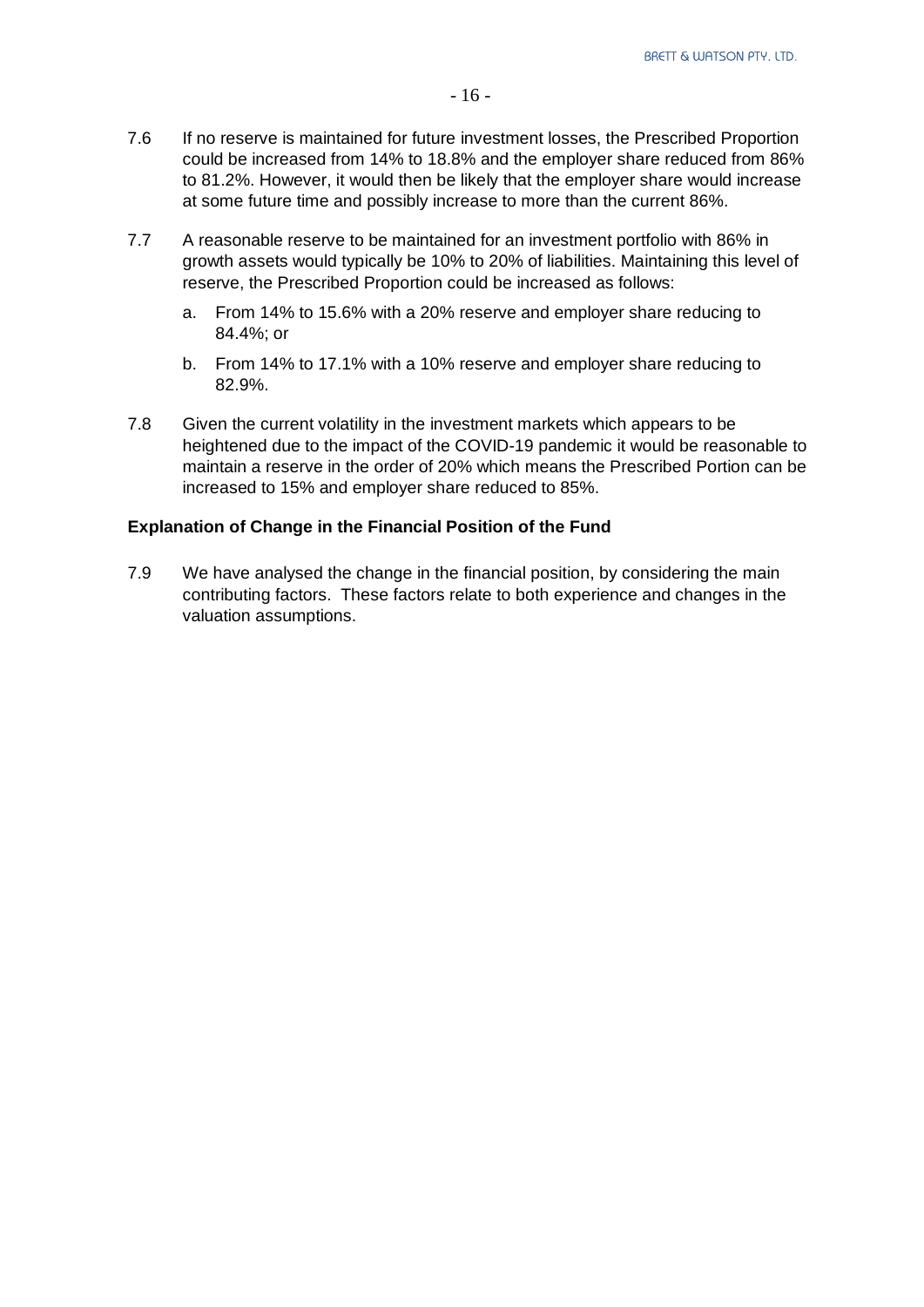7.10 The following table sets out the major influences affecting the change in the financial position between 30 June 2016, and 30 June 2019 —

| <b>Influence</b>                                                                      | <b>Impact</b><br>\$m |
|---------------------------------------------------------------------------------------|----------------------|
| <b>Experience</b>                                                                     |                      |
| Interest on surplus                                                                   | 57.9                 |
| Investment earnings greater than expected                                             | 174.7                |
| Salary increases lower than expected                                                  | 2.3                  |
| CPI increases lower than expected                                                     | 23.6                 |
| Age retirement lower than expected                                                    | 1.7                  |
| Expenses higher than expected                                                         | (0.4)                |
| Commutation higher than expected                                                      | (1.9)                |
| Untraced                                                                              | (3.0)                |
| <b>Total Experience</b>                                                               | 254.9                |
| <b>Change in Valuation Assumptions</b>                                                |                      |
| Allow for Teacher enterprise agreements before 30 June 2019 not<br>in the member data | (0.4)                |
| Revised age retirements                                                               | 0.4                  |
| Revised salary promotion                                                              | 0.2                  |
| Revised pensioner mortality assumptions                                               | 8.9                  |
| Revised pensioner proportion married                                                  | 6.2                  |
| Revised pensioner commutation                                                         | (1.3)                |
| Revised economic assumptions                                                          | 4.2                  |
| Adjustment for negative return in 2019-20                                             | (159.8)              |
| <b>Total Change in Valuation Assumptions</b>                                          | 141.6)               |
| Net Change in reserve                                                                 | 113.3                |

7.11 The major contributing factors to the change in surplus were as follows:–

#### *(i) Investment Earnings*

Investment returns were 3.6% per annum more than assumed over the 3-year period. However, this has been largely offset by allowing for the expected return in 2019-20 of 9.9% less than expected.

*(ii) Pension increases*

Pension increases were 0.8% per annum less than assumed over the 3-year period.

#### **Projected Cost of Pension Scheme**

- 7.12 The cost sharing arrangements apply to past service liabilities. For liabilities which accrue based on service after 30 June 2019, employing agencies contribute at a rate which if accumulated with interest is expected to fully meet the cost of these future liabilities (after allowing for expected future member contributions which also fund future service liabilities).
- 7.13 The results of the calculations are as follows: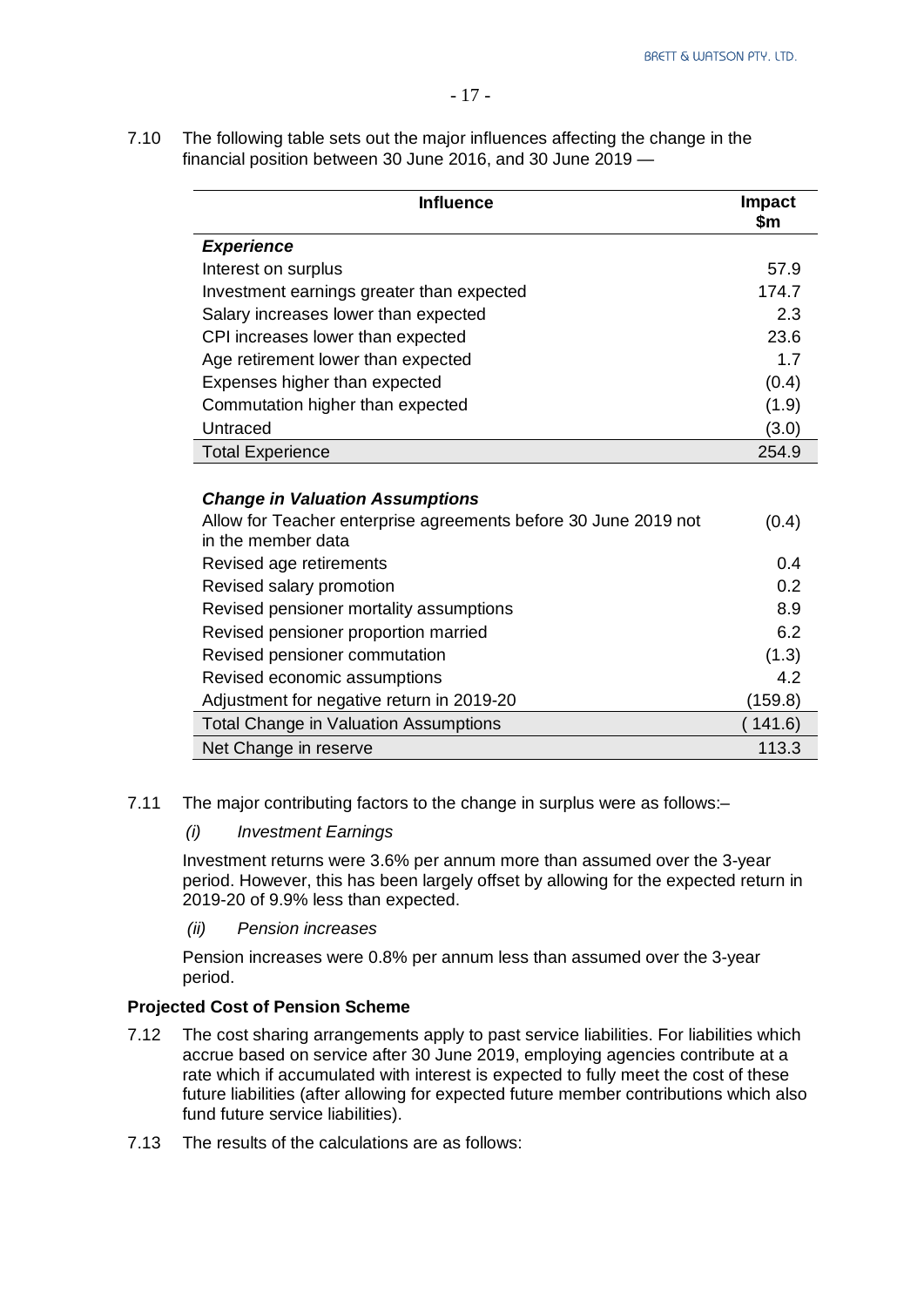|                                                                                      | \$'000   |
|--------------------------------------------------------------------------------------|----------|
| <b>Current Contributors</b>                                                          |          |
| <b>Total Benefits</b>                                                                | 21,041   |
| <b>Plus Expenses</b>                                                                 | 135      |
| <b>Less Member Contributions</b>                                                     | $-2,086$ |
| <b>Total Future Service Liabilities as at 30 June</b><br>2019 to be paid by Employer | 19,090   |

#### **Present Value of Employer Share of Future Service Liabilities**

- 7.14 Our calculations produce a future service liability which is equivalent to future contributions of 23.9% of contributors' salaries. This means that, if an amount equivalent to 23.9% of contributors' salaries is set aside as a provision which is notionally accumulated with interest at 6.5% per annum, or invested each year, the projected future service benefits would be able to be totally met by those future provisions or investments, based on the projection assumptions. This represents a decrease from the contribution rate of 25.8% of contributor salaries calculated as at the 2016 review. About half this reduction is due to the reduction in assumed future salary increases. Changes in membership profile and assumed rates of retirement, mortality for spouses and proportion married also reduced the rate.
- 7.15 As the employer contribution rate only applies to 303 remaining members and the reduction is relatively small, it would be reasonable to maintain an employer contribution rate of 26.0% of contributors' salaries.

#### **Sensitivity Analysis**

7.16 The impact on the Fund share of benefits and the employer contribution rate as a percentage of salary from changes in the assumed discount rate is:-.

| Assumption                         | <b>Fund Share</b><br>(Excluding | Employer<br>Contribution |
|------------------------------------|---------------------------------|--------------------------|
|                                    | surplus)                        | Rate                     |
| Base                               | 18.8%                           | 23.9%                    |
| Discount rate reduced by 1%        | 17.2%                           | 27.5%                    |
| Discount rate increased by 1%      | 20.4%                           | 20.9%                    |
| CPI Inflation rate reduced by 1%   | 20.4%                           | 21.4%                    |
| CPI Inflation rate increased by 1% | 17.1%                           | 26.9%                    |
| Mortality rate reduced by 10%      | 18.4%                           | 23.6%                    |
| Mortality rate increased by 10%    | 19.2%                           | 24.3%                    |

#### **Impact of Changes to the Assumptions**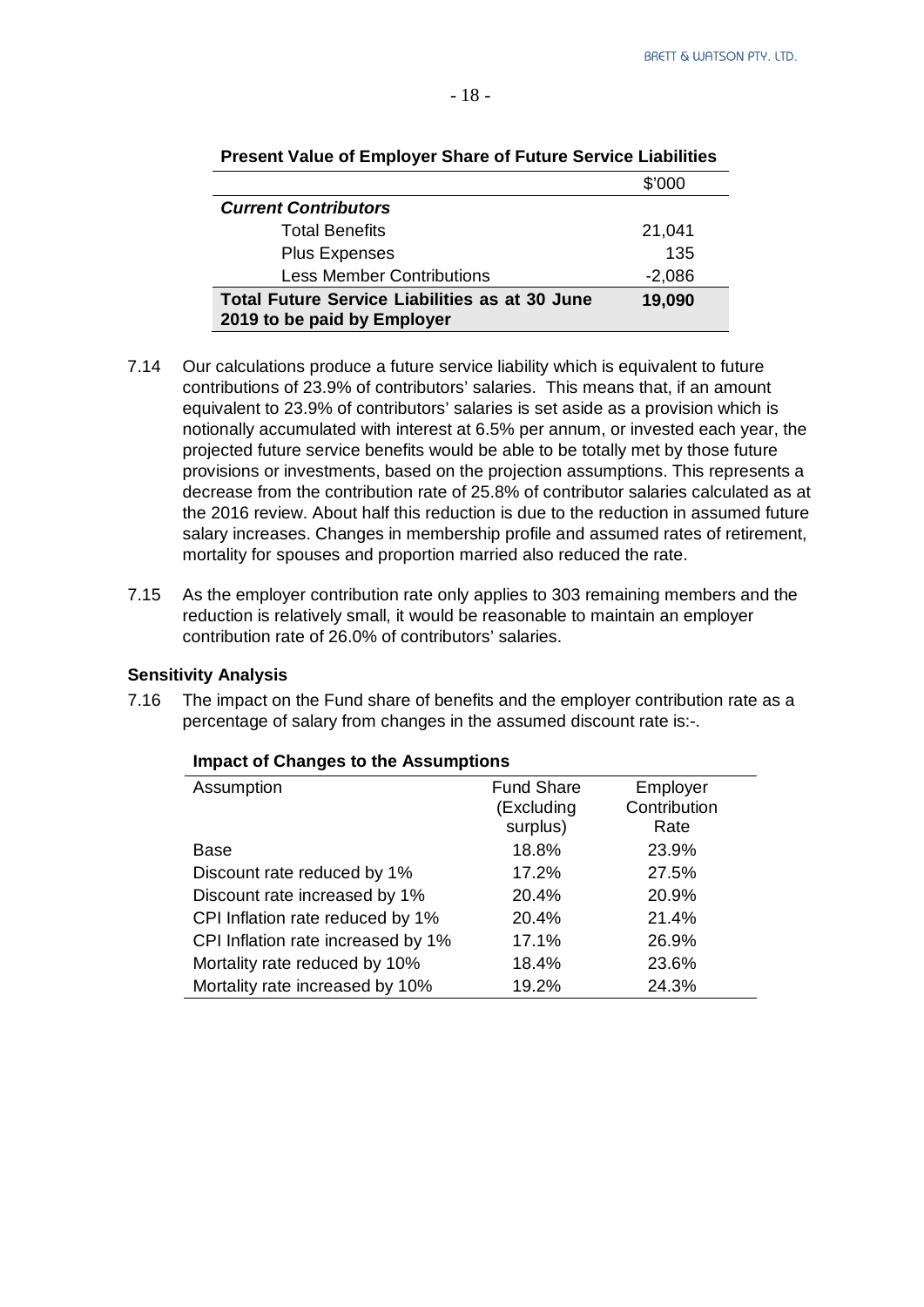**Risks**

- 7.17 The major risks that would impact the future service cost of the Scheme are:
	- a. reduced investment returns;
	- b. an increase in CPI inflation;
	- c. a significant drop in mortality; and
	- d. a significant change in rates of marriage or age of spouse.

Should the percentage of members married be much higher than assumed, or spouses be much younger than assumed, then the costs would increase.

- 7.18 The likely main impact of the COVID-19 pandemic on the future cost of the Scheme is if future investment returns were to be significantly reduced. We have reduced the assumed salary inflation rate to allow for the likely impact of the COVID-19 pandemic and have reduced the assumed investment return for the year ending 30 June 2020. While the assumed CPI inflation rate has been reduced, the assumed investment return has also been reduced, offsetting the impact of the reduced CPI inflation rate.
- 7.19 While an increase in mortality would reduce the cost of the Scheme, it is possible that because of the COVID-19 Pandemic more attention will be paid to disease control, reducing mortality rates and increasing the cost to the Scheme. We do not expect that this will have a significant impact on the Scheme.
- 7.20 We note that all current contributors are permanent employees and we are not aware of any having been stood down due to the COVID-19 Pandemic. The Act does not permit the release of their defined benefits on hardship and compassionate grounds including COVID-19. However, they can take money from their rollover accounts under these circumstances. I note that allowance is currently made to reduce benefits in respect of Family Law benefits, Superannuation Surcharge and Division 293 Tax payments.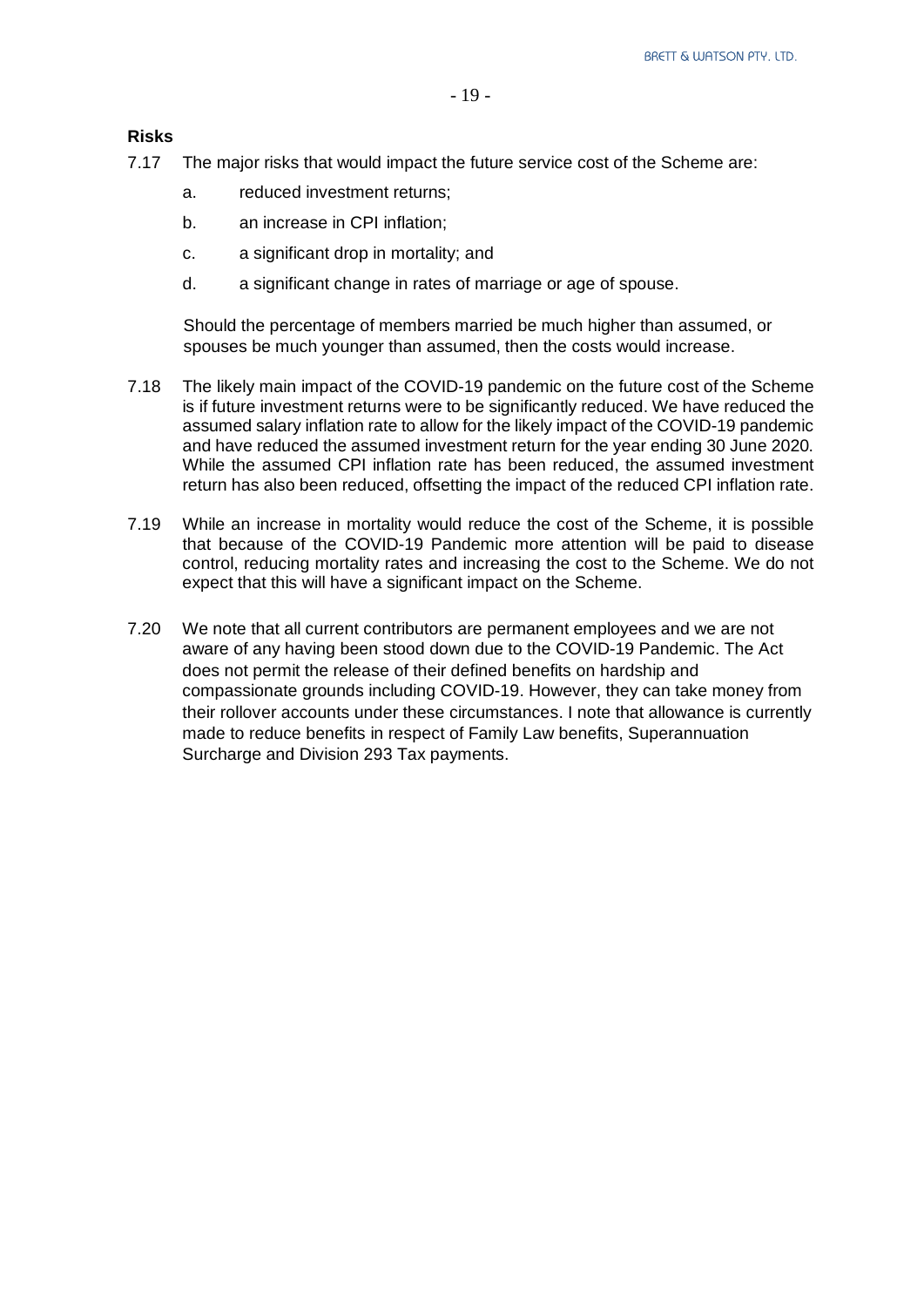#### - 20 -

# 8 Projected Cost to The State Government

- 8.1 We have projected the cost of the Lump Sum and Pension Schemes using the assumptions described in this Report, assuming the recommended cost sharing arrangements (refer paragraph 7.12) will apply in the future.
- 8.2 The State Government costs include the employer share of benefits for all Departments and Agencies except those classified as Commercial. Also, the share of benefits met by the Commonwealth Government in respect of University are excluded.

|         |         | In current salary and dollar terms |       |         | In nominal dollar terms |       |  |
|---------|---------|------------------------------------|-------|---------|-------------------------|-------|--|
| Year    | Pension | Lump Sum                           | Total | Pension | Lump Sum                | Total |  |
| Ended   | Scheme  | Scheme                             | Cost  | Scheme  | Scheme                  | Cost  |  |
| 30 June | \$m     | \$m                                | \$m   | \$m     | \$m                     | \$m   |  |
| 2020    | 506     | 145                                | 651   | 511     | 146                     | 657   |  |
| 2021    | 493     | 119                                | 612   | 512     | 123                     | 635   |  |
| 2022    | 481     | 112                                | 593   | 511     | 119                     | 630   |  |
| 2023    | 468     | 100                                | 568   | 510     | 109                     | 619   |  |
| 2024    | 455     | 94                                 | 549   | 508     | 105                     | 613   |  |
|         |         |                                    |       |         |                         |       |  |
| 2030    | 370     | 48                                 | 418   | 480     | 62                      | 542   |  |
| 2035    | 293     | 18                                 | 311   | 429     | 25                      | 454   |  |
| 2040    | 209     | 2                                  | 211   | 347     | 4                       | 351   |  |
| 2045    | 128     |                                    | 128   | 239     |                         | 239   |  |
| 2050    | 63      |                                    | 63    | 134     |                         | 134   |  |

8.3 The projected costs to the State Government (expressed in current salary and dollar terms as well as nominal dollars) are set out in the table below —

8.4 The graph below shows the projected costs to the State Government in 2016 compared with the projected costs now (both in nominal terms).

2055 23 — 23 57 — 57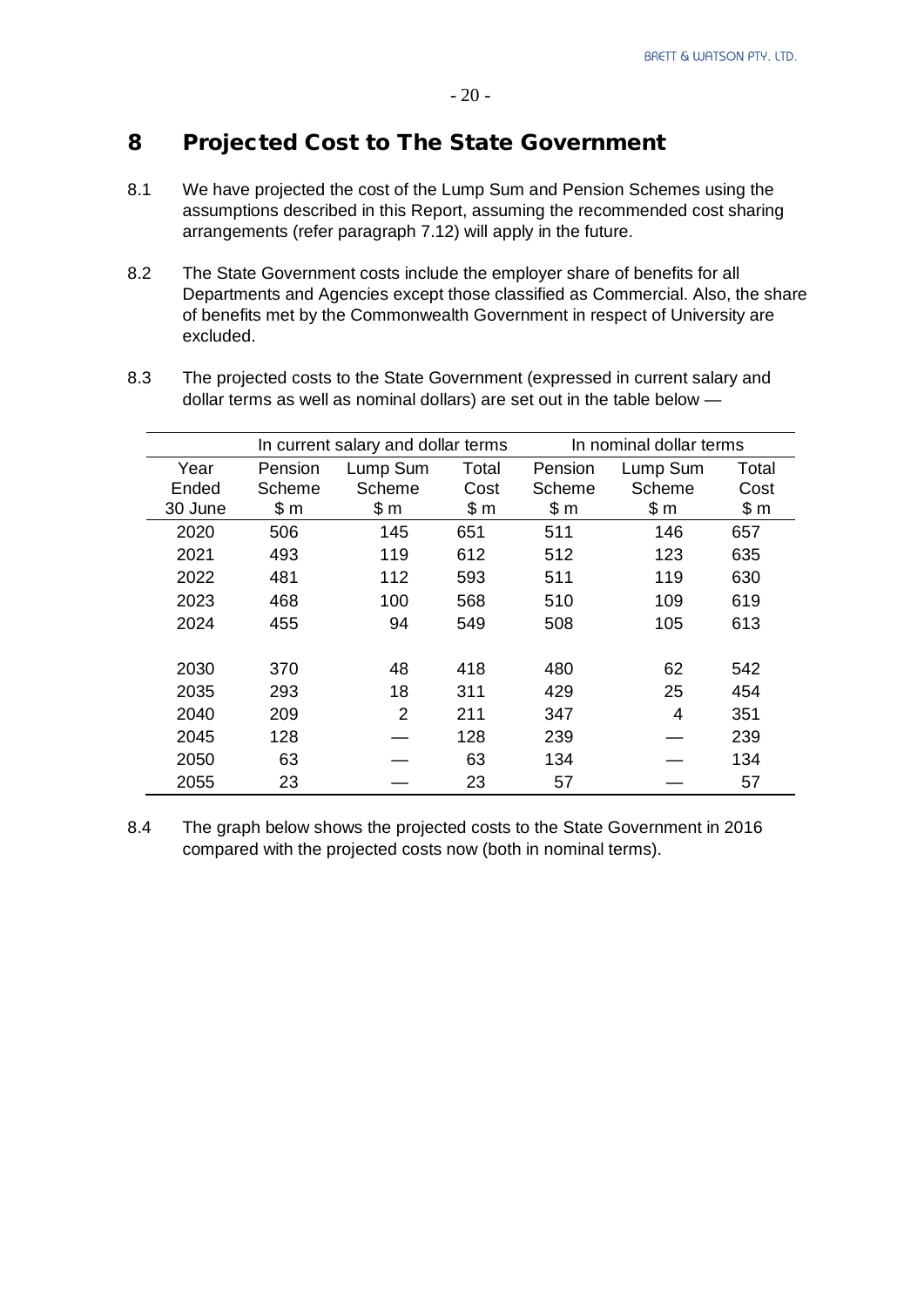

8.5 The graph shows the projected costs have declined three years on. The reasons for the decline are reductions in past and assumed future CPI increases, mortality improvement rates and proportion married along with an increase in assumed spouse mortality.

#### **Risks**

- 8.6 The major risks that would impact the projected cost of the Scheme are:
	- a. reduced investment returns;
	- b. an increase in CPI inflation;
	- c. a significant drop in mortality; and
	- d. a significant change in rates of marriage or age of spouse.

As most members are retired, or close to retirement, we consider that higher than expected salary increases are not a significant risk. Should the percentage of members married be much higher than assumed, or spouses be much younger than assumed, then the costs would increase.

8.7 The likely main impact of the COVID-19 pandemic on the future cost of the Scheme is if future investment returns were to be significantly reduced. We have reduced the assumed salary inflation rate to allow for the likely impact of the COVID-19 pandemic and have reduced the assumed investment return for the year ending 30 June 2020. While the assumed CPI inflation rate has been reduced, the assumed investment return has also been reduced, offsetting the impact of the reduced CPI inflation rate.

- 21 -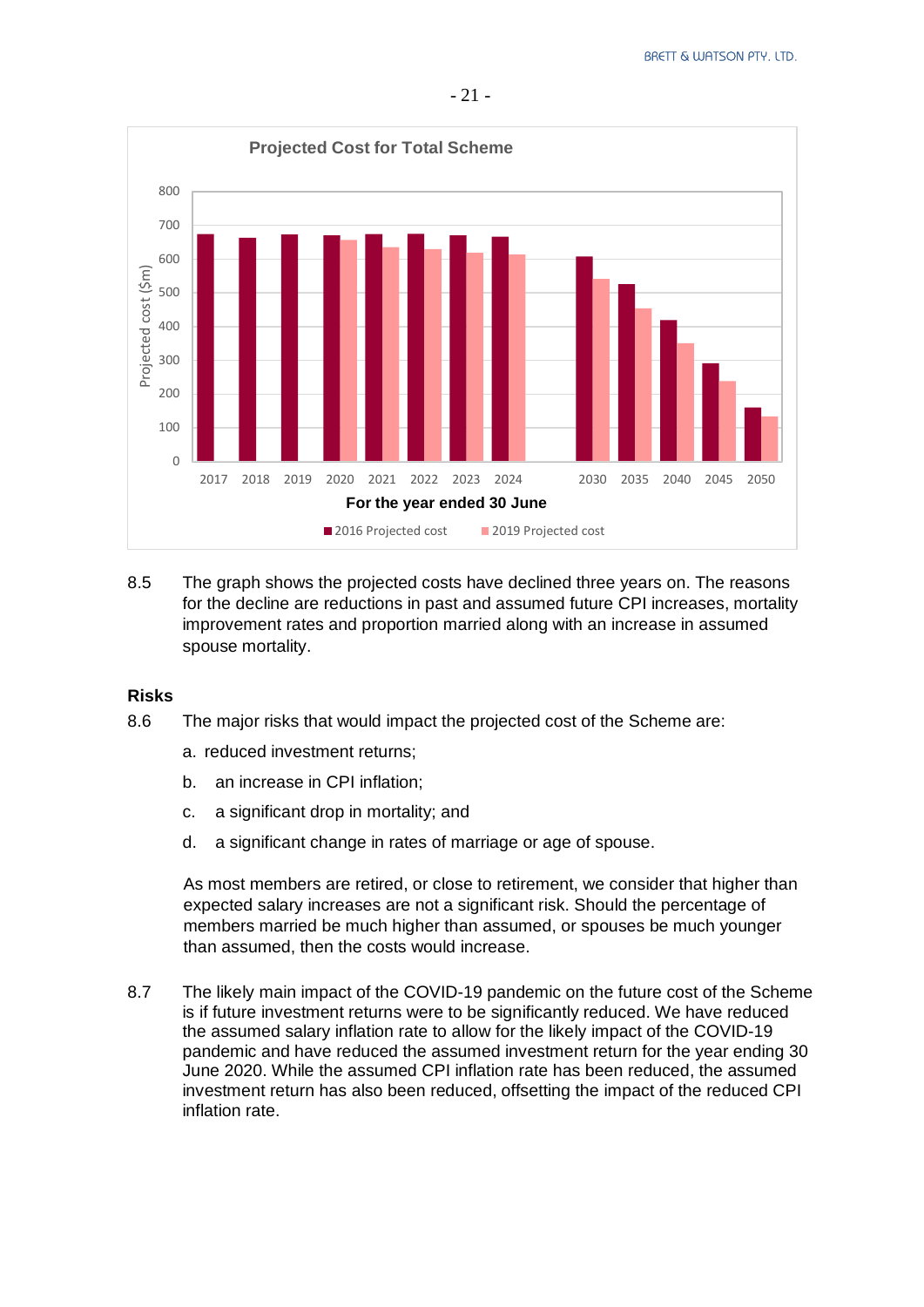# 9 Membership Data

- 9.1 We have been able to use the membership data which has been extracted from the administration system used by the Superannuation Office for the ongoing administration of the Schemes. We have been able to satisfy ourselves that the data is sufficiently accurate for our calculations, and consider that any errors in the recording of member information would not have a material impact on our conclusions.
- 9.2 A number of checks have been performed on the member data, to ensure consistency between years and to ensure that contributor and pensioner information is consistent.
- 9.3 The quality of the administration records is being continually enhanced, and the amount of information which has been able to be used about preserved members has been of assistance in the projection process.
- 9.4 While we would expect that there will be adjustments to the member data after 30 June 2019, we would not expect that it would have a material impact on our calculations and conclusions.
- 9.5 We have provided details of membership and its changes during the three-year period in Appendix B of this Report.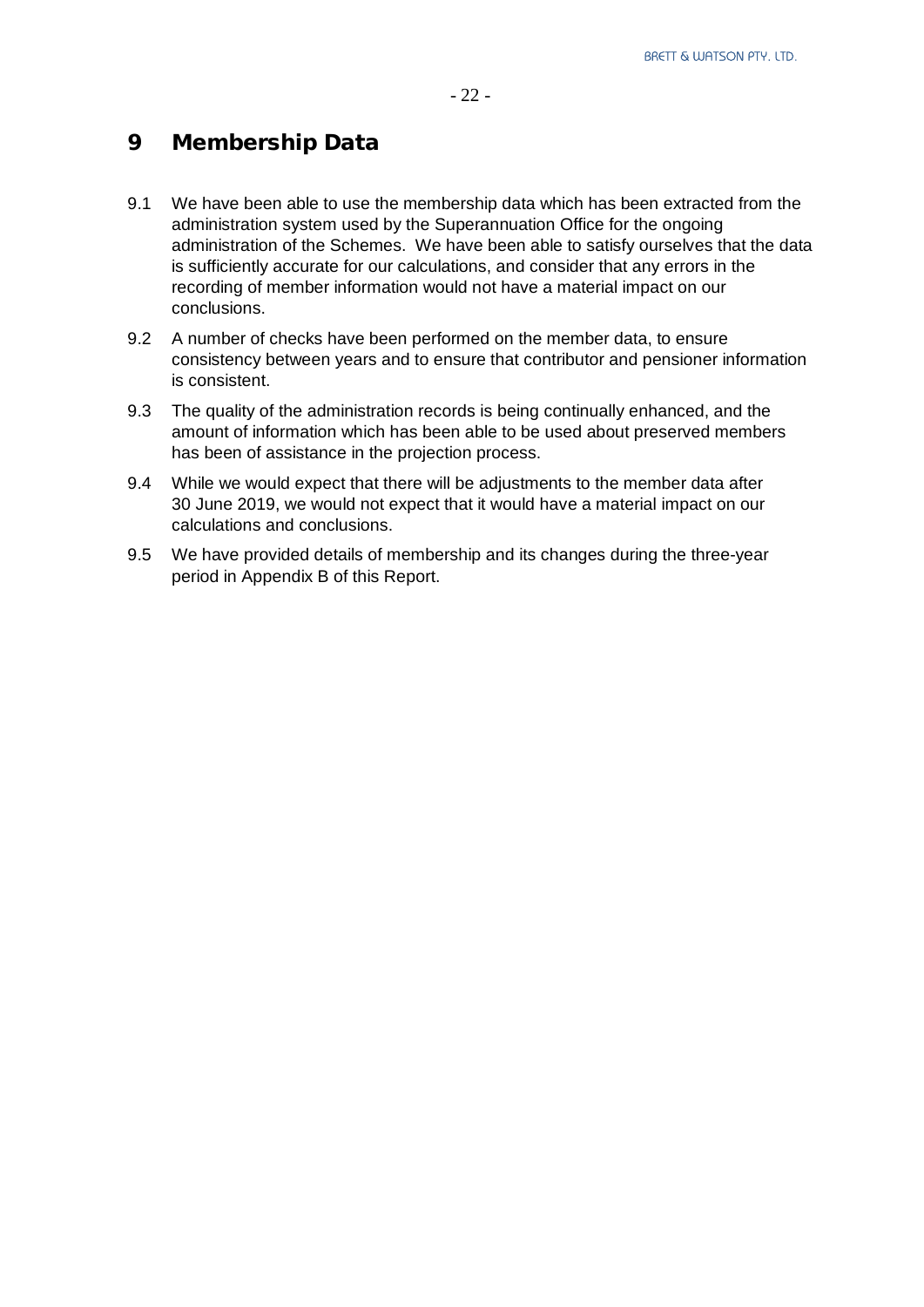## 10 Conclusion and Review of Recommendations

- 10.1 In this Report, we have set out our comments about the funding status of the South Australian Superannuation Scheme, in the Lump Sum and Pension sections.
- 10.2 We recommend that the employer contribution rate for the employer share of the future service cost of the Lump Sum Scheme be maintained at 14.75% of contributors' salaries.
- 10.3 We recommend that the employer contribution rate for the employer share of the future service cost of the Pension Scheme be maintained at 26.0% of contributors' salaries.
- 10.4 Given the current volatility in the investment markets, it would be reasonable to maintain a reserve in the order of 20% in the Pension Scheme which means the Prescribed Portion can be increased to 15% and employer share reduced to 85%.
- 10.5 The next review should be completed with an effective date of 30 June 2022.

Geoff Keen FIAA

June 2020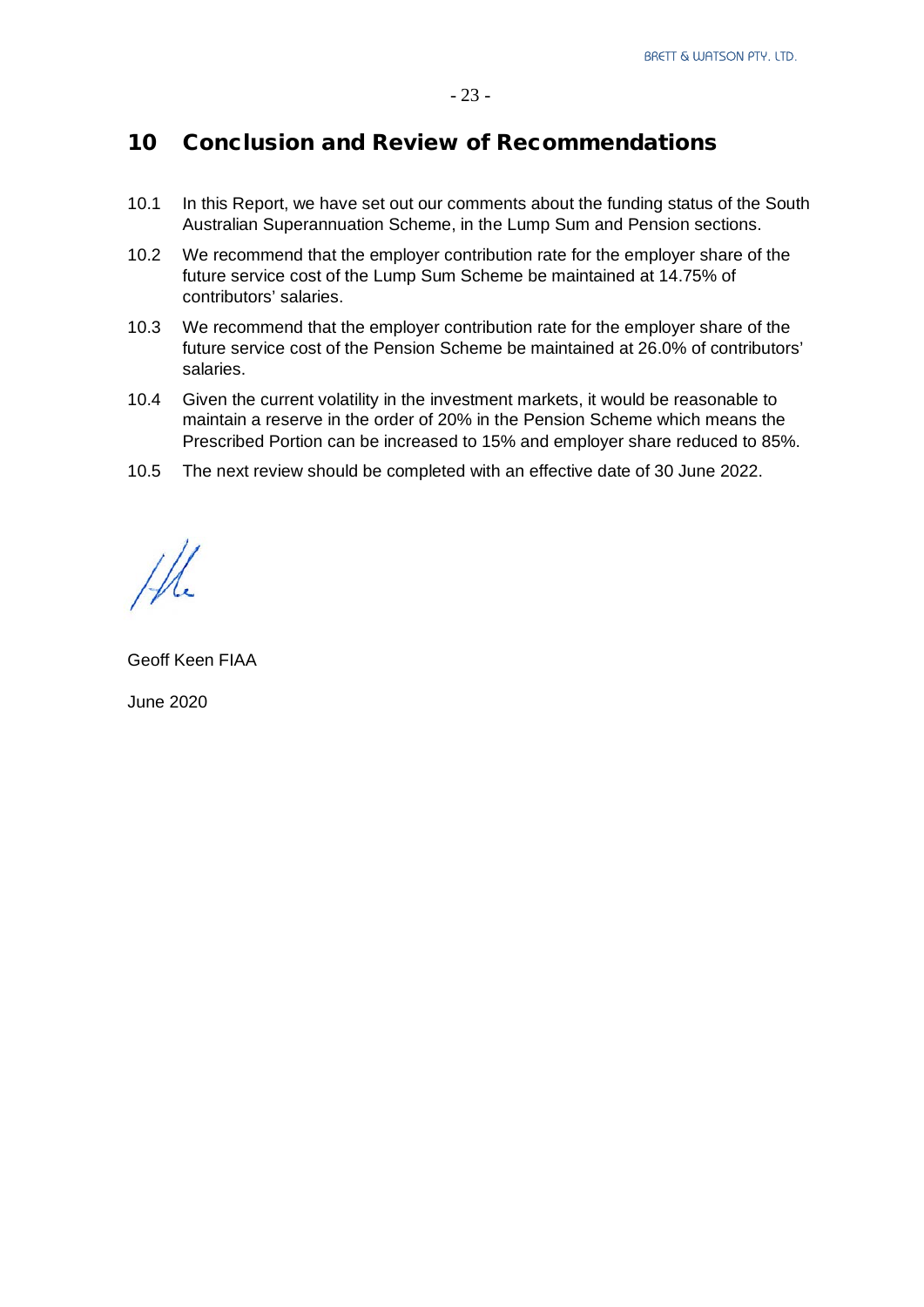# APPENDIX A — BENEFITS AND CONTRIBUTIONS

#### A1 Overview

- A1.1 The State Superannuation Scheme is closed to new members. State Government employees who are not members are automatically covered by the Southern State Superannuation Scheme. This scheme provides for both non-contributory and contributory members.
- A1.2 This description of the Scheme is intended to provide a good general understanding of the benefit entitlements of active contributors to the Scheme who are in full-time employment, but it should not be used as a substitute for the actual legislation.
- A1.3 There are two distinct types of benefit payable under the Scheme namely those payable to old scheme or pension benefit members, being members who were accepted as contributors before 31 May 1986; and those payable to new scheme or lump sum benefit members, being members who were accepted as contributors before 4 May 1994. The new scheme benefits are split into two components, an employee component and an employer component.
- A1.4 Benefits are based on contribution points. One contribution point is awarded for each month of contribution at the Standard Contribution Rate. Proportional contribution points are awarded for higher or lower contribution rates and for parttime employees. The Standard Contribution Rate is 6% of salary but members may elect, from time to time, to contribute at 3%, 4.5%, 6%, 7.5% or 9%. Contributors may also elect to cease contributing. The maximum number of points that count towards benefits is an average of one per month of membership. No contribution points accrue during periods of cessation of contribution payments.

#### A2 Old Scheme or Pension Benefit Member Entitlements

A2.1 Retirement Benefits

The normal retirement age is 60 for most members. A contributor who has reached this age is entitled to a pension calculated in the following manner:

$$
P = FS \times A \times \frac{2}{3} \times \left(1 + \frac{X}{E}\right) + \frac{FS}{100} + FS \times \frac{7.4}{100} \times \frac{n}{420}
$$

where

FS is the contributor's final salary;

- A is the lesser of unity and the numerical value obtained by dividing the number of the contributor's accrued contribution points by the larger of 360 and the number of months between the contributor's date of acceptance and the age of retirement;
- X is the number of months by which the contributor's age at retirement exceeds the age of retirement, as defined in the Superannuation Act 1988;
- E is (a) in relation to a contributor whose contribution period at the age of retirement was 360 months or more — 600;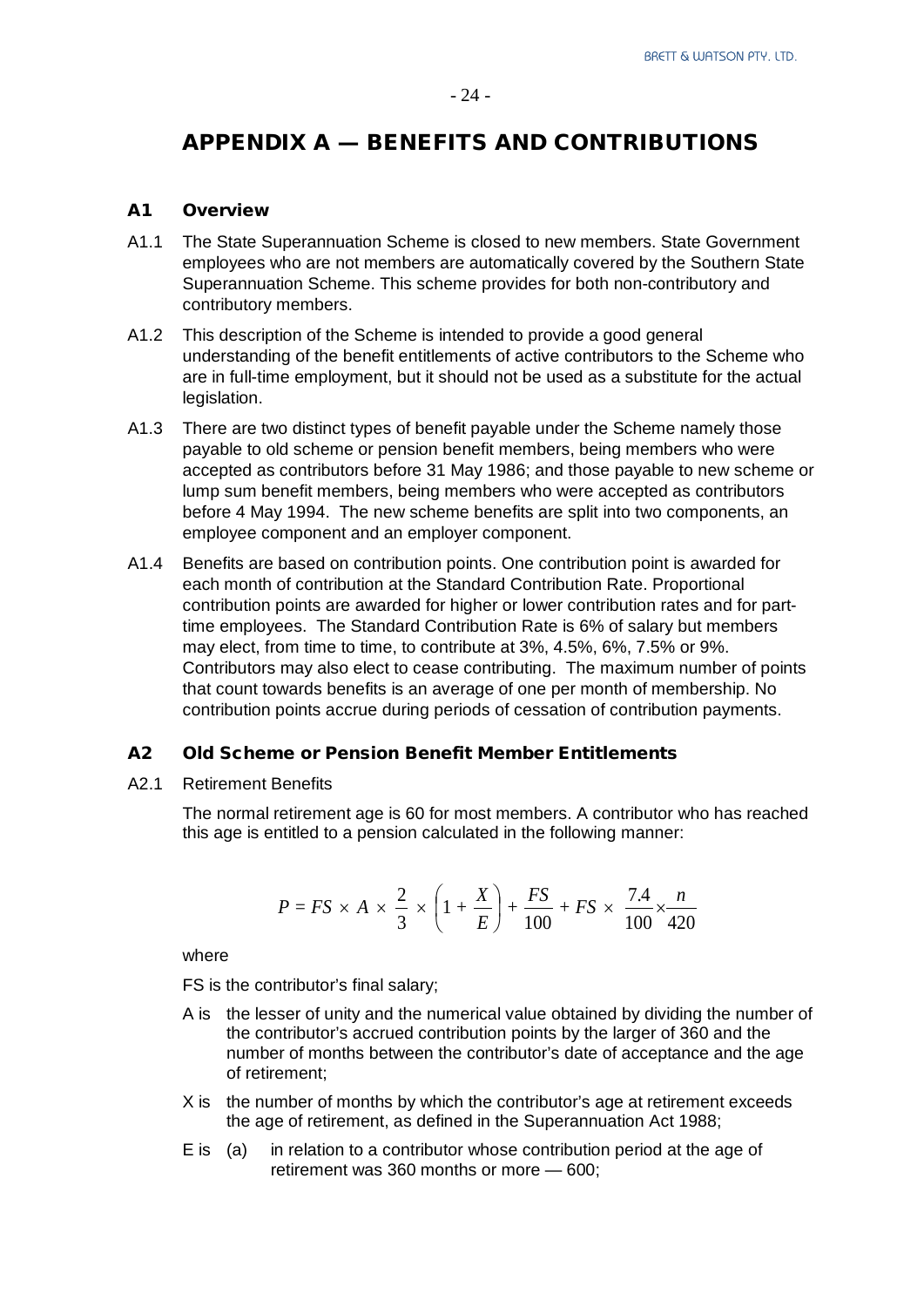- (b) in relation to a contributor whose contribution period at the age of retirement was 300 months or more but less than 360 months — 1200.
- n is 420 or the aggregate number of contribution points that accrued to the contributor between 1 July 1992, and the date of retirement whichever is the lesser (contribution points are taken to accrue at the rate of one per month where a contributor has attained the maximum number of points for the purpose of calculating A above).

The retirement pension is subject to a maximum of 75% of the contributor's salary immediately before retirement.

A2.2 Early Retirement Benefits

A contributor who retires after reaching age 55 but before the age of retirement is entitled to a pension calculated as follows:

$$
P = FS \times A \times \left(\frac{50}{100} + \frac{17.6}{100} \times \frac{n_2}{60}\right) + FS \times \frac{n_1}{420} \times \left(\frac{6}{100} + \frac{1.4}{100} \times \frac{n_2}{60}\right)
$$

where

FS is the contributor's final salary;

- A is the lesser of unity and the numerical value obtained by dividing the number of the contributor's accrued contribution points by the larger of  $(300 + n<sub>2</sub>)$ and the number of months between the contributor's date of acceptance and the date of retirement;
- $n_1$  is 420 or the aggregate number of contribution points that accrued to the contributor between 1 July 1992, and the date of retirement whichever is the lesser (contribution points are taken to accrue at the rate of one per month where a contributor has attained the maximum number of points for the purpose of calculating A above);
- $n<sub>2</sub>$  is the number of months between the day on which the contributor reached the age of 55 years and the day of retirement.

A2.3 Retrenchment Benefits

Two forms of retrenchment benefits are payable.

1. A contributor, who is aged over 45 and has belonged to the pension scheme for five years or more, is entitled to a pension and lump sum calculated as follows:

$$
P = A \times \frac{2}{3} \times FS
$$
, and

$$
LS = FS \times \frac{0.85}{450} \times M
$$

where

FS is the contributor's final salary;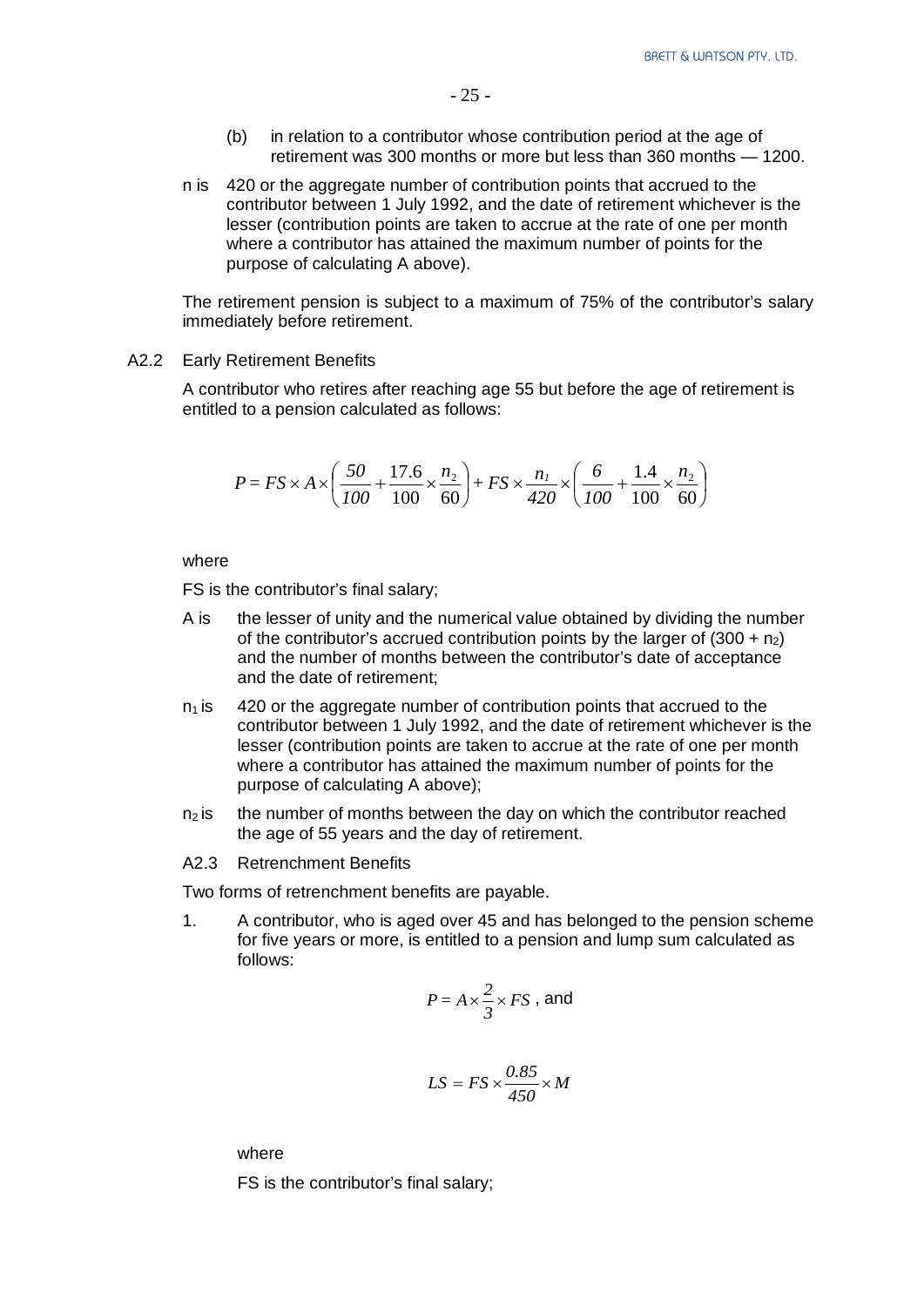- A is calculated in the same manner as for the retirement benefit at age 60 but with prospective service to age 60 being included;
- M is the number of months of the contributor's contribution period occurring after 31 December 1987.
- 2 Where a contributor is not entitled to a retrenchment pension, a lump sum benefit is payable, consisting of the two components:
	- (a) an amount equivalent to the amount standing to the credit of the contributor's contribution account; and
	- (b) an amount equal to:

$$
2\frac{1}{3} \times A - P + FS \times \frac{0.85}{450} \times M
$$

where

FS is the contributor's final salary;

- A is the lesser of the aggregate of the contributor's contributions and an amount that would have been equal to the aggregate of the contributor's contributions if the contributor had contributed throughout at the standard contribution rate;
- P is the amount of any pension paid under the Act to the contributor;
- M is the number of months of the contributor's contribution period occurring after 31 December 1987.

Alternatively, a contributor who is not entitled to a retrenchment pension may:

- (a) if the contributor has not reached the age of 55, preserve, or
- (b) if the contributor has reached the age of 55, receive age retirement benefits.

#### A2.4 Disability Pensions

A contributor who is temporarily or permanently incapacitated for work, who is not eligible for weekly workers compensation payments and who has used all available sick leave credits, is entitled to a temporary disability pension. The pension will not be paid for periods of less than one week and may not be paid if the incapacity is expected to last less than six months. Usually the temporary disability pension will be paid for a maximum of twelve months. The amount of the pension is calculated as follows:

$$
P = A \times \frac{2}{3} \times FS
$$

where

FS is the contributor's final salary;

A is calculated in the same manner as for the retirement benefit at age 60 but with prospective service to age 60 being included.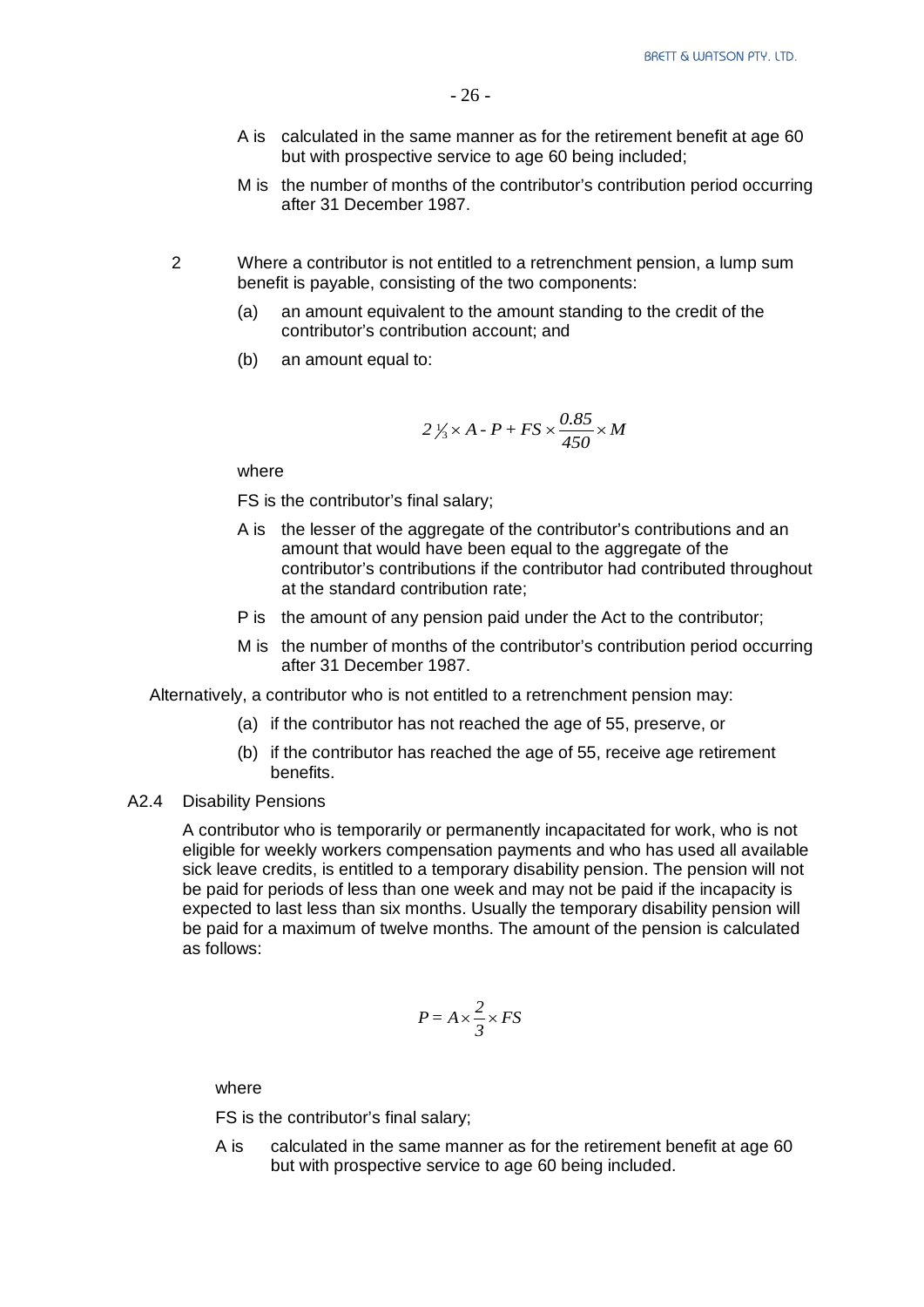While a temporary disability pension is being paid, a contributor is not required to make contributions to the Scheme.

A2.5 Invalidity Pensions

When a contributor's employment is terminated because of invalidity, an invalidity pension is payable. The amount of the pension is calculated as follows:

$$
P = FS \times A \times \frac{2}{3} + \frac{FS}{100} + FS \times \frac{7.4}{100} \times \frac{n}{420}
$$

where

- FS is the contributor's final salary;
- A is calculated in the same manner as for the retirement benefit at age 60 but with prospective service to age 60 being included;
- n is calculated in the same manner as for the retirement benefit
- A2.6 Minimum Pension at age 60 but with prospective service to age 60 being included The minimum amount paid in respect of a contributor who commences a pension is the amount of pension that would be payable for a period of 4.5 years.
- A2.7 Pensions payable on death of a contributor

When a contributor dies a surviving eligible spouse is entitled to a pension equal to two-thirds of the deceased contributor's notional pension.

Children of a deceased contributor who are under the age of sixteen years, or who are undertaking full-time study and are under the age of twenty-five years, are eligible for children's pensions. The rate of pension paid is dependent on the number of eligible children and on whether a spouse pension is also payable.

Where a spouse pension is payable, children's' pensions vary from one ninth of the contributor's notional pension for one child to a maximum of one third of the contributor's notional pension divided among three or more eligible children.

Where no spouse pension is payable, an orphan's benefit is payable varying from 45% of the deceased contributor's notional pension for one child to a maximum equal to 100% of the deceased contributor's notional pension divided among four or more eligible children. A lump sum is also paid equal to the greater of the balance of the contributor's contribution account and twice the contributor's final salary.

Where no spouse or child pension is payable, a lump sum is payable which is similar to the age retirement benefit under the Lump Sum scheme.

#### A2.8 Resignation Benefits

On resignation, contributors may elect either to receive a cash lump sum equal to a return of their contributions with interest, or to preserve their benefit until retirement at or after age 55. Preserved benefits include full vesting of the employer share of benefits.

The form of the preserved benefit is determined by the contributor's length of contributory membership before resignation. For contributors with less than ten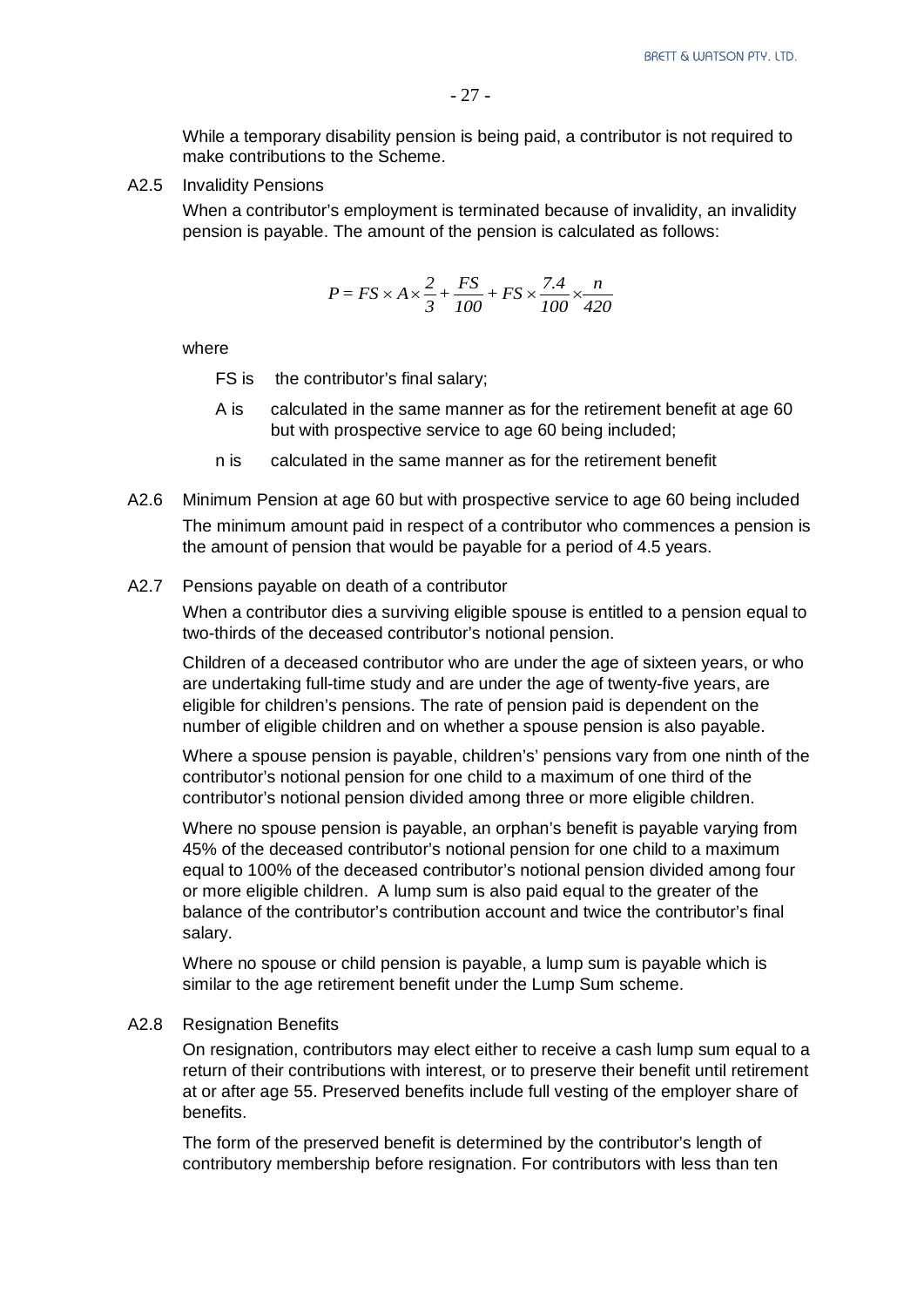years membership, the benefit is in the form of a lump sum, while for contributors with ten years or more membership, the benefit is in the form of a pension.

The lump sum preserved benefit consists of the two components:

- (a) an amount equivalent to the amount standing to the credit of the contributor's contribution account; and
- (b) an amount equal to:

$$
2\frac{1}{3} \times A + AFS \times \frac{0.85}{450} \times M
$$

where

- A is the lesser of the balance of the contributor's contribution account and an amount that would have been equal to the balance of the contributor's contribution account if the contributor had contributed throughout at the standard contribution rate;
- AFS is the contributor's salary on resignation adjusted to reflect changes in the CPI since the date of resignation;
- M is the number of months of the contributor's contribution period occurring after 31 December 1987.

The preserved pension is calculated as if the member had remained in employment until retirement but had not paid any contributions from the date of resignation. The contributor's salary on resignation is adjusted for changes in the CPI.

If a contributor elects to receive an immediate cash payment of the balance of their contribution account, the contributor will also be entitled to a preserved benefit equal to the aggregate of:

$$
AFS \times \frac{0.85}{450} \times M
$$

and

a preserved amount equal to the superannuation guarantee benefit in respect of service after 30 June 1992 accumulated with interest.

where

- AFS is the contributor's salary on resignation adjusted to reflect changes in the CPI since the date of resignation;
- M is the number of months of the contributor's contribution period occurring between 31 December 1987, and 1 July 1992.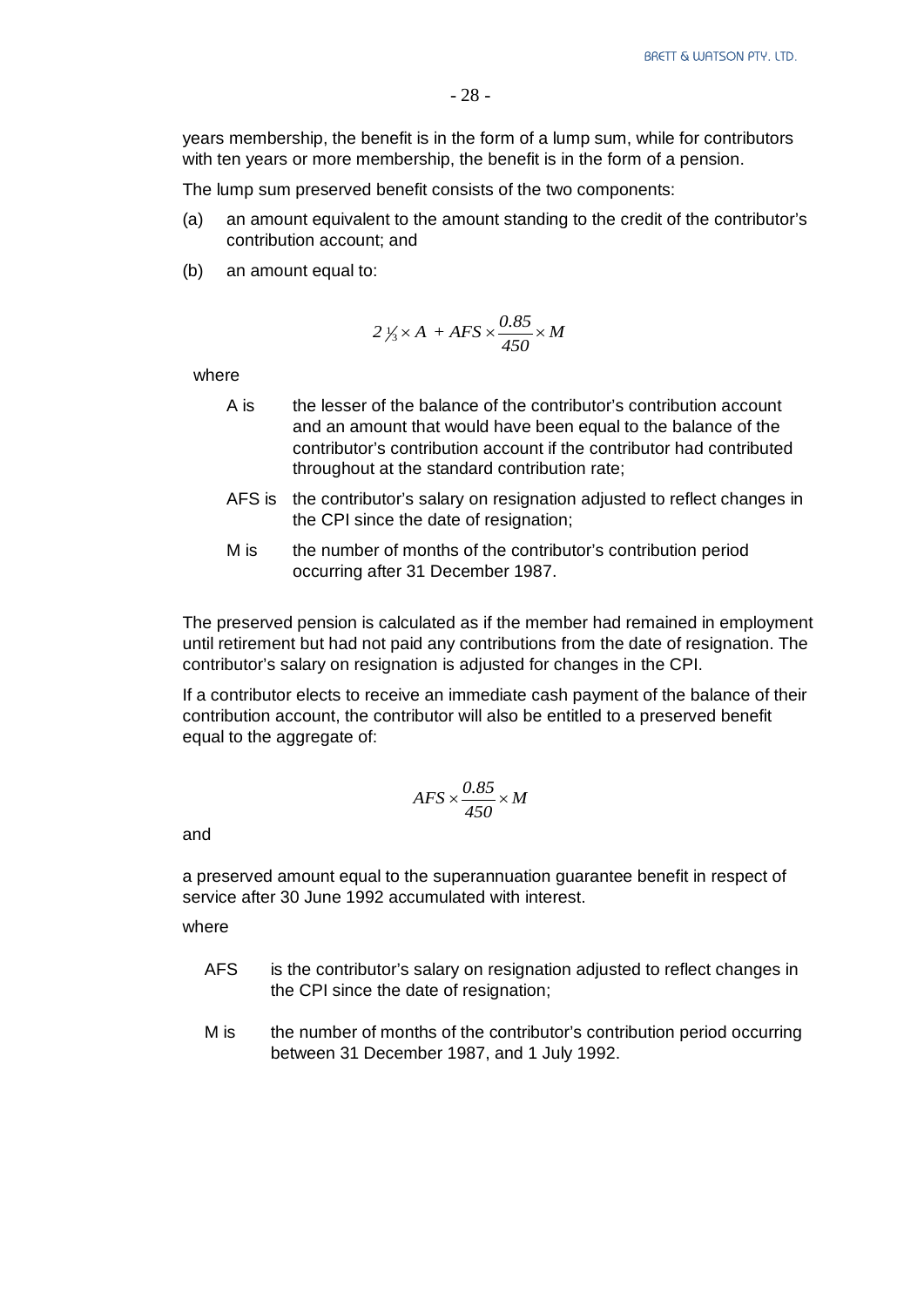#### A2.9 Commutation

On retirement, or attainment of age 60 in the case of invalidity or age 55 for retrenchment pensioners, the whole or part of pension entitlements may be commuted for a lump sum. The commutation basis is independent of sex or marital status. At age 65 an amount of \$9.50 is paid for each dollar of pension commuted and this amount increases linearly to \$11.50 at or below age 55. The limits on amounts that may be commuted were removed as from 1 July 2001 except that retrenchment pensioners who are subject to a reduction in pension can only commute the pension actually being paid.

Spouses of deceased contributors have similar initial options to commute their pension entitlements. Commutation rates are \$11.50 at ages at or below 50 reducing to \$8.50 at age 65 and continuing to reduce progressively at older ages.

#### A2.10 Voluntary Separation Package Benefits

Contributors aged less than 55 who accept voluntary separation packages can elect to take their normal preserved resignation benefits. Alternatively, they are entitled to receive cash lump sum benefits, while those aged 45 or more at resignation may instead choose to receive a pension.

The cash lump sum benefits are equal to

- (a) an employee component equal to their contribution accounts balance, plus
- (b) an amount equal to the lesser of 2.5 times the employee component or 2.5 times the amount that would have constituted the employee component if the contributor had contributed throughout at the standard contribution rate. A part of this component equal to the minimum superannuation guarantee amount needs to be preserved to age 55.

The pension benefit for those aged 45 or more at resignation is calculated as follows:

$$
P = FS \times \left[ \frac{A \times \{22 + [(2.1 + 0.07 \times (X - 45)) \times (X - 45)]\}}{100} \right] \times \left[ 1 + \left( \frac{n}{420} \times \frac{6}{A} \times \frac{1}{50} \right) \right]
$$

where

FS is the contributor's final salary;

- A is the lesser of unity and the numerical value obtained by dividing the number of the contributor's accrued contribution points by the larger of the number of months between the date of acceptance as a contributor and the date of resignation, and the number of months between the contributor's 30<sup>th</sup> birthday and the date of resignation;
- X is the contributor's age at resignation in years and completed months expressed to two decimal places;
- n is the lesser of 420 and the number of contribution points that accrued to the contributor between 1 July 1992, and the date of resignation.

Contributors who accept voluntary separation packages with a pension benefit are entitled to commute those pensions.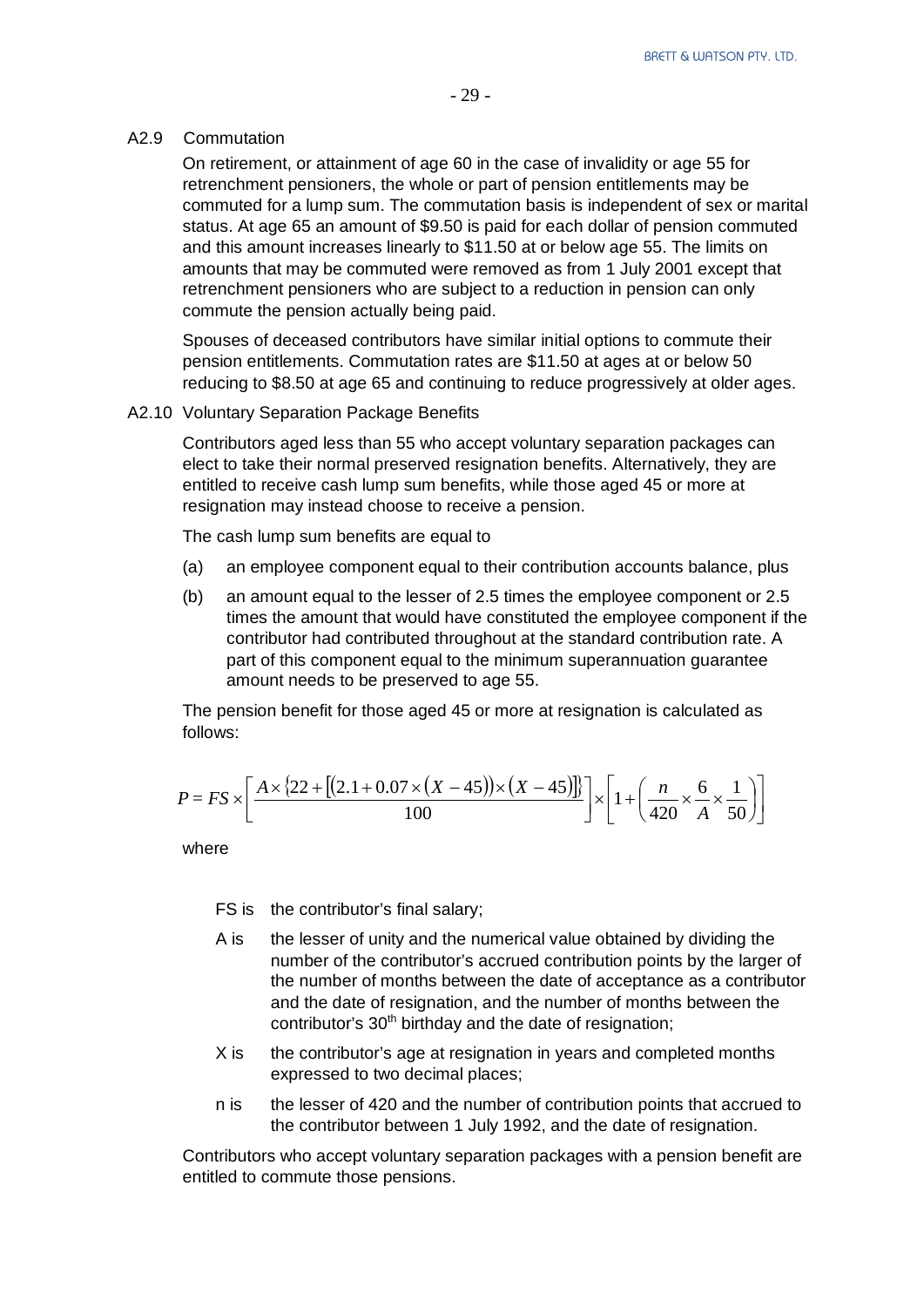These benefits are also known as Targeted Separation Packages or TSP's.

A2.11 Ceasing of Member Contributions

Member contributions cease when a member has attained the age of retirement and where the number of accrued contribution points equals the larger of 360 and the number of months between the contributor's date of acceptance and the age of retirement. Members who joined prior to the Repealed Act cease contributions when 360 points are accrued on or after the age of retirement.

#### A3 New Scheme or Lump Sum Benefit Member Entitlements

- A3.1 As mentioned earlier new scheme benefit entitlements are split into two components.
- A3.2 The employee component is simply the member's own contributions accumulated with interest at the rates of return credited to new scheme contributors' contribution accounts by the Board. This component is paid in addition to any employer component (EC) of a benefit.
- A3.3 Retirement Benefits

A retirement benefit may be paid after age 55 and the employer component is equal to the lesser of:

$$
EC = FS \times A \times 4.5 + FS \times \frac{0.85}{300} \times M
$$

and

$$
EC = FS \times 4.5 \times \left(1 - \frac{X}{420}\right) + FS \times \frac{0.85}{300} \times M
$$

where

- FS is the contributor's final salary;
- A is the lesser of unity and the numerical value obtained by dividing the number of the contributor's accrued contribution points by 420;
- M is the number of months of the contributor's contribution period occurring after 30 June 1992;
- X is the number of months by which the contributor's age falls short of 60 years.
- A3.4 Resignation Benefits Without Preservation

If on resignation prior to age 55 contributors elect not to preserve their entitlements but to receive immediate cash payments of the balances of their contribution accounts, they are also entitled to a preserved amount equal to the superannuation guarantee benefit in respect of service after 30 June 1992 accumulated with interest.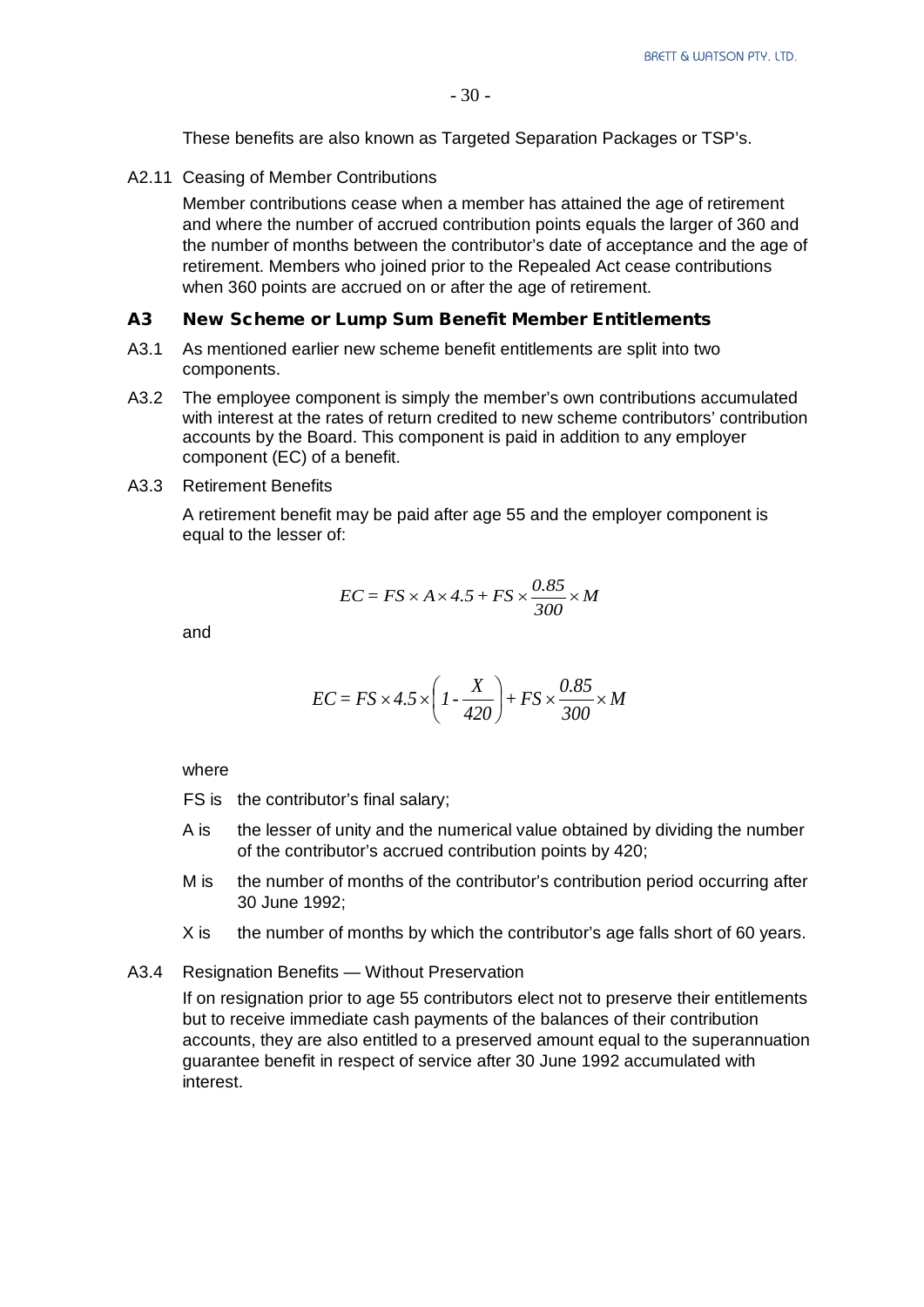#### A3.5 Resignation Benefits — With Preservation

If on resignation prior to age 55 contributors elect to preserve their entitlements, the employee components remain in the Fund and benefits are only paid on death, becoming incapacitated and on age retirement. The benefits paid are calculated as if the member had remained in employment until retirement but had not paid any contributions from the date of resignation. The contributor's salary on resignation is adjusted for changes in the CPI.

#### A3.6 Transfers

On transfer to an approved superannuation scheme the amount transferred is the balance of the contributor's contribution account plus an employer component equal to the aggregate of:

- (a) an amount equal to the lesser of twice the above employee component or twice the amount that would have constituted the employee component if the contributor had contributed throughout at the standard contribution rate; and
- (b) an amount equal to:

$$
FS \times \frac{0.85}{300} \times M
$$

where

- FS is the contributor's final salary;
- M is the number of months of the contributor's contribution period occurring after 30 June 1992.

#### A3.7 Retrenchment Benefits

On retrenchment a member can elect either to receive an immediate lump sum equal to the amount of the transfer benefit, or to take a preserved resignation benefit.

A3.8 Invalidity Benefits

A member aged less than 55 who is incapacitated is entitled, in the first instance, to a temporary disability pension of 2/3rds of salary for a period of up to 12 months. This may be extended to 18 months in special circumstances.

If a member's employment is terminated because of invalidity before age 55 the temporary disability pension ceases and a lump sum is paid. The employer component of the benefit is as follows:

$$
EC = (FS \times A \times 3.86) + X + \left( FS \times \frac{0.85}{300} \times M \right)
$$

where

FS is the contributor's final salary;

A is the lesser of unity and the numerical value obtained by dividing "p" by 360, where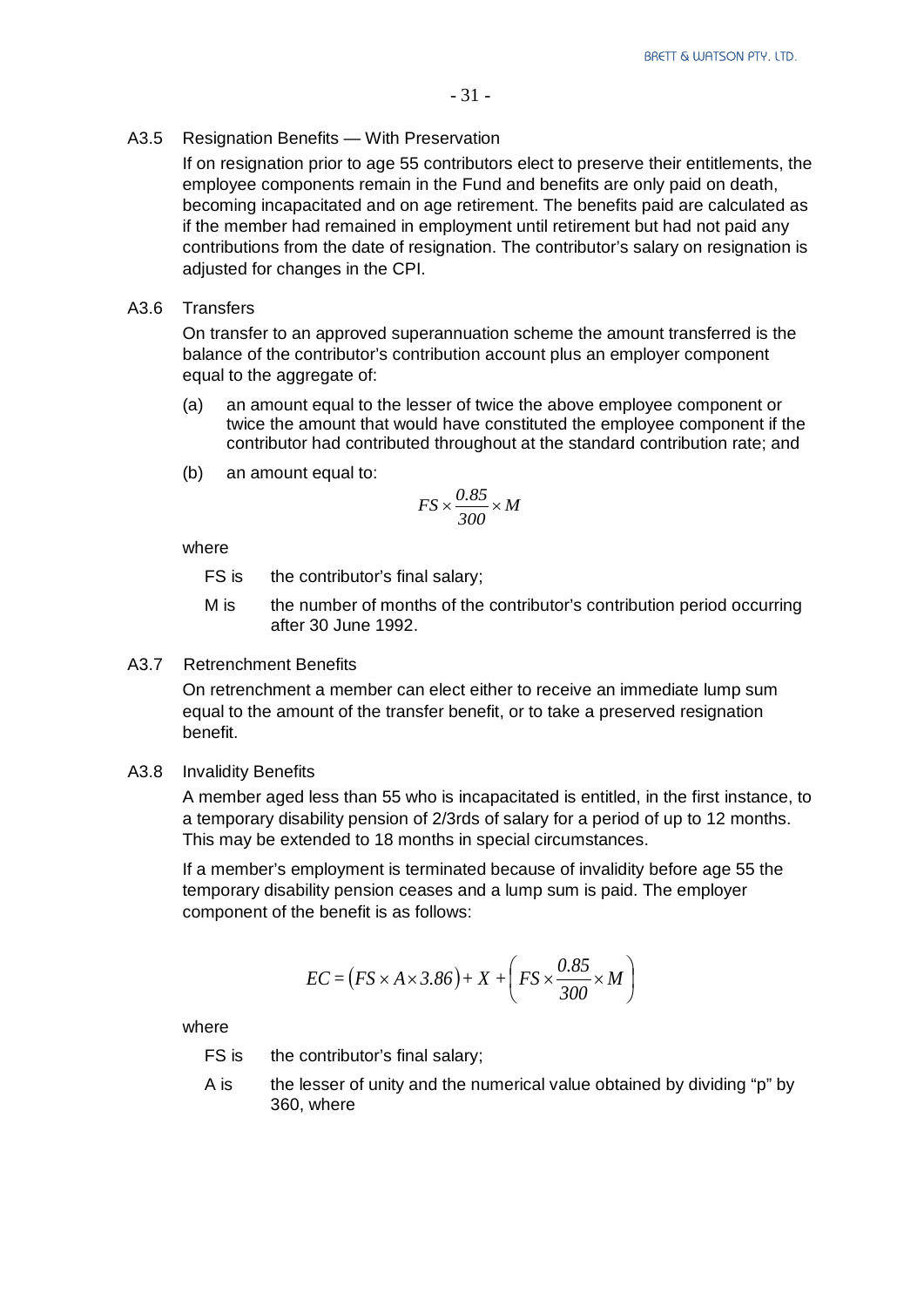- p is the contributor's accrued contribution points plus a proportion of the number of months from the date of invalidity to age 55. The proportion equals one minus the extent of incapacity for workers' compensation purposes;
- X is the amount (if any) by which the employee component falls short of twice the contributor's final salary;
- M is the number of months of the contributor's contribution period occurring after 30 June 1992.

#### A3.9 Death Benefits — for Surviving Spouses

The lump sum paid to a surviving spouse on death is the same as the invalidity benefit except that:

- (a) the multiple of 3.86 is replaced by a multiple of 3.0; and
- (b) in the calculation of "p", months are taken to age 60 instead of to age 55.
- A3.10 Death Benefits for Eligible Children

Pensions payable to each eligible child are calculated as follows.

(1) Where a spouse pension is payable and there are less than 4 eligible children:

$$
P = A \times .05 \times FS
$$

(2) Where a spouse pension is payable and there are 4 or more eligible children:

$$
P = \frac{A \times .15 \times FS}{number\ of\ children}
$$

(3) Where there is no spouse pension payable and there are less than 4 eligible children:

$$
P = A \times .15 \times FS
$$

(4) Where there is no spouse pension payable and there are 4 or more eligible children:

$$
P = \frac{A \times .45 \times FS}{number\ of\ children}
$$

where

- A is the lesser of unity and the numerical value obtained by dividing the number of the contributor's extrapolated contribution points by 420
- FS is the contributor's final salary.

In (3) and (4) above a lump sum is also paid to the estate of the contributor. The amount of this lump sum equals the aggregate of:

- (a) the greater of the balance of the deceased contributor's contribution account or twice the deceased contributor's salary; and
- (b) an amount equal to:

$$
FS \times \frac{0.85}{300} \times M
$$

where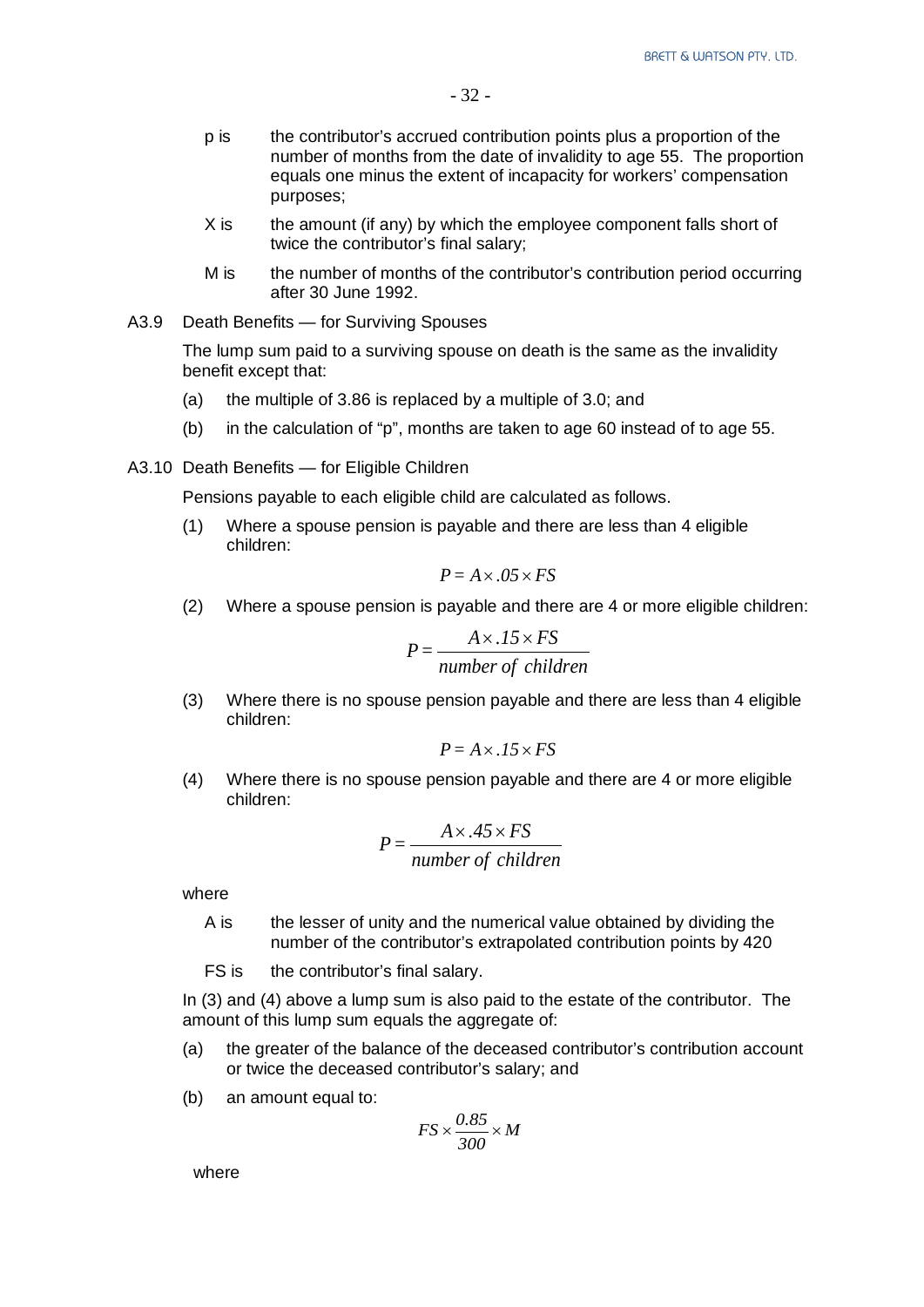- FS is the contributor's final salary:
- M is the number of months of the contributor's contribution period occurring after 30 June 1992.
- A3.11 Death Benefits with neither spouses nor eligible children

On death where there is neither a surviving spouse nor any eligible children the employer benefit is the same as the age retirement benefit.

A3.12 PSESS Benefits

Where a contributor is entitled to a benefit from the new scheme, the contributor is also entitled to an amount equal to the balance of the contributor's account in the Public Sector Employees Superannuation Scheme as at 30 June 1992 plus investment earnings credited to that balance at the same rate as for the new division of the Fund.

A3.13 Voluntary Separation Package Benefits

Contributors aged less than 55 who accept voluntary separation packages can elect to take their normal preserved resignation benefits. Alternatively, they are entitled to receive cash lump sum benefits equal to:

- (a) an employee component equal to their contribution account balance, plus
- (b) an amount equal to the lesser of twice the above employee component or twice the amount that would have constituted the employee component if the contributor had contributed throughout at the standard contribution rate. A part of this component equal to the minimum superannuation guarantee amount needs to be preserved to age 55.

These benefits are also known as Targeted Separation Packages or TSP's.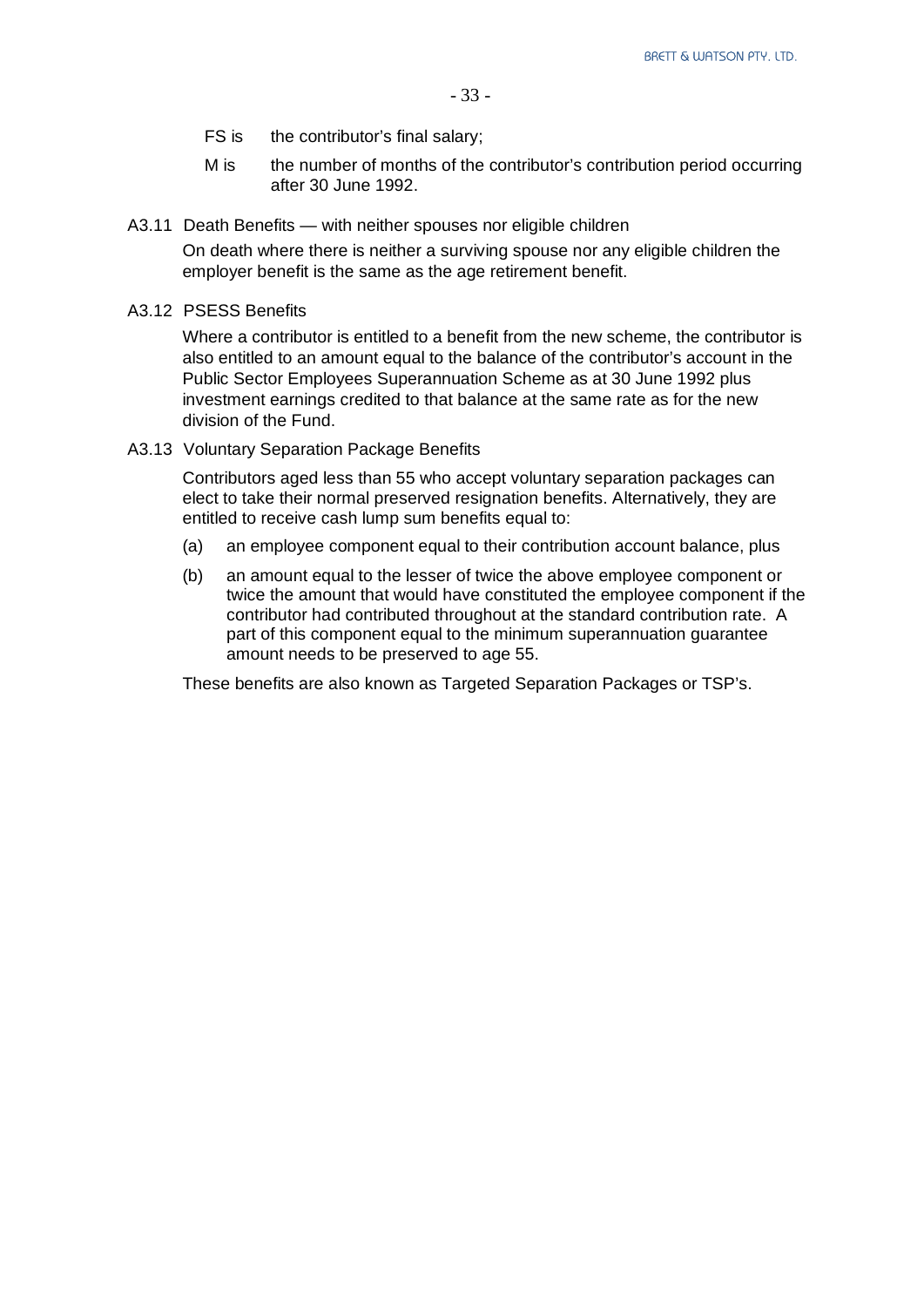### APPENDIX B — MEMBERSHIP INFORMATION

#### B.1 Contributor Record Details

**Department** Date of birth Date started service Actual and notional dates of joining the Scheme **Salary** Sex Scheme code Exit code Full or limited benefits indicator Contribution rate Accrued points Contribution account balance Other factors for special benefit modifications

#### B.2 Pensioner Record Details

**Department** Pension type Sex Dates of birth for member and spouse Date pension started, and date spouse pension started Exit code and date of exit Details of child pensioners Commutation details Basic pension Supplementation pension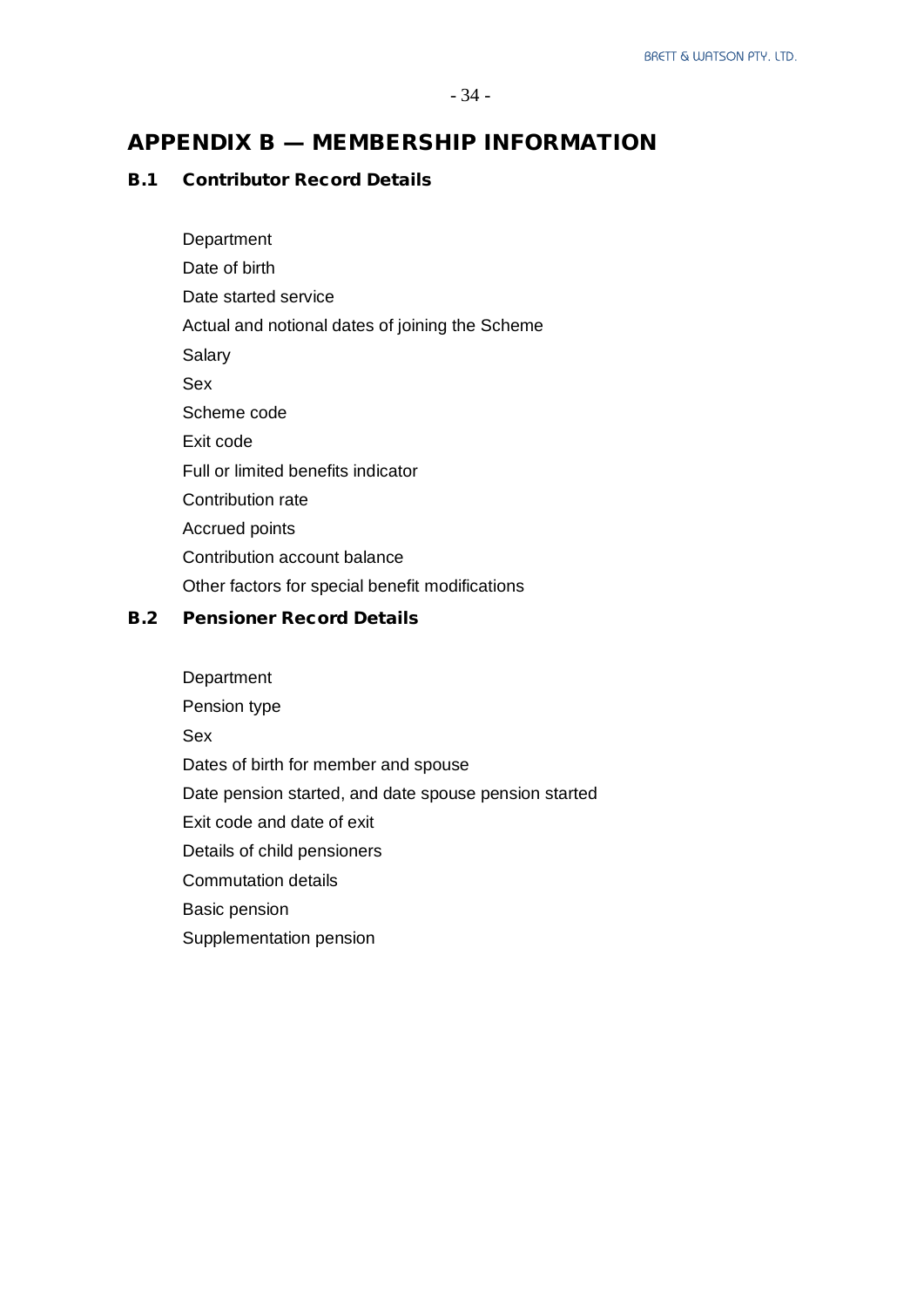| <b>Pension Scheme</b>      |       | <b>Teachers</b> |       | <b>Other Employees</b> | Total |
|----------------------------|-------|-----------------|-------|------------------------|-------|
|                            | Males | Females         | Males | Females                |       |
| <b>New Entrants</b>        |       |                 |       |                        |       |
|                            |       |                 |       |                        |       |
| Age retirements            | 104   | 66              | 173   | 29                     | 372   |
| Invalidity / disability    |       |                 |       |                        | 2     |
| Deaths                     | 2     |                 | 3     |                        | 5     |
| Resignations (with refund) |       |                 |       |                        |       |
| Resignations (preserved)   |       |                 |       |                        |       |
| Resignations (transfer)    |       |                 |       |                        |       |
| Retrenchments              |       |                 |       |                        |       |
| <b>Targeted Separation</b> |       |                 |       |                        |       |
| Packages                   |       |                 |       |                        |       |
| Other                      |       |                 |       |                        |       |
| <b>Total Exits</b>         | 107   | 67              | 177   | 31                     | 382   |

# B.3 Summary of Contributor Movements for the Three Years to 30 June 2019

| <b>Lump Sum Scheme</b>                 |       | <b>Teachers</b> | <b>Other Employees</b> |         | Total |
|----------------------------------------|-------|-----------------|------------------------|---------|-------|
|                                        | Males | Females         | Males                  | Females |       |
| <b>New Entrants</b>                    |       |                 |                        |         |       |
| Age retirements                        | 87    | 233             | 243                    | 294     | 857   |
| Invalidity / disability                |       |                 |                        |         | 2     |
| Deaths                                 |       |                 | 5                      | 4       | 9     |
| Resignations (with refund)             |       |                 |                        |         |       |
| Resignations (preserved)               |       |                 | 6                      | 9       | 22    |
| Resignations (transfer)                | 2     |                 | 13                     | 11      | 33    |
| Retrenchments                          |       |                 |                        |         |       |
| <b>Targeted Separation</b><br>Packages |       |                 |                        |         |       |
| Other                                  |       |                 |                        |         |       |
| <b>Total Exits</b>                     | 89    | 248             | 268                    | 318     | 923   |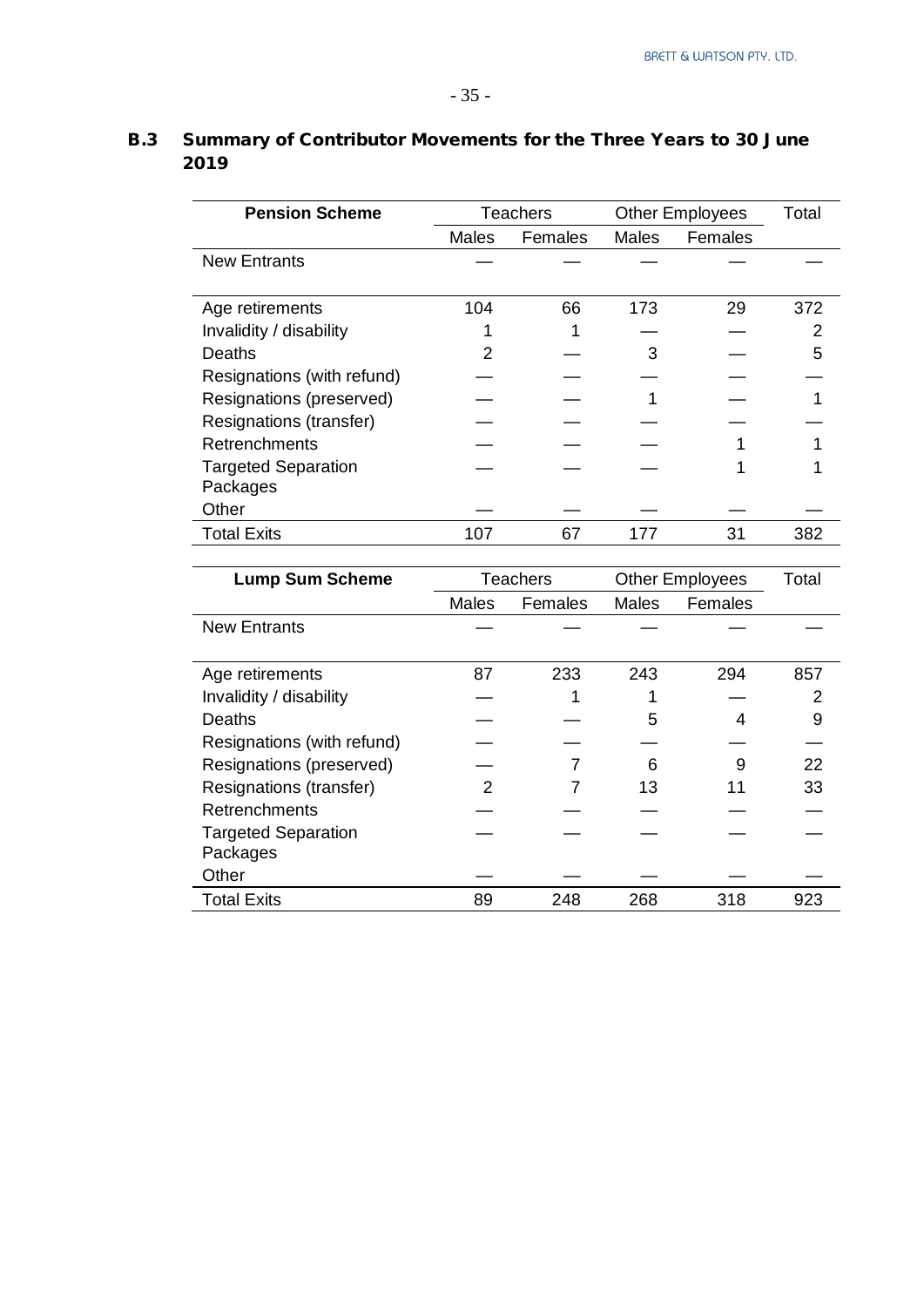| <b>Pension Scheme</b>    |        | <b>Teachers</b> | <b>Other Employees</b> | Total   |         |
|--------------------------|--------|-----------------|------------------------|---------|---------|
|                          | Males  | Females         | <b>Males</b>           | Females |         |
| <b>Contributors</b>      |        |                 |                        |         |         |
| <b>Number</b>            | 51     | 59              | 145                    | 48      | 303     |
|                          |        |                 |                        |         |         |
|                          | \$'000 | \$'000          | \$'000                 | \$'000  | \$'000  |
| Annual salaries          | 5,793  | 6,233           | 15,750                 | 5,051   | 32,827  |
| Contributions            | 100    | 232             | 353                    | 144     | 829     |
| Account balances         | 20,443 | 20,479          | 50,584                 | 15,999  | 107,505 |
| <b>Preserved members</b> |        |                 |                        |         |         |
| <b>Number</b>            | 11     | 4               | 67                     | 27      | 109     |
|                          | \$'000 | \$'000          | \$'000                 | \$'000  | \$'000  |
| Account balances         | 1,584  | 523             | 10,739                 | 2,864   | 15,710  |
| Number of SG             | 16     | 8               | 83                     | 24      | 131     |
| preserved contributors   |        |                 |                        |         |         |

## B.4 Summary of Contributor Details as at 30 June 2019

| <b>Lump Sum Scheme</b>            |        | Teachers | <b>Other Employees</b> |         | Total   |
|-----------------------------------|--------|----------|------------------------|---------|---------|
|                                   | Males  | Females  | Males                  | Females |         |
| <b>Contributors</b>               |        |          |                        |         |         |
| Number                            | 186    | 426      | 733                    | 761     | 2,106   |
|                                   |        |          |                        |         |         |
|                                   | \$'000 | \$'000   | \$'000                 | \$'000  | \$'000  |
| Annual salaries                   | 21,264 | 44,374   | 84,989                 | 71,047  | 221,674 |
| Contributions                     | 1,310  | 2,543    | 5,086                  | 3,835   | 12,774  |
| <b>Account balances</b>           | 55,400 | 107,069  | 207,080                | 158,994 | 528,543 |
| <b>Preserved &amp; Disability</b> |        |          |                        |         |         |
| <b>Contributors</b>               |        |          |                        |         |         |
| <b>Number</b>                     | 24     | 82       | 276                    | 303     | 685     |
|                                   | \$'000 | \$'000   | \$'000                 | \$'000  | \$'000  |
| <b>Account balances</b>           | 3,019  | 7,394    | 23,835                 | 22,957  | 57,205  |
| Number of SG                      | 11     | 20       | 144                    | 146     | 321     |
| preserved contributors            |        |          |                        |         |         |

In addition to the above, the lump sum scheme includes rollover accounts of \$29.1 million.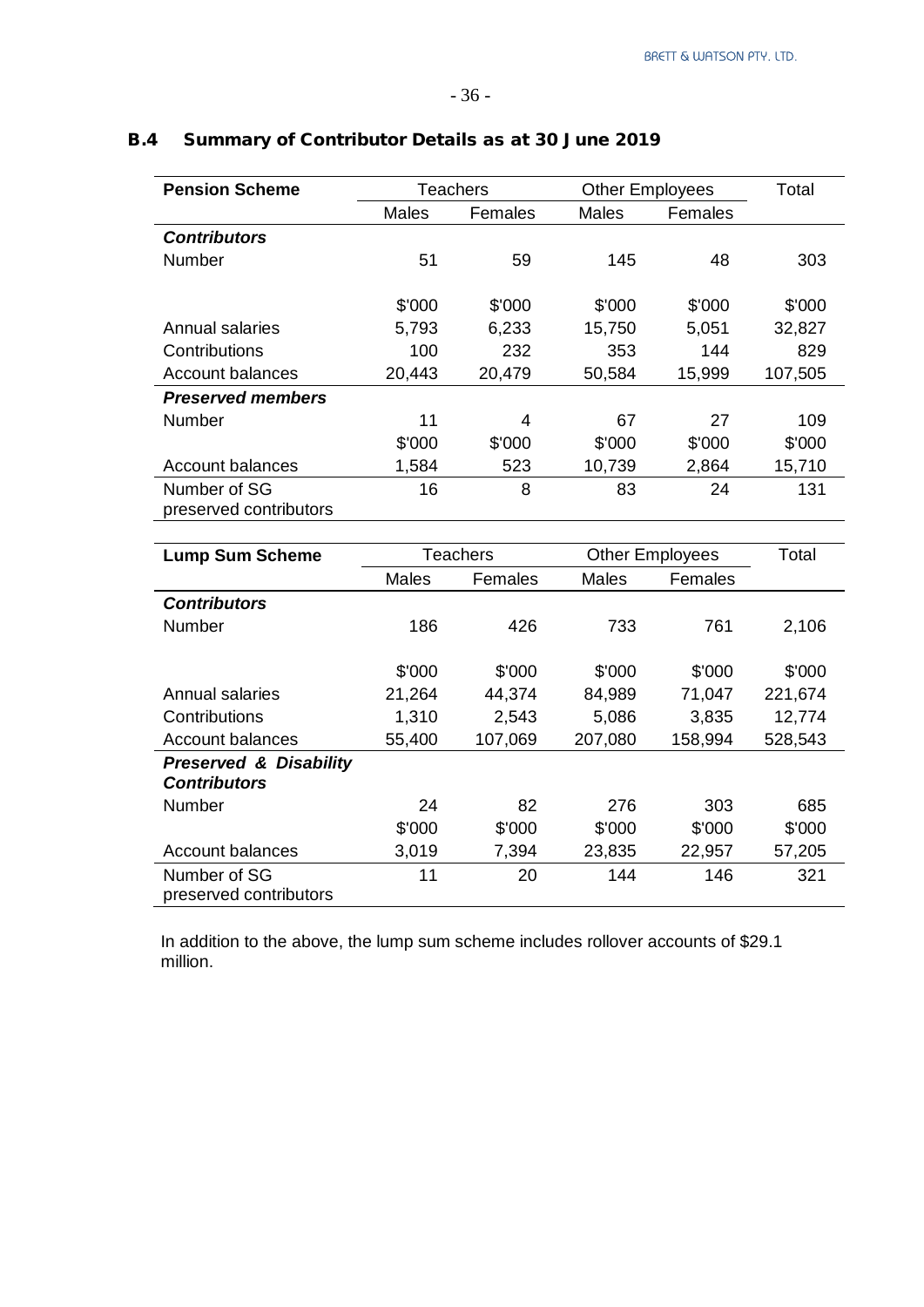| <b>Pension Scheme</b>  |              | <b>Teachers</b> | <b>Other Employees</b> |                        | Total |
|------------------------|--------------|-----------------|------------------------|------------------------|-------|
|                        | Males        | Females         | Males                  | Females                |       |
| $40 - 44$              |              |                 |                        |                        |       |
| $45 - 49$              |              |                 |                        |                        |       |
| $50 - 54$              | 1            | 1               | 16                     | 10                     | 28    |
| $55 - 59$              | 11           | 20              | 47                     | 14                     | 92    |
| $60 - 64$              | 21           | 29              | 57                     | 16                     | 123   |
| 65 and over            | 18           | 9               | 25                     | 8                      | 60    |
| Total                  | 51           | 59              | 145                    | 48                     | 303   |
|                        |              |                 |                        |                        |       |
| <b>Lump Sum Scheme</b> |              | <b>Teachers</b> |                        | <b>Other Employees</b> | Total |
|                        | <b>Males</b> | Females         | Males                  | Females                |       |
| $45 - 49$              | 6            | 19              | 36                     | 71                     | 132   |
| $50 - 54$              | 29           | 91              | 143                    | 154                    | 417   |
| $55 - 59$              | 76           | 123             | 227                    | 224                    | 650   |
| $60 - 64$              | 57           | 127             | 243                    | 205                    | 632   |
| $65 - 69$              | 16           | 52              | 68                     | 82                     | 218   |
| 70 and over            | 2            | 14              | 16                     | 25                     | 57    |

Total 186 426 733 761 2,106

## B.5 Summary of Contributors by Age as at 30 June 2019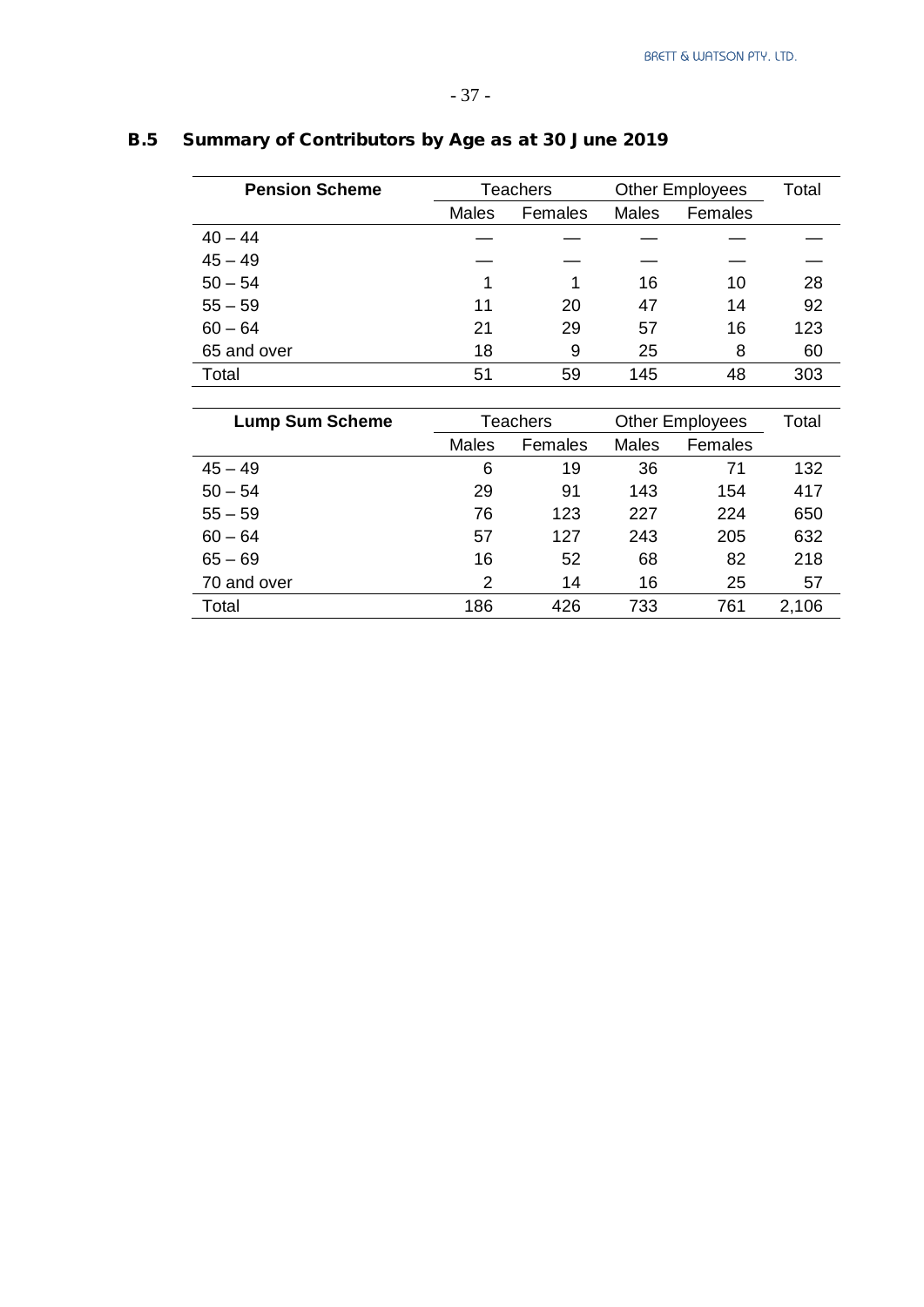|                                        | <b>Number</b> |        | <b>Annual Pensions \$'000</b> |         |  |
|----------------------------------------|---------------|--------|-------------------------------|---------|--|
| <b>Age retirements</b>                 |               |        |                               |         |  |
| <b>Males</b>                           | 8,063         |        | 412,027                       |         |  |
| Females                                | 1,986         |        | 83,946                        |         |  |
| Total                                  |               | 10,049 |                               | 495,973 |  |
| <b>Retrenchments</b>                   |               |        |                               |         |  |
| <b>Males</b>                           | 878           |        | 36,745                        |         |  |
| Females                                | 60            |        | 2,993                         |         |  |
| Total                                  |               | 938    |                               | 39,738  |  |
| <b>Invalidity retirements</b>          |               |        |                               |         |  |
| <b>Males</b>                           | 422           |        | 17,791                        |         |  |
| Females                                | 143           |        | 5,280                         |         |  |
| Total                                  |               | 565    |                               | 23,071  |  |
| <b>Spouses of deceased</b>             |               |        |                               |         |  |
| members                                |               |        |                               |         |  |
| Male pensioners                        | 107           |        | 2,474                         |         |  |
| Female pensioners                      | 2,831         |        | 73,800                        |         |  |
| Total                                  |               | 2,938  |                               | 76,274  |  |
| <b>Non-member spouses</b>              |               |        |                               |         |  |
| Male pensioners                        |               |        |                               |         |  |
| Female pensioners                      | 43            |        | 975                           |         |  |
| Total                                  |               | 43     |                               | 975     |  |
| <b>Children of deceased</b><br>members |               | 11     |                               | 77      |  |
| Total                                  |               | 14,544 |                               | 636,108 |  |

## B.6 Summary of Pensioner Details as at 30 June 2019

*Note: The table above includes 3 children of deceased member pensions paid under the Lump Sum scheme*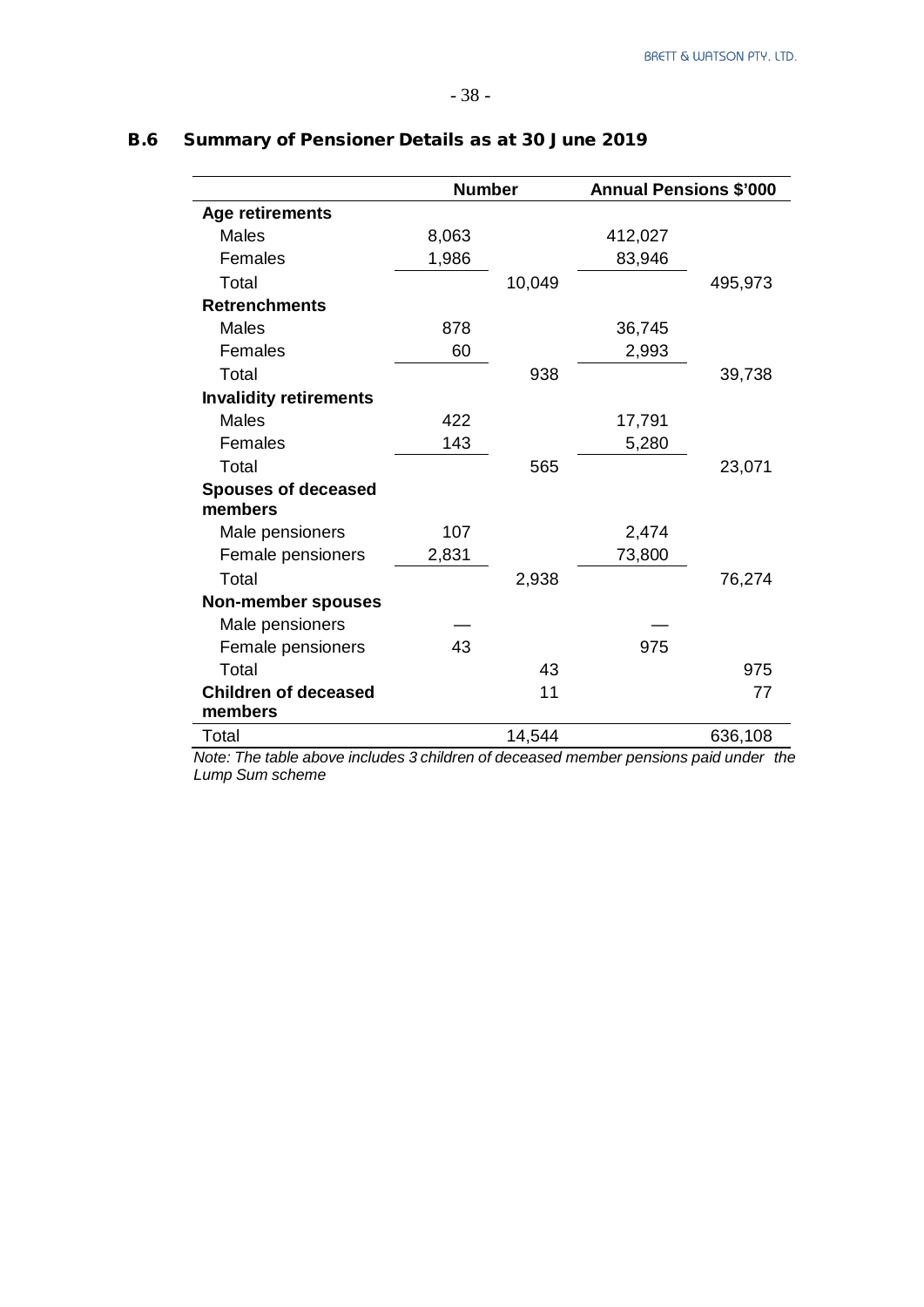|             |       | Age   | <b>Invalidity</b> |                |                | <b>Spouse</b> | <b>Total</b> |       | <b>Total</b> |
|-------------|-------|-------|-------------------|----------------|----------------|---------------|--------------|-------|--------------|
| Age         | M     | F     | Μ                 | F              | M              | F             | Μ            | F     |              |
| $45 - 49$   |       |       |                   |                |                | 4             |              | 4     | 4            |
| $50 - 54$   | 1     |       |                   | $\overline{2}$ | $\overline{2}$ | 11            | 3            | 13    | 16           |
| $55 - 59$   | 61    | 19    | 5                 | 3              | 1              | 17            | 67           | 39    | 106          |
| $60 - 64$   | 773   | 219   | 27                | 11             | 1              | 84            | 801          | 314   | 1,115        |
| $65 - 69$   | 1,869 | 430   | 64                | 23             | 12             | 209           | 1,945        | 662   | 2,607        |
| $70 - 74$   | 2,337 | 461   | 126               | 40             | 23             | 399           | 2,486        | 900   | 3,386        |
| $75 - 79$   | 1,686 | 354   | 81                | 27             | 18             | 453           | 1,785        | 834   | 2,619        |
| $80 - 84$   | 1,060 | 263   | 52                | 13             | 19             | 543           | 1,131        | 819   | 1,950        |
| $85 - 89$   | 709   | 169   | 44                | 14             | 19             | 595           | 772          | 778   | 1,550        |
| $90 - 94$   | 353   | 88    | 20                | 8              | 9              | 413           | 382          | 509   | 891          |
| $95 - 99$   | 86    | 39    | 3                 | 1              | 3              | 123           | 92           | 163   | 255          |
| $100 - 104$ | 6     | 4     |                   | 1              |                | 23            | 6            | 28    | 34           |
| $105 - 109$ |       |       |                   |                |                |               |              |       |              |
| Total       | 8,941 | 2,046 | 422               | 143            | 107            | 2,874         | 9,470        | 5,063 | 14,533       |

# B.7 Summary of Pensioners by Age as at 30 June 2019

*Note: Table above excludes 11 child pensioners*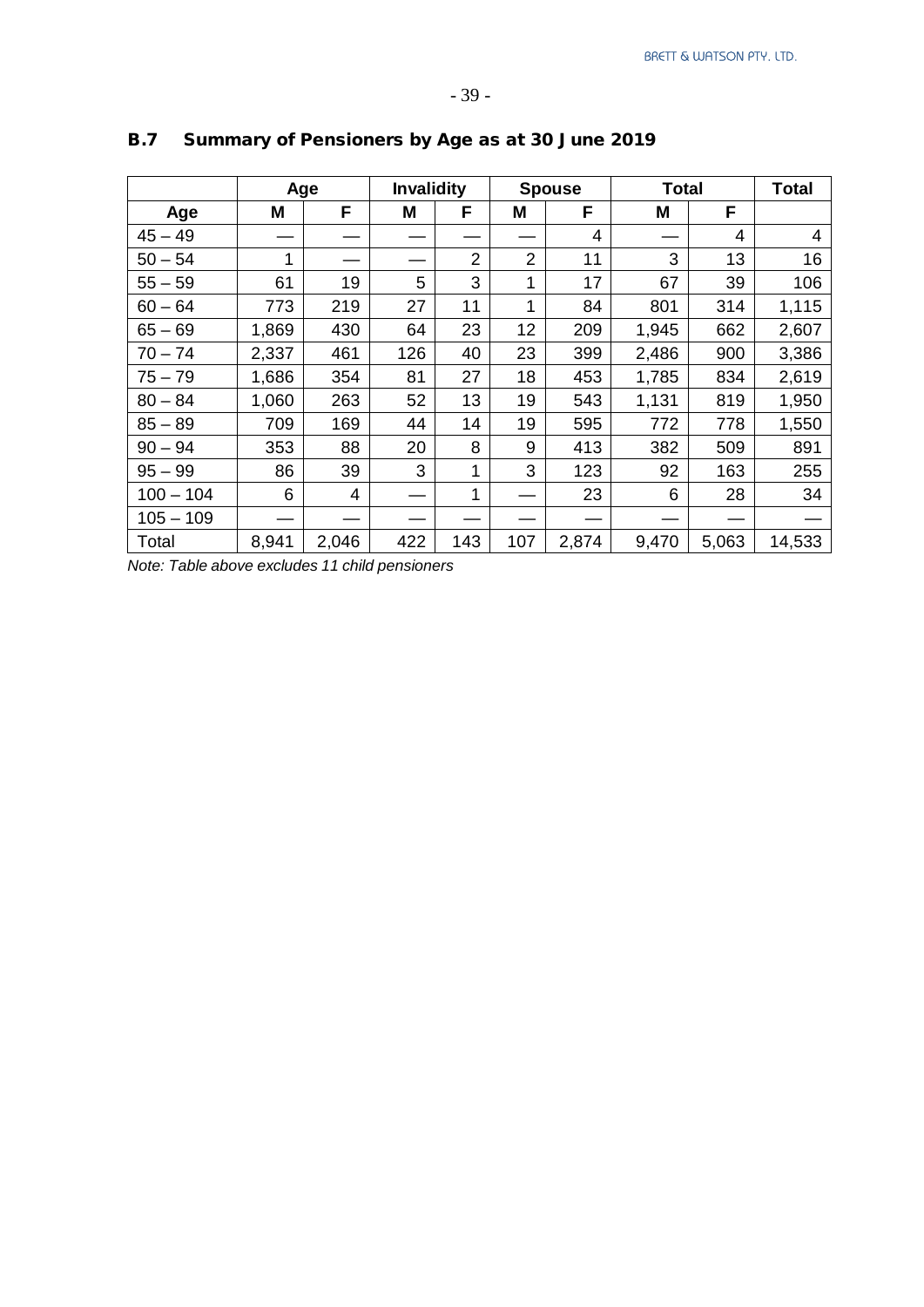#### $-40-$

## APPENDIX C — CONTRIBUTOR EXPERIENCE

#### **C.1 Introduction**

The experience of contributors during the three years to 30 June 2019 has been examined and compared with that assumed in the previous actuarial investigation. The total years of exposure during the period were as follows:

|              |                 | <b>Years of Exposure</b> |                 |  |
|--------------|-----------------|--------------------------|-----------------|--|
|              |                 | <b>Pension Scheme</b>    | Lump Sum Scheme |  |
| <b>Males</b> | <b>Teachers</b> | 279                      | 699             |  |
|              | Other           | 676                      | 2,598           |  |
|              | Total           | 955                      | 3,297           |  |
|              |                 |                          |                 |  |
| Females      | <b>Teachers</b> | 255                      | 1,637           |  |
|              | Other           | 183                      | 2,734           |  |
|              | Total           | 438                      | 4,371           |  |
|              |                 |                          |                 |  |
| Total        |                 | 1,393                    | 7,668           |  |

During the three years to 30 June 2019, there has been a significant reduction in members of both the Pension and Lump Sum schemes.

Comments on individual aspects of the experience are detailed in the following sections of this Appendix and summaries of the rates adopted for the current investigation are set out in Appendix E.

#### **C.2 Contributor Mortality**

The mortality assumptions used in the 2016 investigation of the State Scheme were based the Australian Life Tables 2010-12 with adjustments for mortality improvement for five years. The Australian Life Tables 2015-17, with adjustments for mortality improvement for three years, have been used to produce the 2019 mortality assumptions.

The mortality experience was as follows, with expected deaths determined according to the assumptions used in the previous investigation.

|                 |       | <b>Pension Scheme</b> |   | Lump Sum Scheme |
|-----------------|-------|-----------------------|---|-----------------|
|                 | Males | Females               |   | Females         |
| Actual deaths   | b     |                       | b | 4               |
| Expected deaths |       |                       | 6 | 5               |

The mortality rates adopted have been set at 35% of the Australian Life Tables 2015–17 adjusted for 5 years of mortality improvement. This proportion is the same proportion adopted as in the 2016 investigation.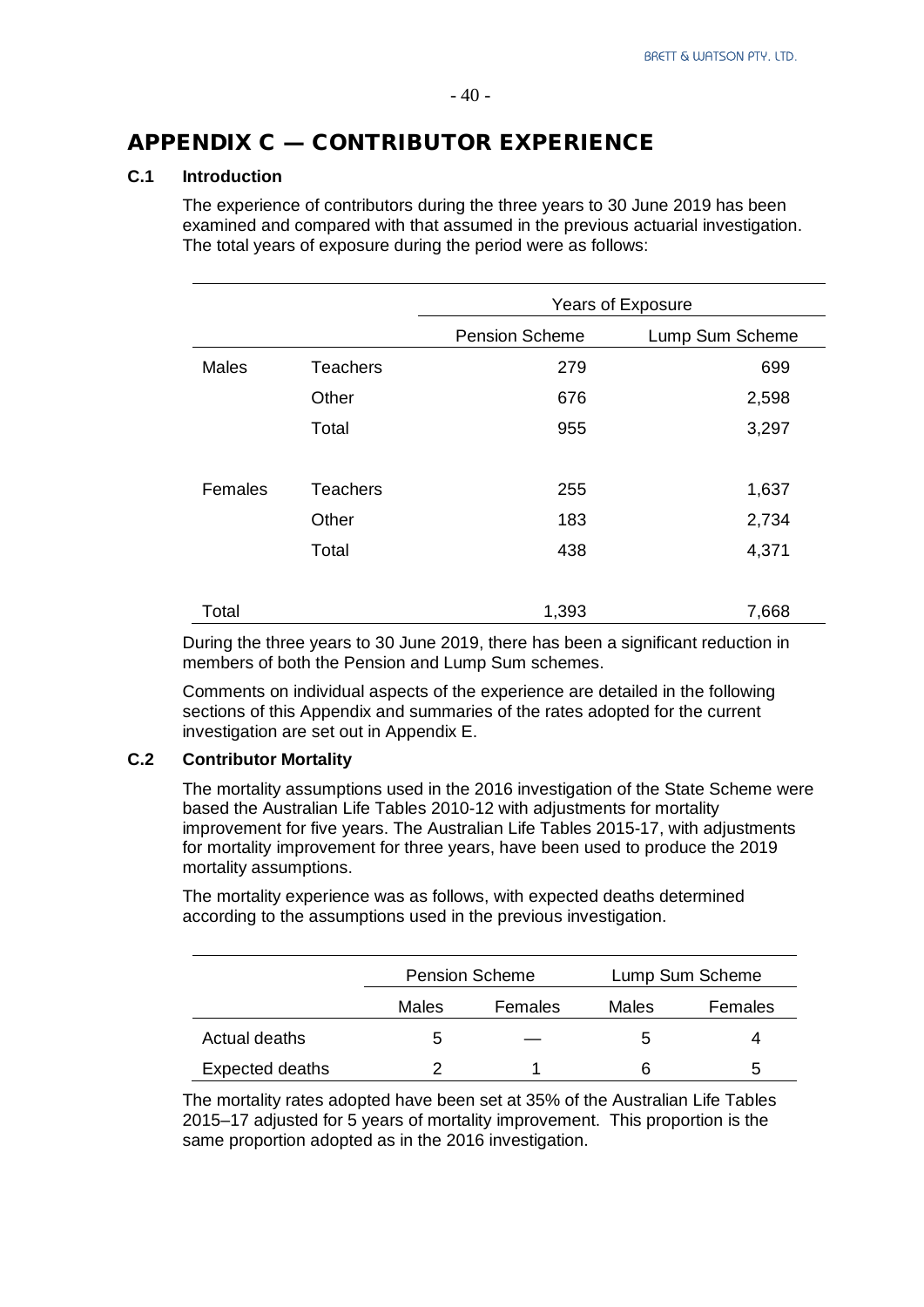#### **C.3 Invalidity Retirement**

The invalidity experience was as shown below. The numbers include invalidity retirements and temporary disablements where members have not returned to work.

|                          |       | <b>Pension Scheme</b> |       | Lump Sum Scheme |
|--------------------------|-------|-----------------------|-------|-----------------|
|                          | Males | Females               | Males | Females         |
| Actual invalids          |       |                       |       |                 |
| <b>Expected invalids</b> |       |                       |       |                 |

The existing rates have been retained.

#### **C.4 Resignation**

The rates of resignation experienced in the three years to 30 June 2019 are shown below, subdivided by scheme, age, sex and teacher / non-teacher status.

|                        |              | <b>Resignations</b> |              |         |  |
|------------------------|--------------|---------------------|--------------|---------|--|
| Age                    |              | <b>Teachers</b>     |              | Other   |  |
|                        | <b>Males</b> | Females             | <b>Males</b> | Females |  |
| <b>Pension Scheme</b>  |              |                     |              |         |  |
| $45 - 49$              |              |                     |              |         |  |
| $50 - 54$              |              |                     | 0.013        | 0.028   |  |
| <b>Lump Sum Scheme</b> |              |                     |              |         |  |
| $45 - 49$              |              | 0.035               | 0.014        | 0.015   |  |
| $50 - 54$              | 0.016        | 0.027               | 0.028        | 0.027   |  |

A comparison of actual and expected resignations for the period is as follows:

|                              |              | <b>Teachers</b> | Other        |         |
|------------------------------|--------------|-----------------|--------------|---------|
|                              | <b>Males</b> | Females         | <b>Males</b> | Females |
| <b>Pension Scheme</b>        |              |                 |              |         |
| Actual resignations          |              |                 |              |         |
| <b>Expected resignations</b> |              |                 |              |         |
| <b>Lump Sum Scheme</b>       |              |                 |              |         |
| Actual resignations          |              | 14              | 19           | 20      |
| <b>Expected resignations</b> | 3            | 8               | 22           | 25      |

The number of resignations in the last three years is low and reasonably close to expected for Lump Sum and Pension Schemes. The existing rates have been retained.

#### **C.5 Pension Scheme members Preservation**

Two Pension Scheme members have resigned since 2016 and one preserved their entitlements.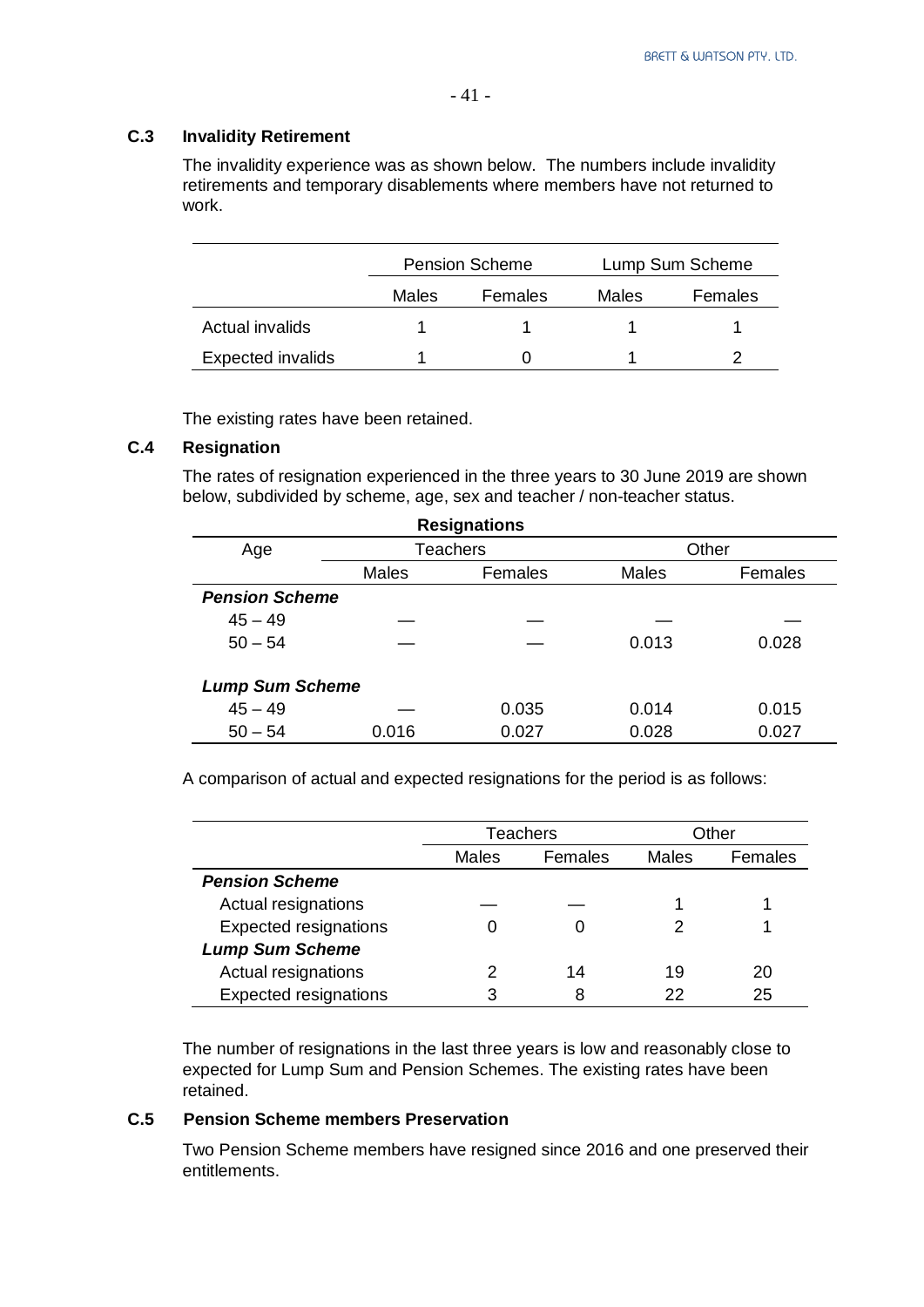The assumed proportions in the 2016 basis have been retained.

#### **C.6 Lump Sum Scheme Members Transfer and Preservation**

#### *Current Contributors*

The following table shows the percentages of resigning contributors who preserved or transferred their entitlements to an approved superannuation fund during 2016-19.

| Age         | Preserved | <b>Transfer</b> |
|-------------|-----------|-----------------|
| Up to $45$  | 0.00      | 1.00            |
| 46          | 1.00      | 0.00            |
| 47          | 0.75      | 0.25            |
| 48          | 0.33      | 0.67            |
| 49          | 0.33      | 0.67            |
| 50 and over | 0.36      | 0.64            |

The withdrawal experience has shown that no members took a cash refund over the three years to 30 June 2019 and we expect this trend to continue. The assumptions have thus been revised to reflect no cash refunds and an increase in the percentage of transfers to 70% across all ages.

#### *Preserved Contributors*

A rate of 2% of preserved members per annum are assumed to transfer their entitlements to an approved superannuation fund.

### **C.7 Age Retirement**

Actual and expected age retirements for the three years to 30 June 2019 were as follows:

|                             |       | <b>Teachers</b> | Other |         |
|-----------------------------|-------|-----------------|-------|---------|
|                             | Males | Females         | Males | Females |
| <b>Pension Scheme</b>       |       |                 |       |         |
| Actual retirements          | 104   | 66              | 173   | 29      |
| <b>Expected retirements</b> | 107   | 82              | 210   | 49      |
| <b>Lump Sum Scheme</b>      |       |                 |       |         |
| Actual retirements          | 87    | 233             | 243   | 294     |
| <b>Expected retirements</b> | 83    | 235             | 316   | 355     |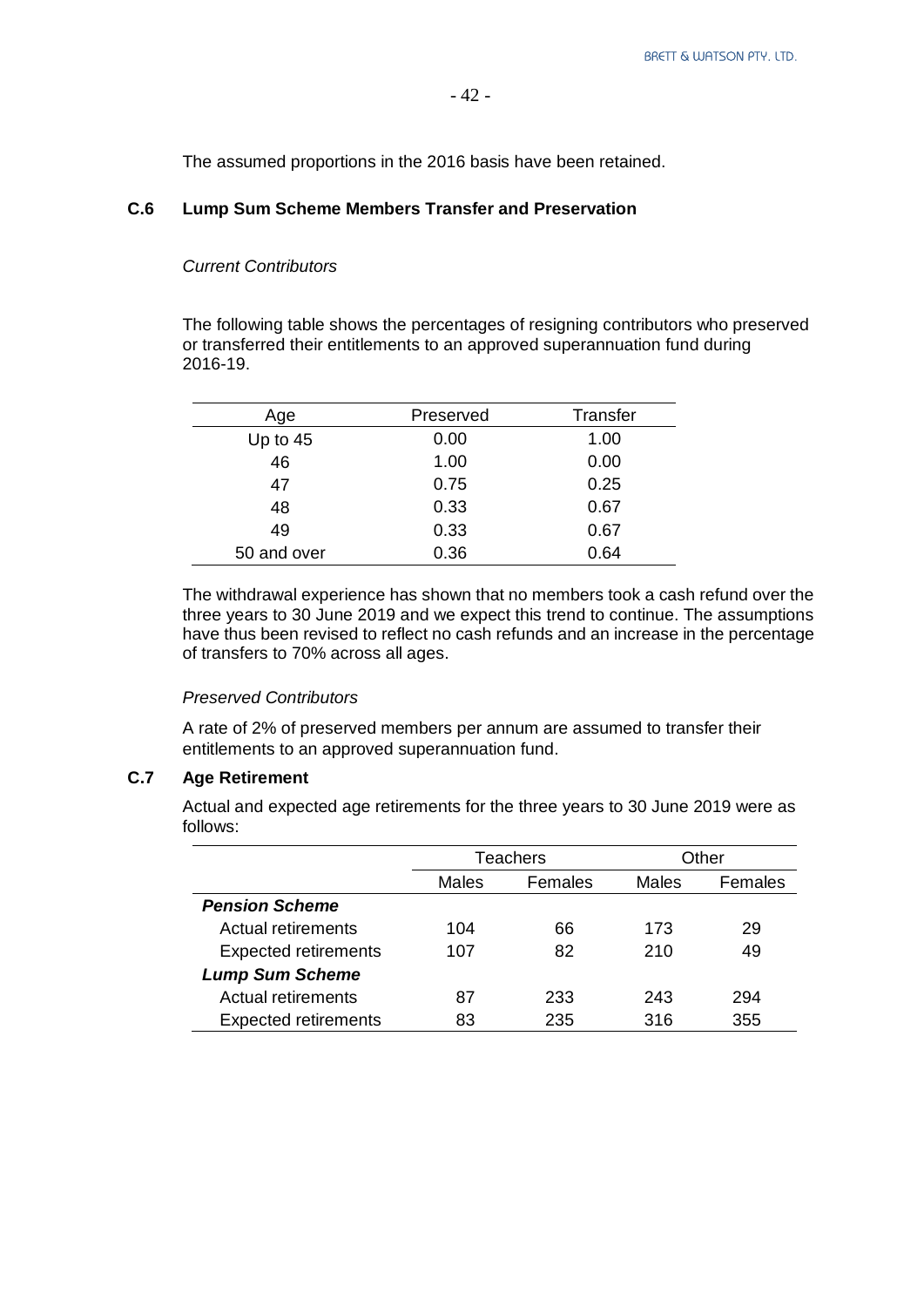Contributors may choose to retire after age 55, although the scheme is designed around a normal retiring age of 60. Age retirement rates are higher for Pension Scheme members than for Lump Sum Scheme members. The Pension Scheme experience over the last three years has shown less retirements than expected for both males and females. For Lump Sum Scheme members, there were less retirements except for male Teachers. New rates have been adopted for both scheme members with separate rates for Teachers and Others. There are now 60 Pension Scheme members and 275 Lump Sum Scheme members over age 65.

#### **C.8 Age Retirement of Preserved Contributors**

Actual and expected age retirements for the three years to 30 June 2019 were as follows:

|                             |              | <b>Teachers</b> | Other |         |
|-----------------------------|--------------|-----------------|-------|---------|
|                             | <b>Males</b> | Females         | Males | Females |
| <b>Pension Scheme</b>       |              |                 |       |         |
| Actual retirements          | 8            | 9               | 46    | 11      |
| <b>Expected retirements</b> | 27           | 14              | 141   | 44      |
| <b>Lump Sum Scheme</b>      |              |                 |       |         |
| Actual retirements          | 6            | 12              | 64    | 60      |
| <b>Expected retirements</b> | 26           | 39              | 169   | 163     |

Pension and Lump Sum Scheme experience over the last three years have shown less retirements than expected. The 2019 rates have been adjusted accordingly.

#### **C.9 Retrenchment**

The numbers of retrenchments during the three years to 30 June 2019 were as follows:

| <b>Males</b> |  |
|--------------|--|
| Females      |  |

Because of the unpredictable nature of retrenchment, no allowance has been made in this investigation for future retrenchments.

#### **C.10 Voluntary Separation Packages**

The Superannuation Act was first amended in May 1993 to provide the option of an additional cash benefit payable to contributors who resign pursuant to a voluntary separation package (VSP).

No allowance has been made for future VSP benefits.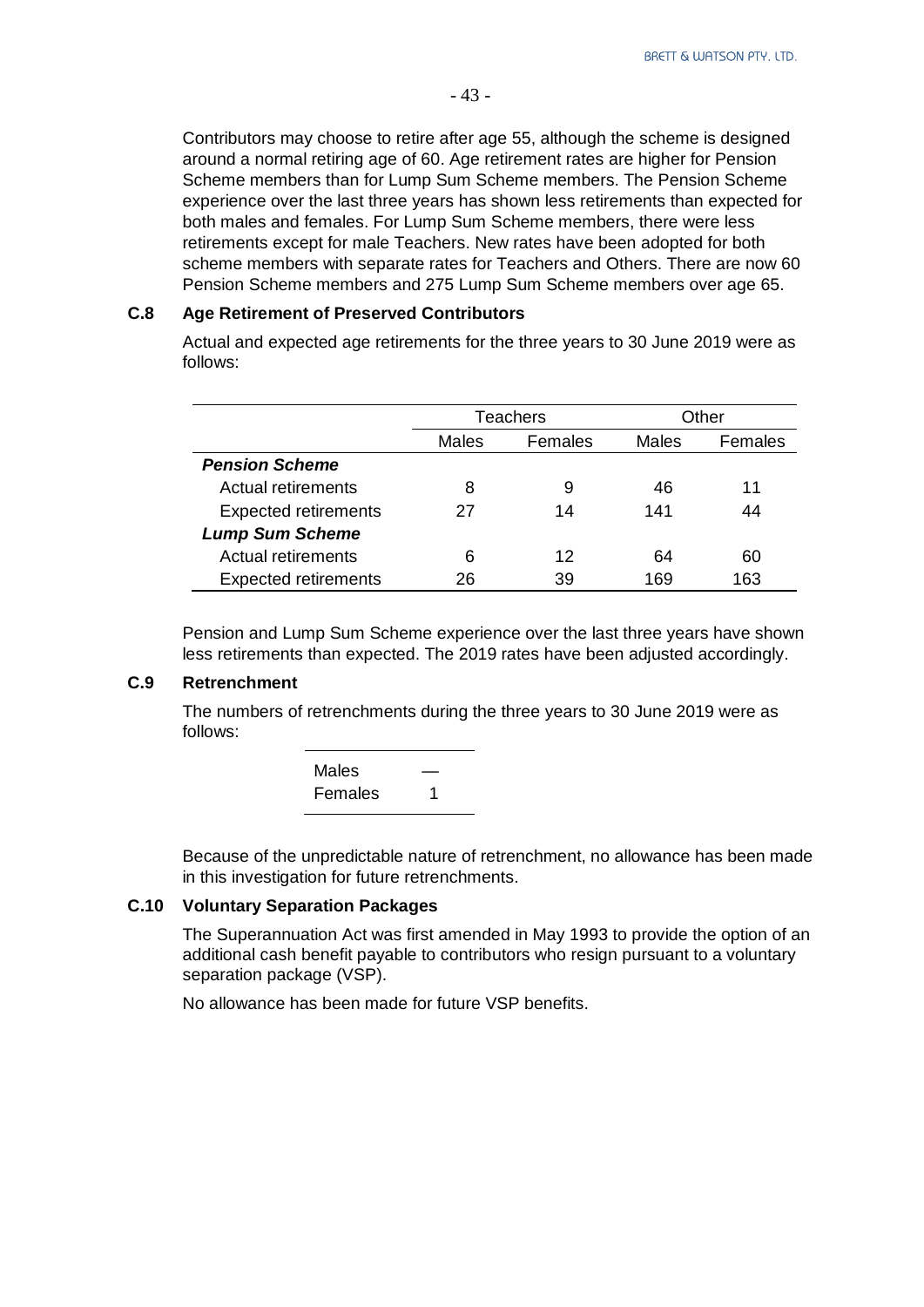#### **C.11 Promotional Salary Increases**

| Promotional              | Teachers         |      | Other |         |  |
|--------------------------|------------------|------|-------|---------|--|
| <b>Salary Increases</b>  | Females<br>Males |      | Males | Females |  |
|                          | % pa             | % pa | % pa  | % pa    |  |
| Actual increase          | 0.3              | 0.5  | 0.9   | 0.6     |  |
| <b>Expected increase</b> | 0.7              |      | 0.9   | 1.0     |  |

Promotional salary increases experienced were lower than expected as follows:

These promotional increases, along with inflationary increases, were reflected in the Total salary increases as follows:

| Total                    | Teachers |         | Other |         |
|--------------------------|----------|---------|-------|---------|
| Salary Increases         | Males    | Females | Males | Females |
|                          | % pa     | % pa    | % pa  | % pa    |
| Actual increase          | 2.0      | 2.1     | 3.0   | 2.8     |
| <b>Expected increase</b> | 4.0      | 4.1     | 4.3   | 4.3     |

New promotional salary scales for Teachers and Other members have been adopted as set out in Appendix E.7.

### **C.12 Commutation**

For the three years ended 30 June 2019 the commutation experience was as follows:

|                        | Percentage of<br>pensioners<br>who commuted | Percentage of<br>pension<br>commuted by<br>those who<br>commuted | Average<br>Percentage of<br>pension<br>commuted |
|------------------------|---------------------------------------------|------------------------------------------------------------------|-------------------------------------------------|
|                        | %                                           | $\%$                                                             | %                                               |
| Age retirements:       |                                             |                                                                  |                                                 |
| <b>Males</b>           | 27                                          | 26                                                               | 7                                               |
| Females                | 17                                          | 31                                                               | 6                                               |
| Invalidity retirements |                                             |                                                                  |                                                 |
| At start of pension    |                                             |                                                                  |                                                 |
| At age 60              | 4                                           | 80                                                               | 3                                               |
| Spouses                | 22                                          | 61                                                               | 12                                              |

Commutation rates for the last three years have been lower than expected. The percentage adopted for age retirements has been reduced from 7.5% to 6.0%; from 10.0% to 9.0% for invalid retirements and from 15.0% to 13% for spouses.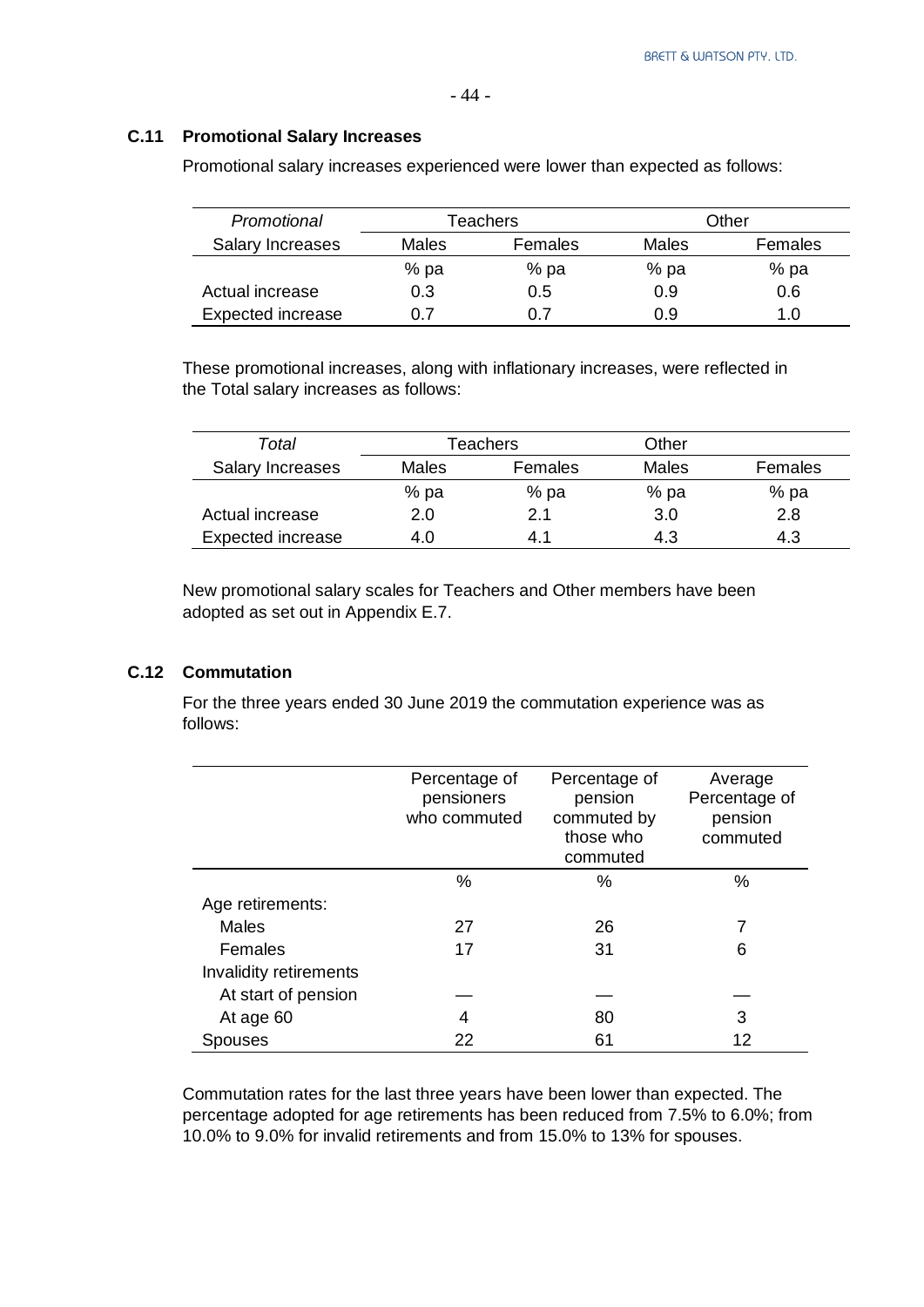### **C.13 Family Statistics**

The family statistics experience over the period from 1 July 2014 until the date of data extraction is as follows:

- 45 -

|          |       | <b>Proportion Married</b> |       | Age Difference |
|----------|-------|---------------------------|-------|----------------|
|          | Males | <b>Females</b>            | Males | Females        |
| Actual   | 0.57  | 0.19                      | 4.35  | $-1.36$        |
| Expected | 0.64  | 0.27                      | 4.29  | $-1.57$        |

To value benefits payable to spouses and children, assumptions are needed regarding:

- (a) the proportions of contributors married at each age;
- (b) the age differences between contributors and their spouses; and
- (c) details of the children of contributors.

The proportions married have largely been reduced for males and females. At age 65, the proportion has been reduced from 83% to 78% for males and from 61% to 56% for females.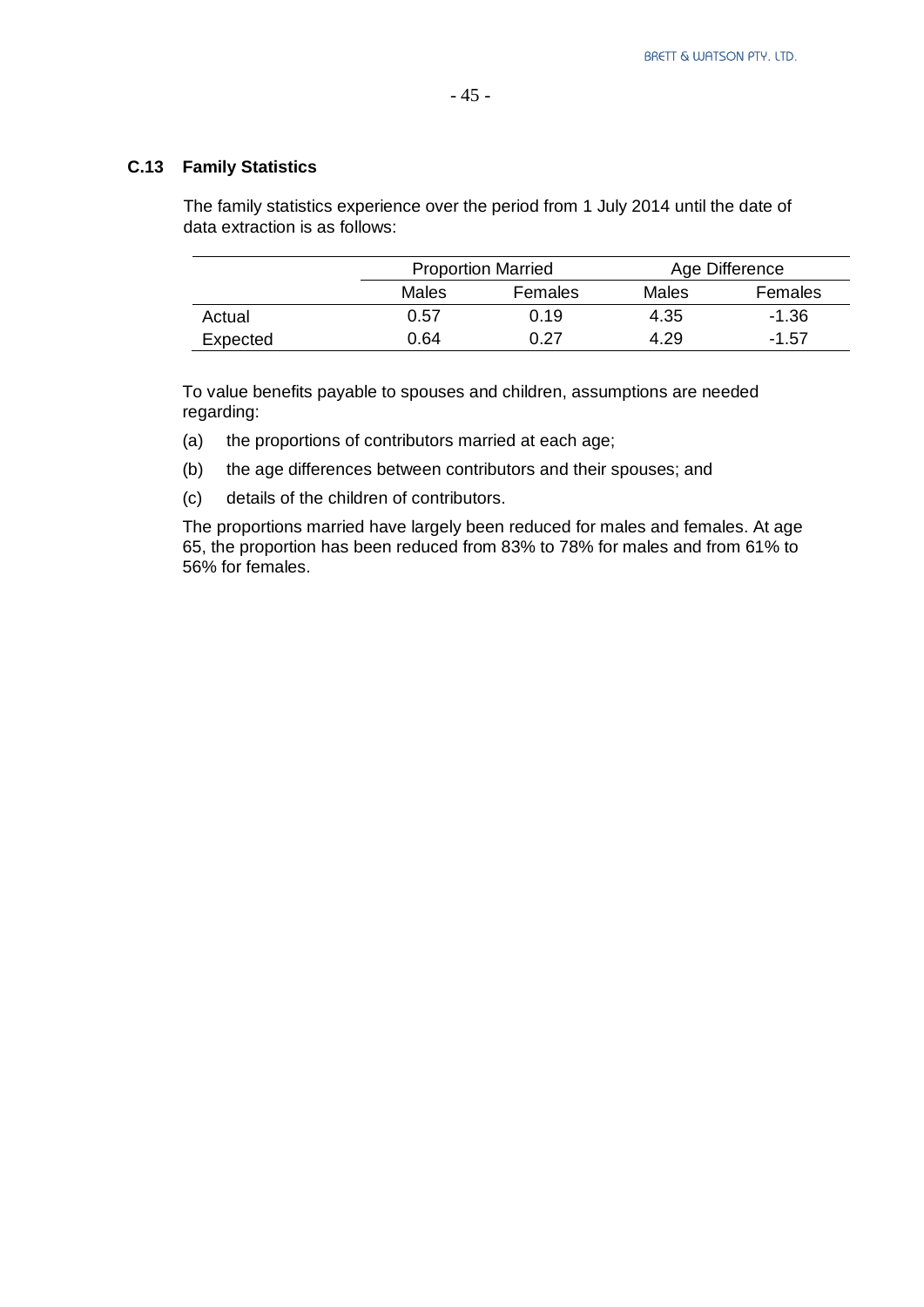#### **C.14 Contribution Rates**

|               |     |     |   |     | Pension Scheme Contribution Rates (% of salary) |                |                |       |
|---------------|-----|-----|---|-----|-------------------------------------------------|----------------|----------------|-------|
| Age           | 0   | 1.5 | 3 | 4.5 | 6                                               | 7.5            | 9              | Total |
| <b>Male</b>   |     |     |   |     |                                                 |                |                |       |
| $45 - 54$     |     |     |   |     | 17                                              |                |                | 17    |
| $55 - 59$     |     |     |   |     | 56                                              |                |                | 58    |
| $60 - 64$     | 74  |     |   |     | 3                                               |                |                | 78    |
| $65-$         | 41  |     |   |     | 1                                               |                |                | 43    |
| Total         | 115 |     |   |     | 77                                              |                | $\overline{2}$ | 196   |
| <b>Female</b> |     |     |   |     |                                                 |                |                |       |
| $45 - 54$     |     |     |   |     | 8                                               |                |                | 11    |
| $55 - 59$     |     |     | 2 |     | 30                                              |                | $\mathcal{P}$  | 34    |
| $60 - 64$     | 21  |     |   |     | 20                                              |                | 2              | 45    |
| $65-$         | 15  |     |   |     | $\overline{2}$                                  |                |                | 17    |
| Total         | 36  |     | 4 |     | 60                                              | $\overline{2}$ |                | 107   |

The distribution of contribution rates as at 30 June 2019 was as follows:

#### **Lump Sum Scheme Contribution Rates (% of salary)**

| Age           | $\mathbf 0$ | 1.5 | 3   | 4.5 | 6   | 7.5 | 9   | Total |
|---------------|-------------|-----|-----|-----|-----|-----|-----|-------|
| <b>Male</b>   |             |     |     |     |     |     |     |       |
| $45 - 54$     | 3           |     | 13  | 5   | 130 | 23  | 40  | 214   |
| $55 - 59$     | 7           |     | 30  | 8   | 181 | 19  | 58  | 303   |
| $60 - 64$     | 5           |     | 42  | 4   | 175 | 18  | 56  | 300   |
| $65-$         | 3           |     | 15  | 3   | 57  | 3   | 21  | 102   |
| Total         | 18          |     | 100 | 20  | 543 | 63  | 175 | 919   |
| <b>Female</b> |             |     |     |     |     |     |     |       |
| $45 - 54$     | 5           |     | 51  | 8   | 176 | 29  | 66  | 335   |
| $55 - 59$     | 6           |     | 46  | 17  | 180 | 23  | 75  | 347   |
| $60 - 64$     | 1           |     | 49  | 12  | 176 | 25  | 69  | 332   |
| $65-$         | 2           |     | 34  | 5   | 89  | 8   | 35  | 173   |
| Total         | 14          |     | 180 | 42  | 621 | 85  | 245 | 1,187 |

The standard rate of 6 percent shown in the tables above includes members whose standard rate is between 5 and 6 percent. Lump Sum Scheme members show more variation from the standard than Pension Scheme members. Lump Sum Scheme members have tended to increase their contribution rate to the Scheme. Most of the Pension Scheme members with zero contributions will be members whose contributions have ceased because they have attained age 60 and maximum contribution points.

The percentages at standard rates for each Scheme are as follows:

| $\sim$ . The company of the company of the company in the contract of the contract of the contract of the contract of the contract of the contract of the contract of the contract of the contract of the contract of the contr |       |         |  |  |
|---------------------------------------------------------------------------------------------------------------------------------------------------------------------------------------------------------------------------------|-------|---------|--|--|
|                                                                                                                                                                                                                                 | Males | Females |  |  |
| <b>Pension Scheme</b>                                                                                                                                                                                                           | 39    | 56      |  |  |
| Lump Sum Scheme                                                                                                                                                                                                                 | 59    | 52      |  |  |

#### **Percentage Contribution at Standard Rate**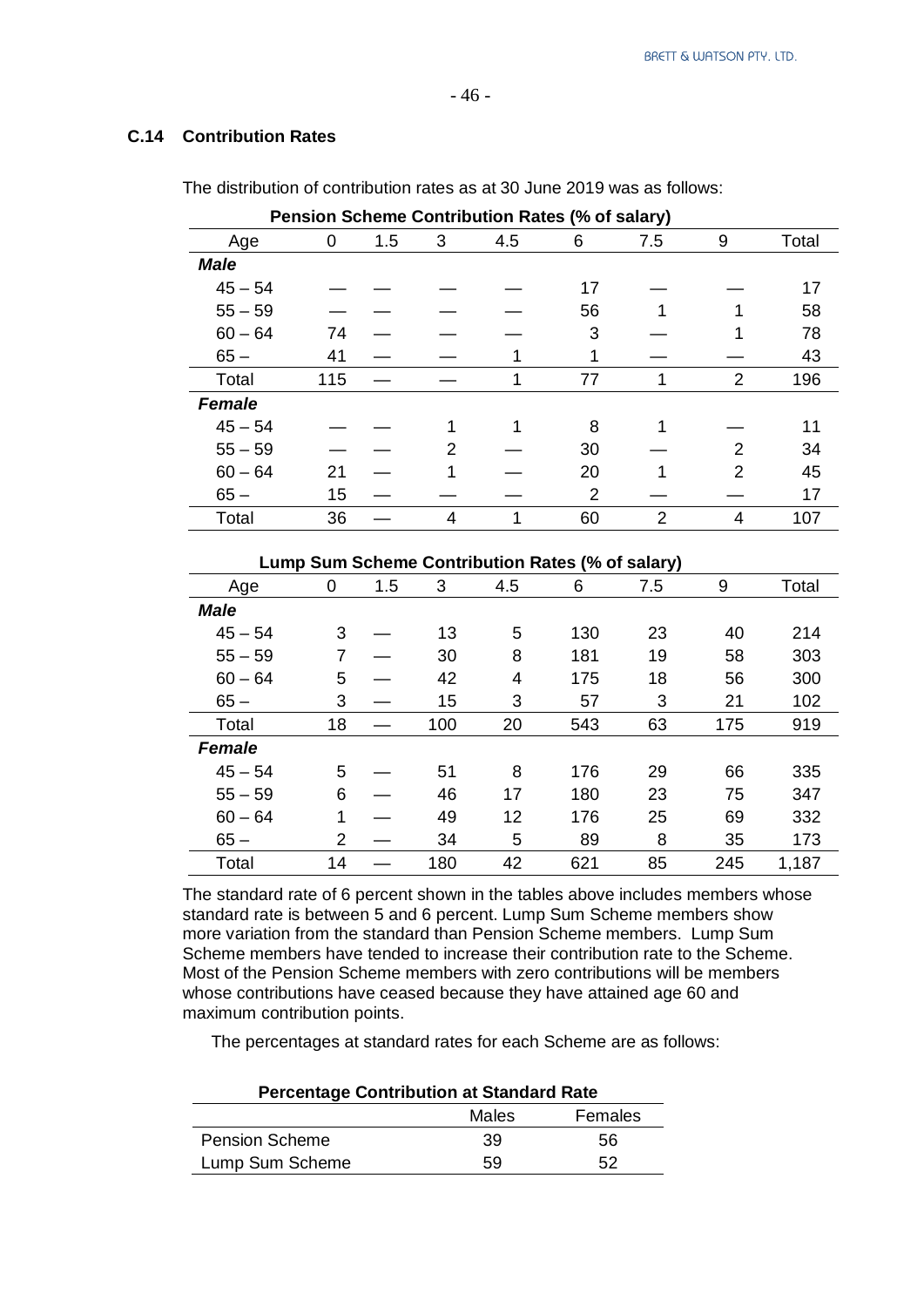# APPENDIX D — PENSIONER EXPERIENCE

#### **D.1 Introduction**

The mortality experience of pensioners during the three years to 30 June 2019 has been examined and compared with that assumed in the previous actuarial investigation. Where appropriate the previous assumptions have been modified in light of this experience. Comments on individual aspects of the experience are detailed in the following sections of this Appendix and summaries of the rates adopted for the current investigation are set out in Appendix E.

#### **D.2 Age Retirement Pensioners**

The mortality experience was as follows, with expected deaths determined according to the assumptions used in the previous investigation.

|                        | Males | Females |
|------------------------|-------|---------|
| <b>Actual Deaths</b>   | 841   | 173     |
| <b>Expected Deaths</b> | 843   | 163     |

The rates of mortality have shown a further decline, which is at roughly the same rate as the anticipated improvement in mortality rates in the Australian population. New rates have been based on the Australian Life Tables 2015-17 adjusted for 3 years mortality improvement, which rise from 55% at age 60 to 100% from age 95. These proportions are the same as those in 2016.

#### **D.3 Invalidity Pensioners**

Invalidity pensioners are expected to suffer higher rates of mortality than age retirement pensioners, particularly in the first few years after retirement. The mortality experience of invalidity pensioners is summarised below:

|                        | Males  |        |       | Females |        |       |
|------------------------|--------|--------|-------|---------|--------|-------|
|                        | Year 1 | Year 2 | Later | Year 1  | Year 2 | Later |
|                        |        |        | Years |         |        | Years |
| <b>Actual Deaths</b>   |        |        | 64    |         |        | 12    |
| <b>Expected Deaths</b> |        |        | 60    |         |        | 16    |

Invalidity rates have been set for durations over two years using a similar method as in 2016. The male rates commence at 0.007 for ages to 55 and reduce as a multiple of the Australian Life Tables 2015-17 (adjusted for 3 years mortality improvement) to 1.0 times at age 90. The female rates commence at .008 for ages to 55 and reduce as a multiple to 1.0 times at age 80.

For early durations the mortality rate has been retained at 0.05 in year one and 0.02 in year two for both males and females.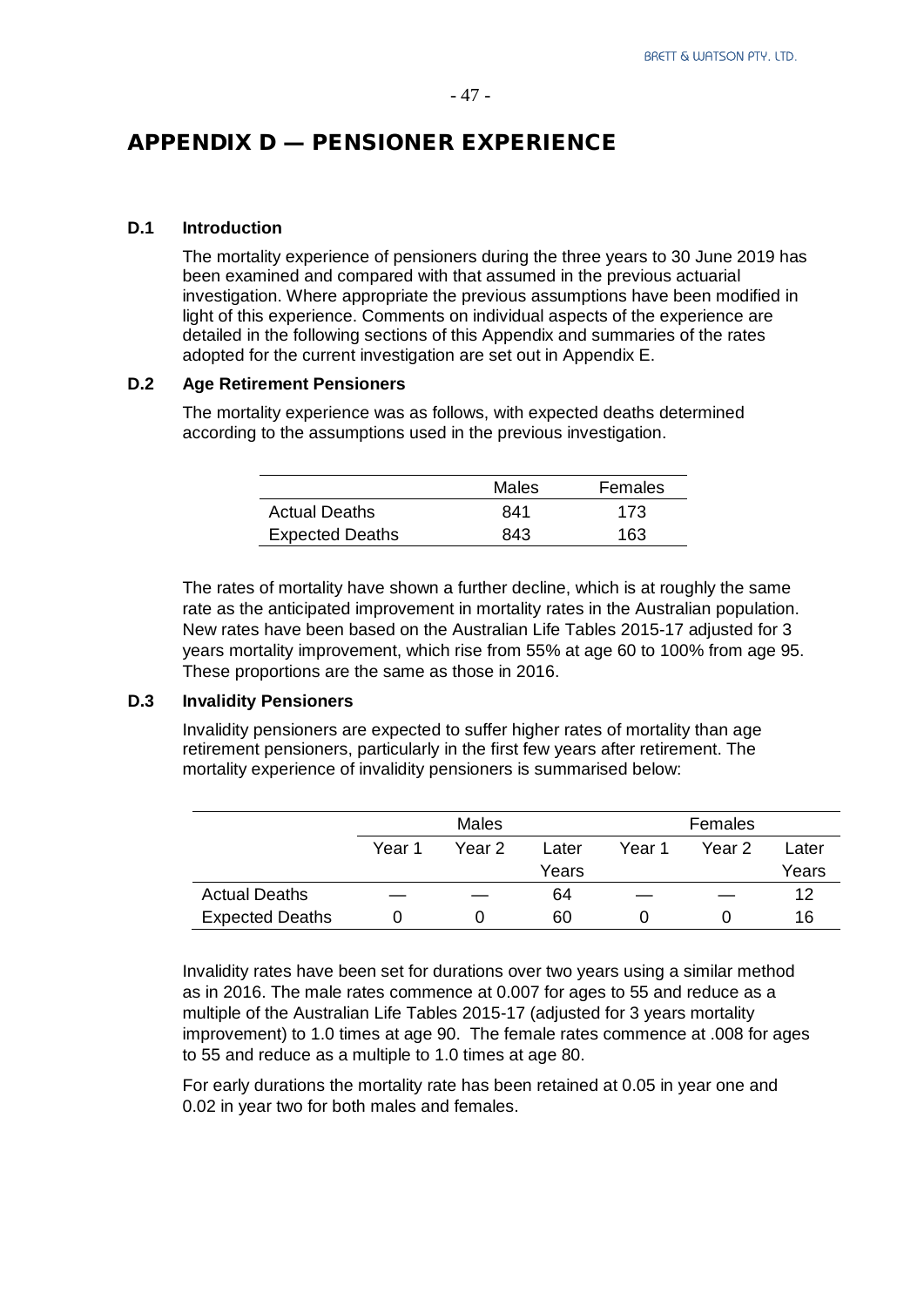#### **D.4 Spouse Pensioners**

The mortality experience of spouse pensioners was as follows:

|                        | Males | Females |
|------------------------|-------|---------|
| <b>Actual Deaths</b>   | 21    | 581     |
| <b>Expected Deaths</b> | 20    | 564     |

Rates of mortality have been set as a multiple of the Australian Life Tables 2015-17 (adjusted for 3 years mortality improvement). The multiples of the Tables have been set at 0.85 (0.70 in 2016) for ages below 65 rising to 1.0 at age 90.

#### **D.5 Mortality Improvement**

The 25-year mortality improvement rates for ages 40 to 75 in the Australian Life Tables 2015-17 are mostly less than those in Australian Life Tables 2010-12. The 125-year mortality improvement rates in the same age range are similar or higher.

The 125-year improvement rates are mostly less than the 25-year rates. New mortality improvement rate assumptions have been set to equal the average of the 25- and 125-year rates to be in line with changes in mortality over the longer term and consistent with the recent trend of reducing mortality improvement.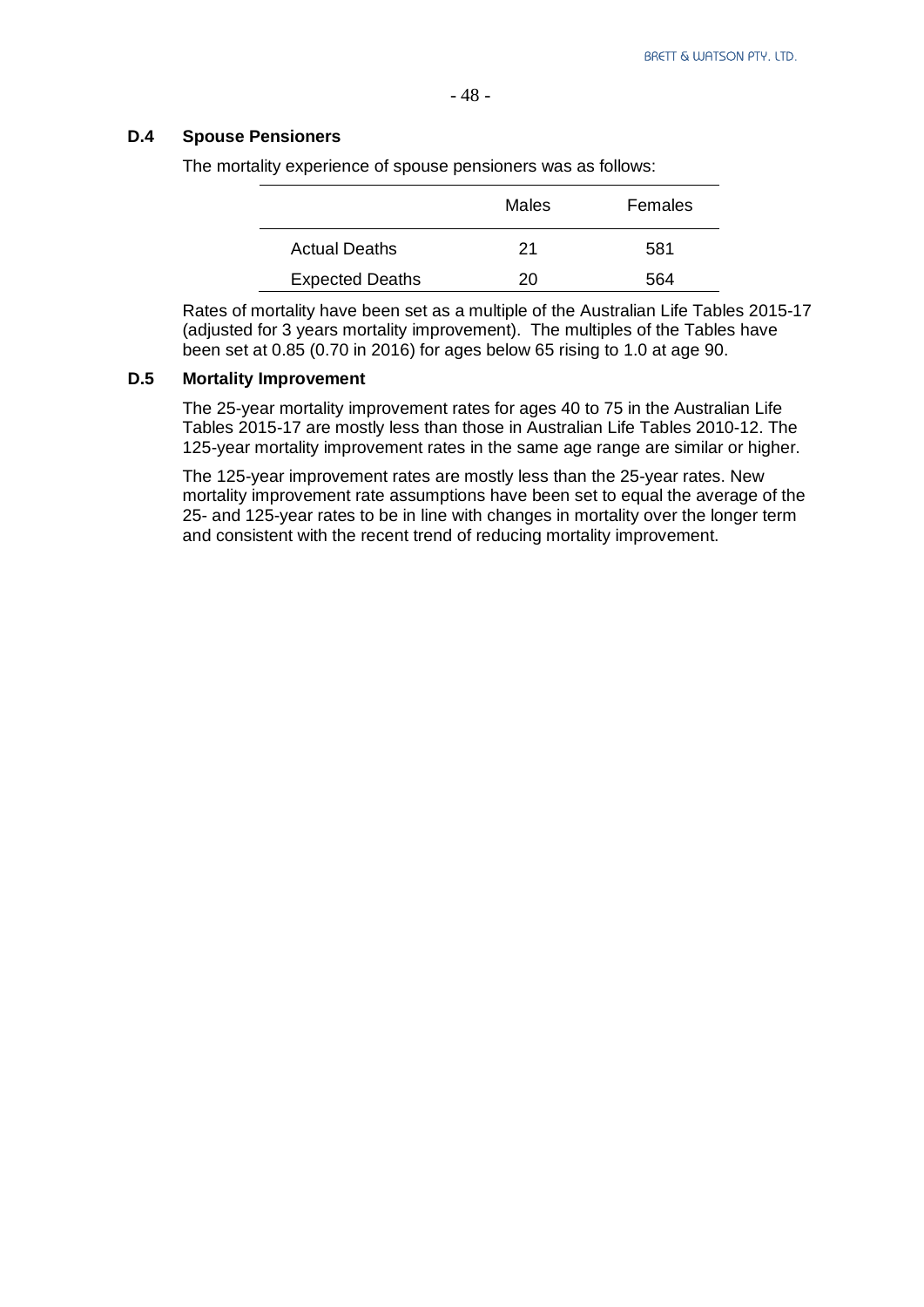# APPENDIX E — DEMOGRAPHIC ASSUMPTIONS

| Age | Males   | Females |
|-----|---------|---------|
| 45  | 0.00068 | 0.00040 |
| 50  | 0.00096 | 0.00059 |
| 55  | 0.00143 | 0.00086 |
| 60  | 0.00215 | 0.00124 |
| 65  | 0.00317 | 0.00187 |

### **E.1 Contributor Mortality Rates**

### **E.2 Contributor Invalidity Rates**

For Lump Sum Scheme members disability income has been assumed to be 0.15% of salary, in line with recent experience.

The rates of invalidity retirement adopted are:

| Age | <b>Pension Scheme</b> | Lump Sum Scheme |
|-----|-----------------------|-----------------|
| 45  | 0.00088               | 0.00088         |
| 50  | 0.00123               | 0.00123         |
| 55  | 0.00167               |                 |
| 60  |                       |                 |
| 65  |                       |                 |

#### **E.3 Contributor Resignation Rates**

|     |         | <b>Teachers</b> |         | <b>Other Employees</b> |
|-----|---------|-----------------|---------|------------------------|
| Age | Pension | Lump Sum        | Pension | Lump Sum               |
|     | Scheme  | Scheme          | Scheme  | Scheme                 |
| 45  | 0.01244 | 0.01781         | 0.02042 | 0.02210                |
| 50  | 0.01014 | 0.01748         | 0.02108 | 0.02600                |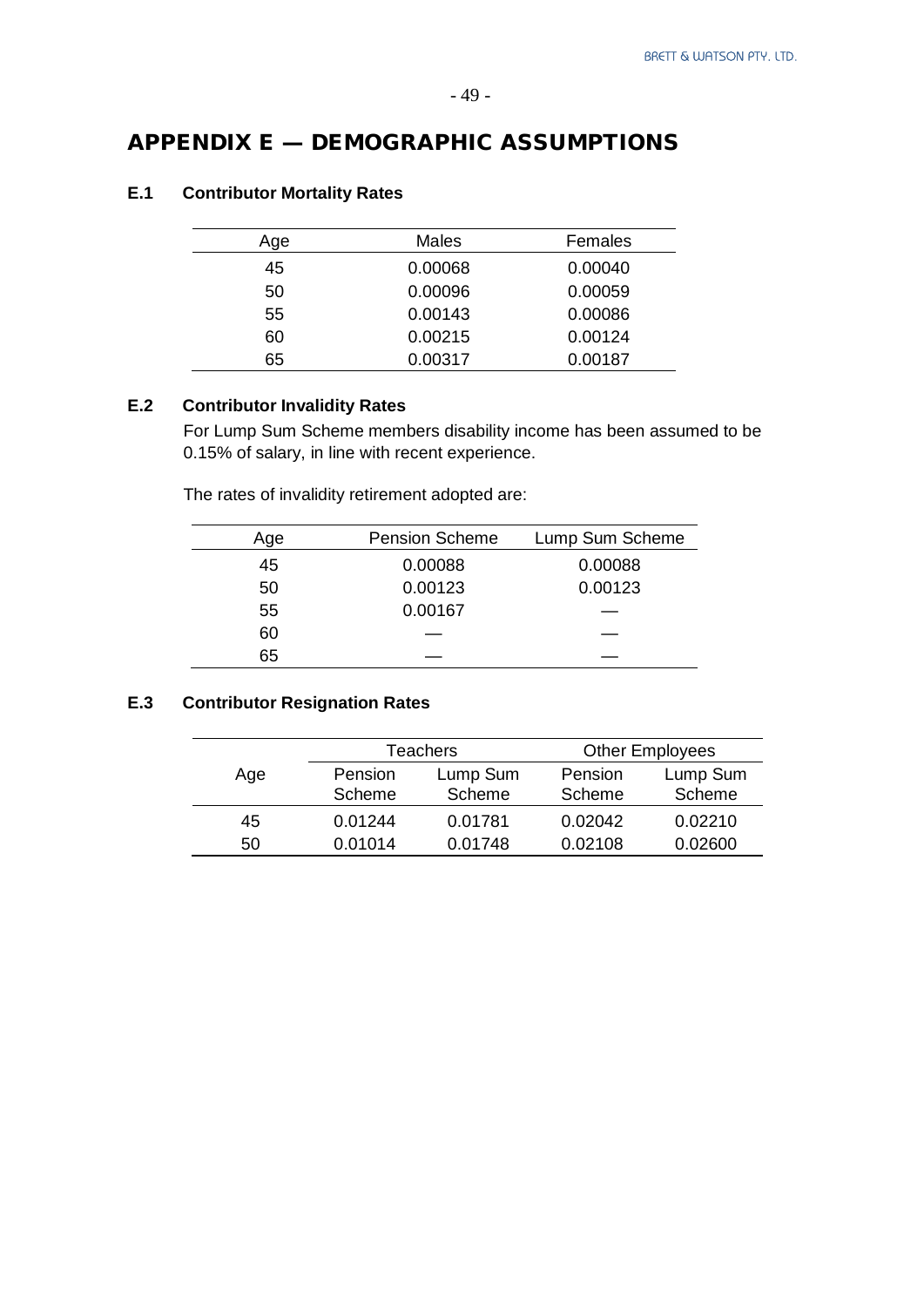| Age         | <b>Teachers and Others</b> |
|-------------|----------------------------|
| Up to $45$  | 0.80                       |
| 46          | 0.84                       |
| 47          | 0.88                       |
| 48          | 0.92                       |
| 49          | 0.96                       |
| 50 and over | 1.00                       |

### **E.4 Preservation Proportions — Pension Scheme**

# **E.5 Withdrawal Benefit Option Proportions — Lump Sum Scheme**

| Age         | Preserved | <b>Transfer</b> |
|-------------|-----------|-----------------|
| Up to $45$  | 0.30      | 0.70            |
| 46          | 0.30      | 0.70            |
| 47          | 0.30      | 0.70            |
| 48          | 0.30      | 0.70            |
| 49          | 0.30      | 0.70            |
| 50 and over | 0.30      | 0.70            |

A rate of transfer of 2% per annum has been assumed for preserved members up to age 55.

#### **E.6 Rates of Retirement**

|     | <b>Current Contributors</b> |               |                 | <b>Preserved Contributors</b> |         |          |
|-----|-----------------------------|---------------|-----------------|-------------------------------|---------|----------|
|     | <b>Pension Scheme</b>       |               | Lump Sum Scheme |                               | Pension | Lump Sum |
| Age | Teachers                    | <b>Others</b> | <b>Teachers</b> | <b>Others</b>                 | Scheme  | Scheme   |
| 55  | 0.07                        | 0.08          | 0.08            | 0.06                          | 0.25    | 0.20     |
| 56  | 0.09                        | 0.10          | 0.06            | 0.06                          | 0.25    | 0.07     |
| 57  | 0.12                        | 0.13          | 0.06            | 0.06                          | 0.25    | 0.07     |
| 58  | 0.15                        | 0.17          | 0.09            | 0.08                          | 0.25    | 0.07     |
| 59  | 0.20                        | 0.20          | 0.10            | 0.08                          | 0.25    | 0.07     |
| 60  | 0.50                        | 0.43          | 0.18            | 0.21                          | 0.50    | 0.12     |
| 61  | 0.35                        | 0.30          | 0.14            | 0.13                          | 0.25    | 0.12     |
| 62  | 0.35                        | 0.30          | 0.16            | 0.13                          | 0.25    | 0.12     |
| 63  | 0.35                        | 0.30          | 0.17            | 0.13                          | 0.25    | 0.12     |
| 64  | 0.35                        | 0.30          | 0.22            | 0.20                          | 0.37    | 0.12     |
| 65  | 0.35                        | 0.30          | 0.35            | 0.35                          | 0.50    | 0.50     |
| 66  | 0.45                        | 0.30          | 0.25            | 0.30                          | 0.50    | 0.50     |
| 67  | 0.35                        | 0.30          | 0.25            | 0.30                          | 0.50    | 0.50     |
| 68  | 0.35                        | 0.30          | 0.25            | 0.30                          | 0.50    | 0.50     |
| 69  | 0.35                        | 0.30          | 0.25            | 0.30                          | 0.50    | 0.50     |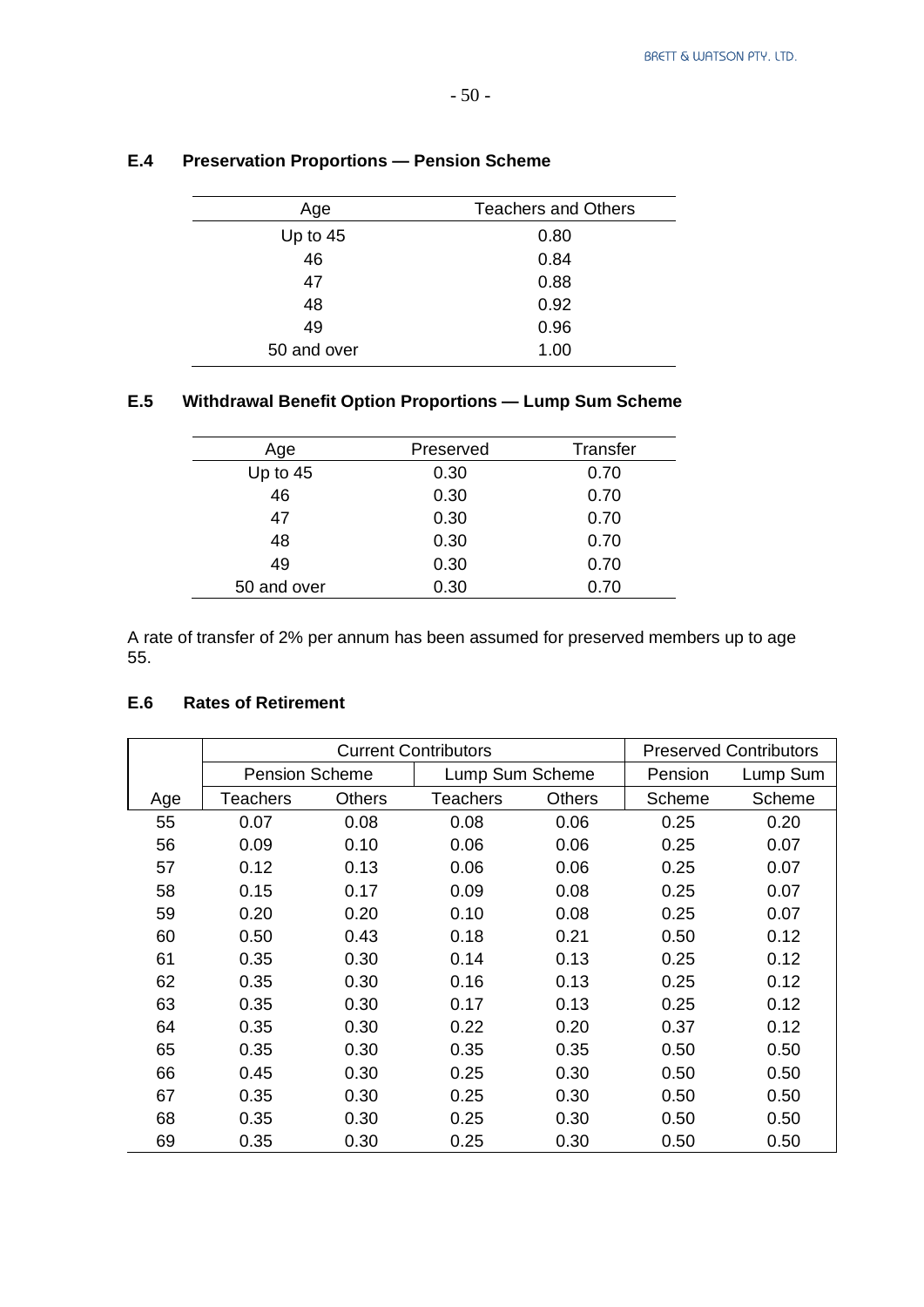# **E.7 Rates of Promotional Salary Increases**

| Age | <b>Teachers</b> | <b>Other Employees</b> |
|-----|-----------------|------------------------|
| 45  | 0.014           | 0.012                  |
| 50  | 0.010           | 0.010                  |
| 55  | 0.006           | 0.008                  |
| 60  | 0.003           | 0.006                  |
| 65  | 0.001           | 0.005                  |

# **E.8 Family Statistics — Males**

| Age | Percentage<br>Married | Age of<br>Member<br>less Age of<br>Spouse | No. of<br>Dependent<br>Children | Average Age<br>of Dependent<br>Children |
|-----|-----------------------|-------------------------------------------|---------------------------------|-----------------------------------------|
| 45  | 80                    | 3                                         | $\overline{2}$                  | 13                                      |
| 50  | 80                    | 3                                         |                                 | 15                                      |
| 55  | 80                    | 3                                         |                                 |                                         |
| 60  | 79                    | 3                                         |                                 |                                         |
| 65  | 78                    | 3                                         |                                 |                                         |
|     |                       |                                           |                                 |                                         |
| 70  | 77                    | 3                                         |                                 |                                         |
| 75  | 75                    | 3                                         |                                 |                                         |
| 80  | 71                    | 3                                         |                                 |                                         |
| 85  | 64                    | 4                                         |                                 |                                         |
| 90  | 53                    | 6                                         |                                 |                                         |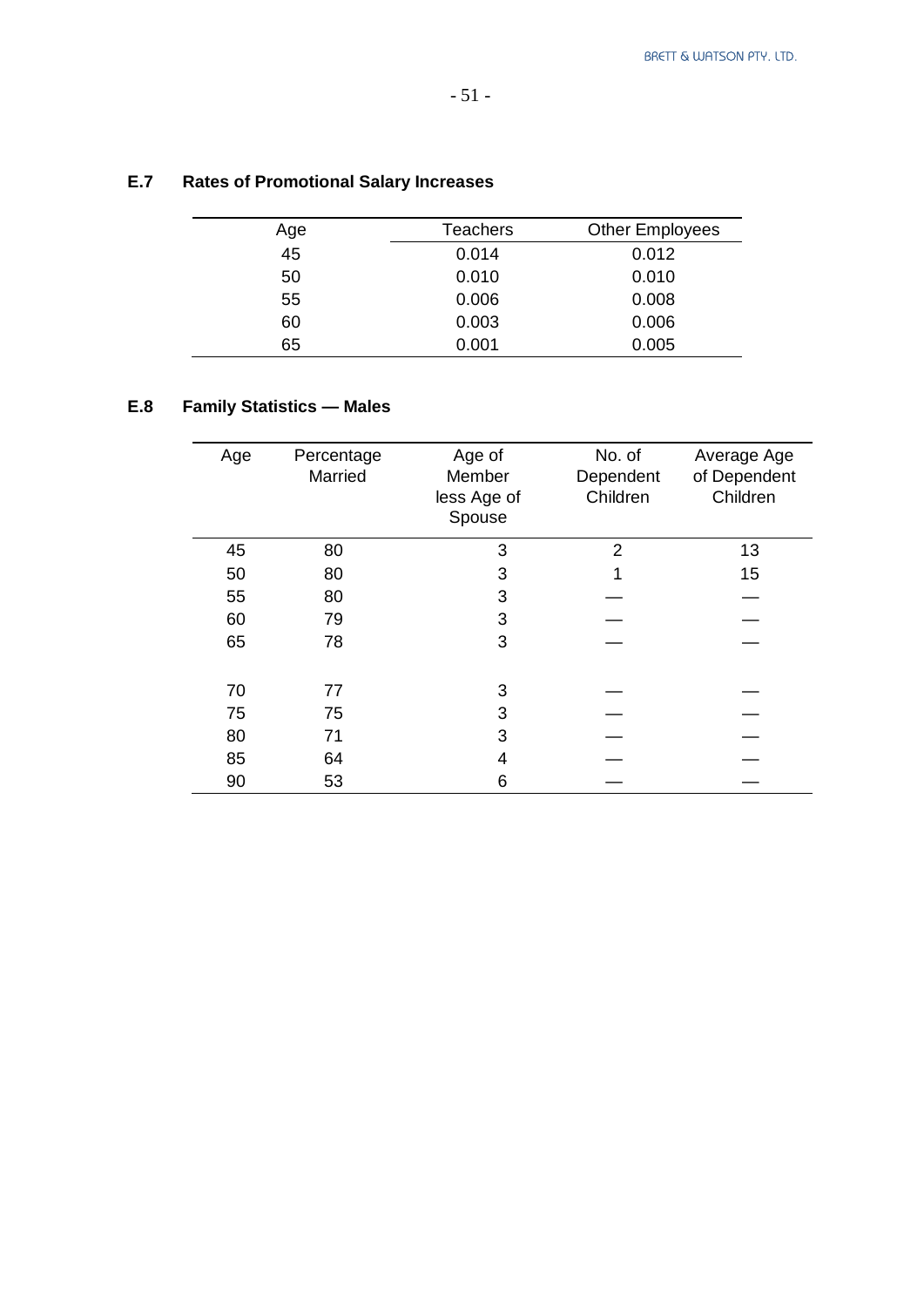| Age | Percentage<br>Married | Age of<br>Member<br>less Age of<br>Spouse | No. of<br>Dependent<br>Children | Average Age<br>of Dependent<br>Children |
|-----|-----------------------|-------------------------------------------|---------------------------------|-----------------------------------------|
| 45  | 60                    | $-3$                                      | 1                               | 14                                      |
| 50  | 60                    | $-3$                                      |                                 | 15                                      |
| 55  | 59                    | -3                                        |                                 |                                         |
| 60  | 58                    | $-3$                                      |                                 |                                         |
| 65  | 56                    | $-3$                                      |                                 |                                         |
| 70  | 54                    | -2                                        |                                 |                                         |
| 75  | 49                    | $-2$                                      |                                 |                                         |
| 80  | 42                    | $-2$                                      |                                 |                                         |
| 85  | 30                    | -1                                        |                                 |                                         |
| 90  | 16                    |                                           |                                 |                                         |

#### **E.9 Family Statistics — Females**

### **E.10 Pensioner Mortality Rates**

Pensioner Mortality

a proportion of ALT (adjusted for mortality imp), varying from 55% up to age 60 to 100% at age 95.

Spouse Pensioner Mortality

a proportion of ALT (adjusted for mortality imp), varying from 85% up to age 65 to 100% at age 90.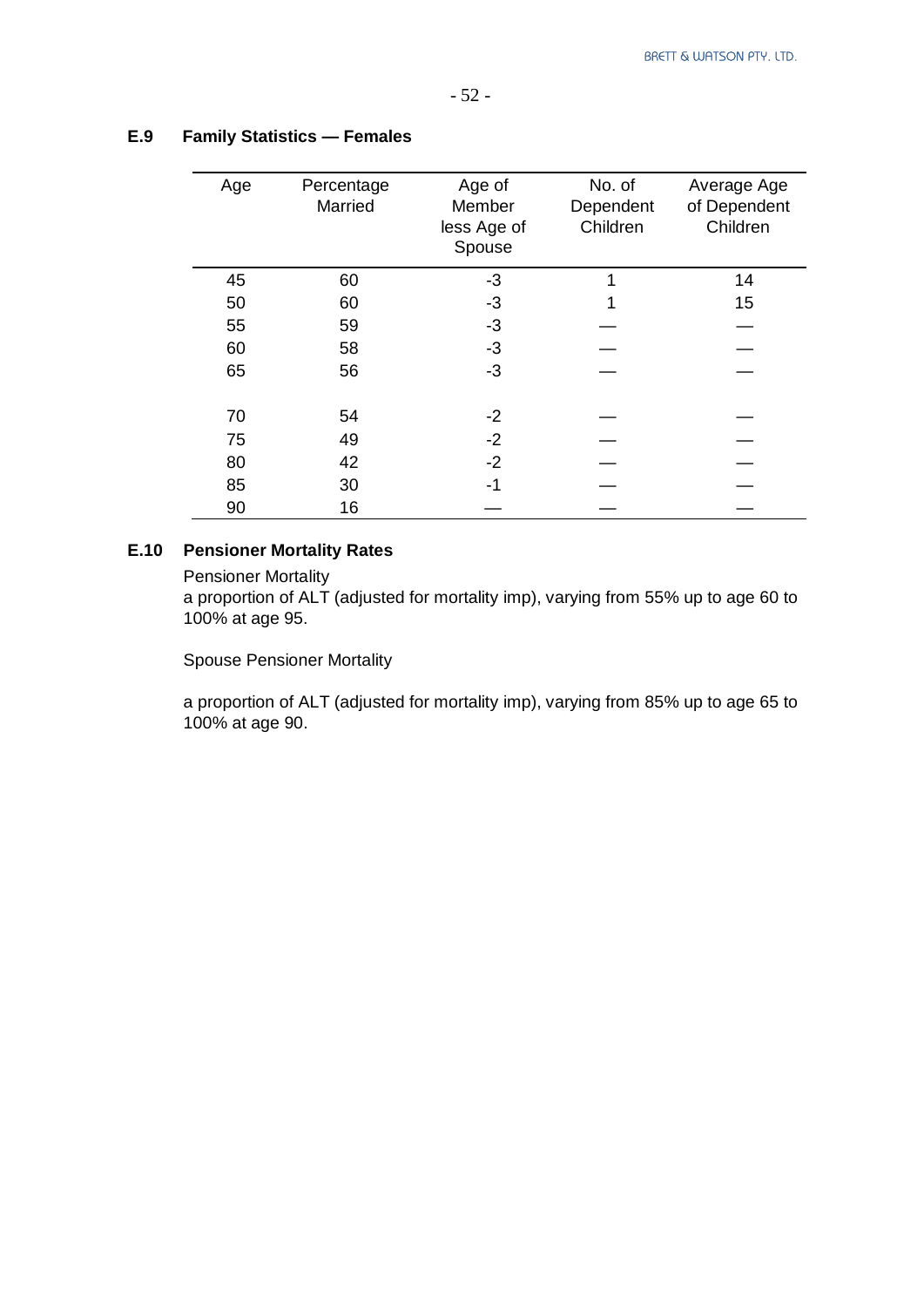Invalidity Pensioner Mortality

Males: A rate of 0.007 to age 55 reducing to 100% times ALT (adjusted for mortality imp) at age 90.

Females: A rate of 0.007 to age 55 reducing to 100% times ALT (adjusted for mortality imp) at age 70.

|     |         |                        |              |                |              | <b>Invalidity Pensioners</b> |
|-----|---------|------------------------|--------------|----------------|--------------|------------------------------|
|     |         | <b>Age Retirements</b> |              | <b>Spouses</b> |              | After 2 years                |
| Age | Males   | Females                | <b>Males</b> | Females        | <b>Males</b> | Females                      |
| 20  |         |                        | 0.00043      | 0.00017        | 0.00700      | 0.00700                      |
| 25  |         |                        | 0.00050      | 0.00019        | 0.00700      | 0.00700                      |
| 30  |         |                        | 0.00061      | 0.00027        | 0.00700      | 0.00700                      |
| 35  |         |                        | 0.00080      | 0.00042        | 0.00700      | 0.00700                      |
| 40  |         |                        | 0.00113      | 0.00062        | 0.00700      | 0.00700                      |
| 45  | 0.00107 | 0.00062                | 0.00165      | 0.00096        | 0.00700      | 0.00700                      |
| 50  | 0.00150 | 0.00093                | 0.00232      | 0.00144        | 0.00700      | 0.00700                      |
| 55  | 0.00224 | 0.00135                | 0.00346      | 0.00209        | 0.00700      | 0.00700                      |
| 60  | 0.00338 | 0.00195                | 0.00523      | 0.00301        | 0.00993      | 0.00790                      |
| 65  | 0.00535 | 0.00315                | 0.00770      | 0.00454        | 0.01370      | 0.00862                      |
| 70  | 0.00923 | 0.00575                | 0.01260      | 0.00785        | 0.02044      | 0.00903                      |
| 75  | 0.01711 | 0.01096                | 0.02214      | 0.01418        | 0.03242      | 0.01587                      |
| 80  | 0.03357 | 0.02266                | 0.04116      | 0.02779        | 0.05381      | 0.03014                      |
| 85  | 0.06900 | 0.04994                | 0.08022      | 0.05806        | 0.09242      | 0.06067                      |
| 90  | 0.13478 | 0.10829                | 0.14890      | 0.11963        | 0.14890      | 0.11963                      |
| 95  | 0.22146 | 0.20218                | 0.22146      | 0.20218        | 0.22146      | 0.20218                      |

The mortality rate in the first year of an invalidity pension is assumed to be 5% and 2% in the second year.

#### **E.11 Rates of Mortality Improvement**

|     | Annual rates of decrease of age specific<br>mortality rates |         |
|-----|-------------------------------------------------------------|---------|
| Age | <b>Males</b>                                                | Females |
|     | %                                                           | $\%$    |
| 60  | 1.956                                                       | 1.817   |
| 70  | 2.139                                                       | 1.880   |
| 80  | 1.650                                                       | 1.561   |
| 90  | 0.671                                                       | 0.673   |
| 100 | 0.127                                                       | 0.083   |
|     |                                                             |         |